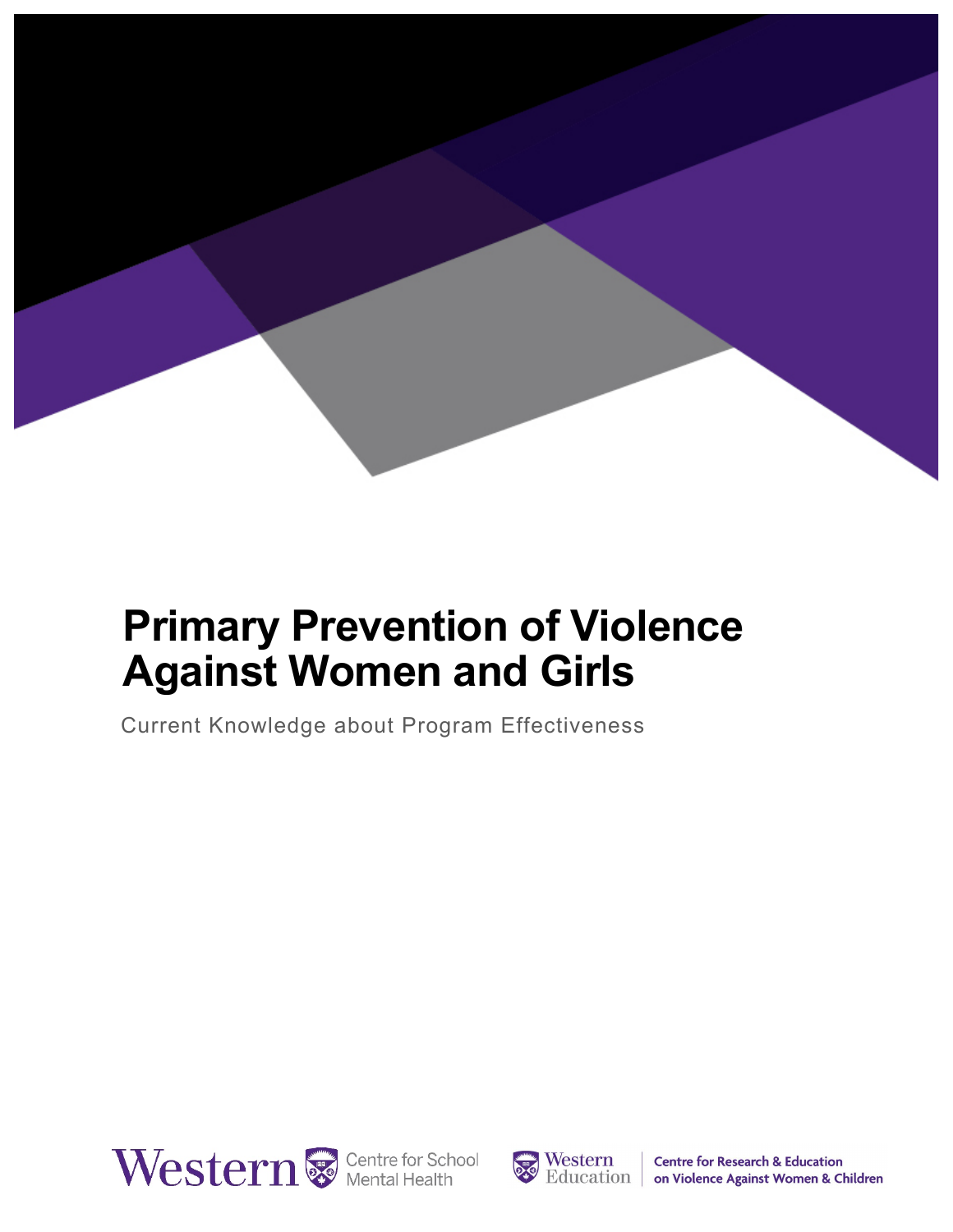#### **Authors**

**Claire Crooks, Ph.D., C.Psych.** Professor, Faculty of Education Director, Centre for School Mental Health, Western University

#### **Peter Jaffe, Ph.D., C.Psych.**

Professor, Faculty of Education Academic Director, Centre for Research & Education on Violence Against Women & Children, Western University

**Caely Dunlop, MA**  PhD (candidate), School & Applied Child Psychology, Western University

**Amanda Kerry, MA (Counselling), Ph.D.** Centre for School Mental Health, Western University

**Bridget Houston, BA** MA candidate, Counselling, Faculty of Education, Western University

**Deinera Exner-Cortens, Ph.D, MPH** Assistant Professor, Faculty of Social Work, University of Calgary

**Lana Wells, MSW**  Associate Professor and Brenda Strafford Chair, Prevention of Domestic Violence, University of Calgary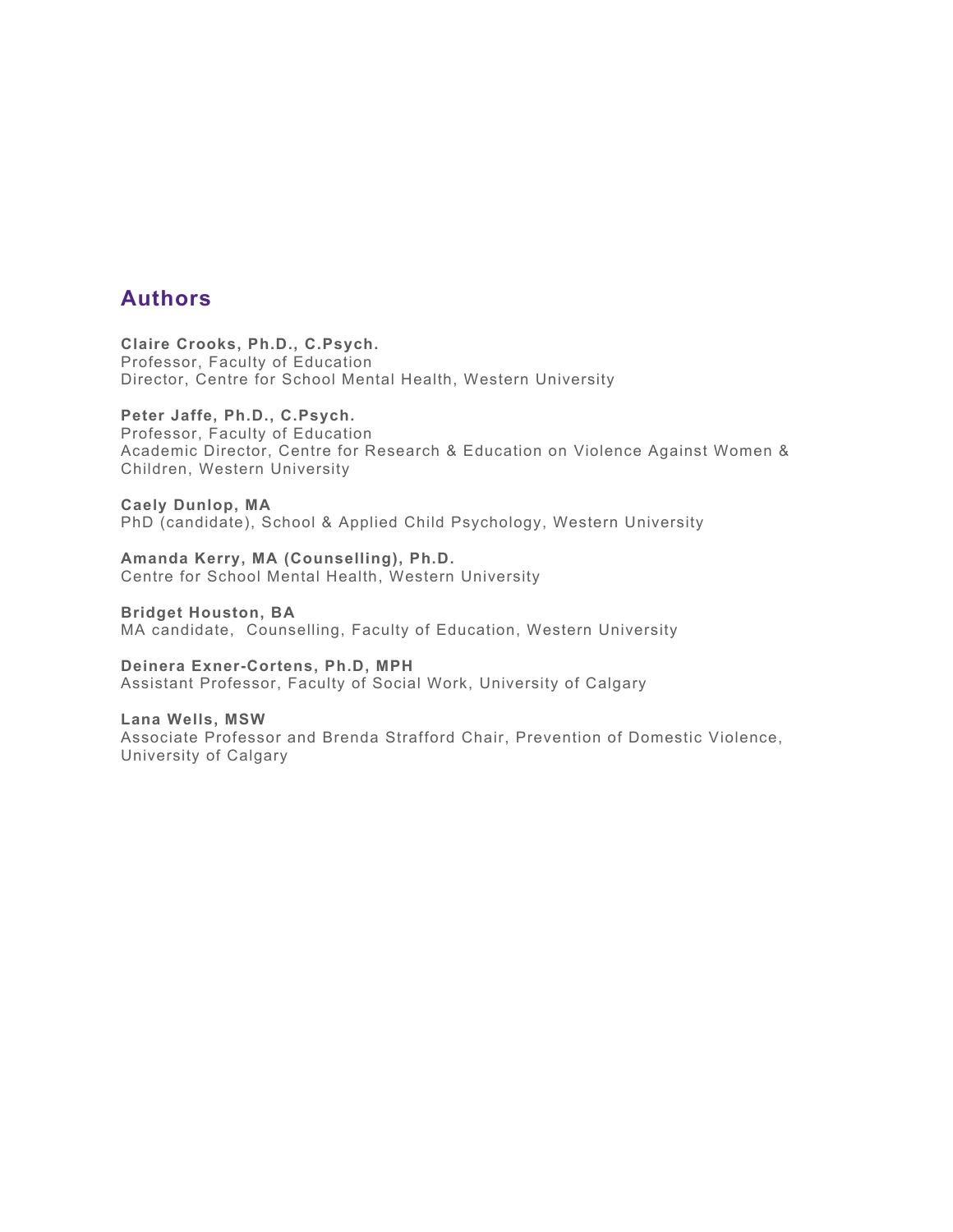#### **Executive Summary**

This report was written for Women and Gender Equality Canada to highlight what we know about the effective prevention of violence directed at women and girls in a Canadian context. The extensive and damaging impacts of violence against women and girls suggests that this is a public health problem rather than simply an issue for the courts to deal with one case at a time. Some girls and women are at higher risk of violence, while others may be more protected from it.

i

The most effective prevention programs are universal and address the problem before it starts. There are also more targeted programming, including those developed specifically to engage men and boys; programming for youth who are considered at higher risk for relationship violence; and, programming developed and evaluated with specific populations. Primary prevention initiatives are designed to reduce risk factors associated with violence and promote protective factors that enhance women's and girls' safety.

This report reviewed the extensive literature in the field and classified programs as evidence-based, research-based, or promising. Evidence-based required more than one rigorous, published evaluation. Research-based programs typically had only one outcome study or several studies with encouraging findings published in peer-reviewed journals. Promising evaluations were those that have some positive early evaluation data, or in some case are adaptations of evidence-based or research-based programs. We identified several programs that have been evaluated in Canada (see figure 1).

Prevention programs are implemented in different community contexts, including schools, universities/colleges, and through workplace public education campaigns. Adolescents are a focus because of their critical stage of development. Successful approaches often extended programming to incorporate community resources and partners in prevention efforts. Healthy relationship skill building was also an important component of many of these programs. Bystander intervention programs typically focus on both changing norms related to consent and sexual violence, and on fostering more positive social interactions among youth. These programs generally seek to enhance participants' skills at safely taking action in the face of peer behaviour that supports violence.

Few prevention efforts have been developed for populations who are at higher risk of perpetrating or being victimized by violence. These groups may require more intensive programs, may be harder to access, and may be more vulnerable to the impacts of violence. There are many groups that disproportionately experience violence, including: (dis)abled women and girls; girls/women in contact with institutions (child welfare, criminal justice, etc.); Indigenous women and girls; lesbian and bisexual women and girls; low socioeconomic status women and girls; newcomer and migrant women and girls; sex workers; trans\*/gender-queer women and girls; and women abused as children. Multiple risks produce greater challenges compared to any one form of discrimination.

Remaining gaps include interventions and research with diverse populations. There is a need for more intensive evaluation research on public education campaigns and a recognition of the numerous challenges and complexities in this endeavour. Research needs beyond a focus on attitudes to advance behavioural changes in boys and men, rather than reported intentions alone. Future research needs to respect different realities and worldviews, such as Indigenous violence prevention efforts that recognize historical oppression and the impact of residential schools. Early work with Lesbian, Gay, Bisexual, Trans, Two-Spirit, Queer/Questioning youth has shown a similar pattern of youth wanting identity-affirming, strengths-based programming.

Best practices would include a broader national campaign that adapts the best of existing public education campaigns in various provinces and territories with consistent messages through the media with Public Services Announcements.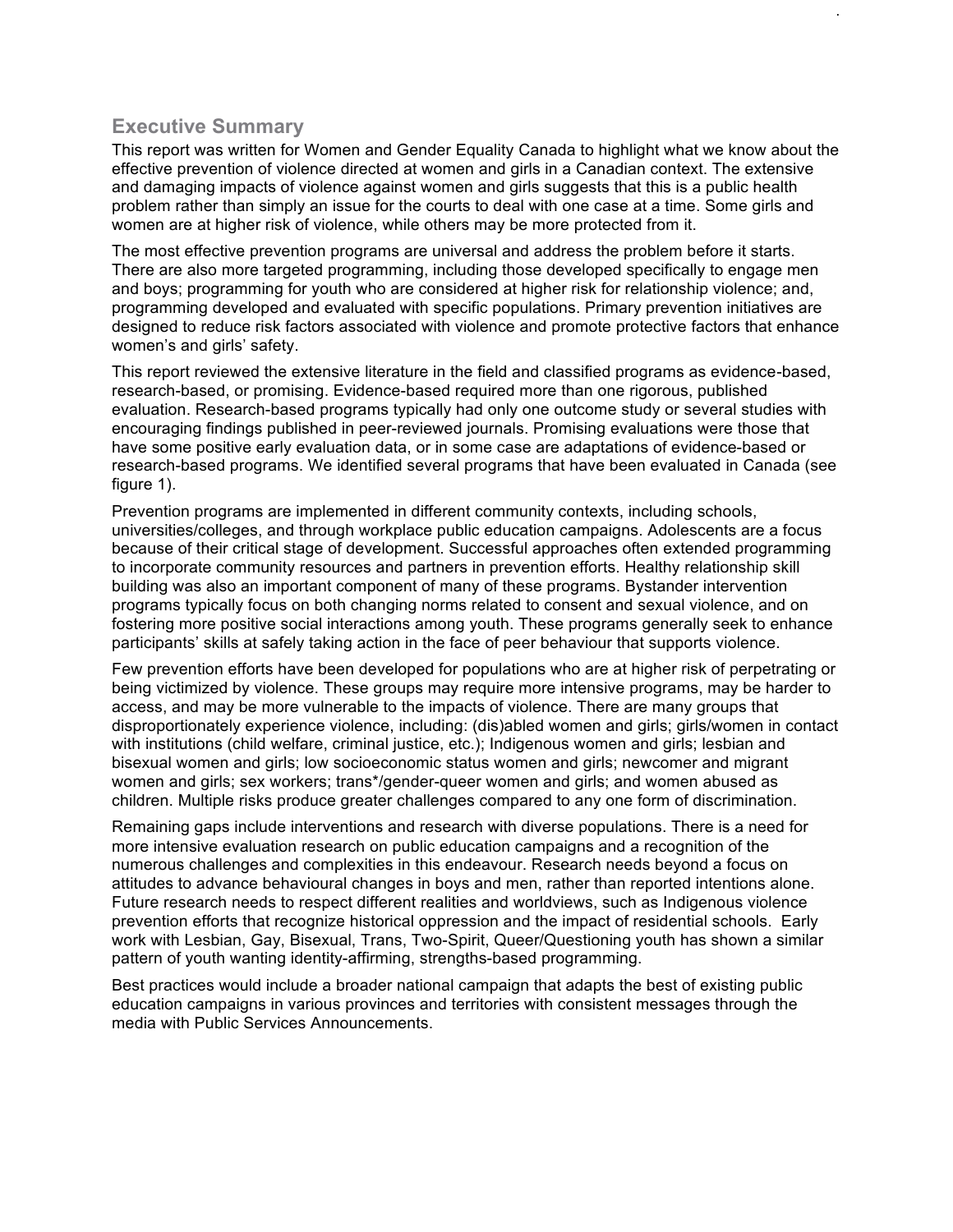### **Table of Contents**

| <b>Executive Summary</b>                                                                      | j                       |
|-----------------------------------------------------------------------------------------------|-------------------------|
| Introduction                                                                                  | $\overline{\mathbf{c}}$ |
| Preventing Violence against Women and Girls- Understanding the Landscape                      | $\overline{\mathbf{c}}$ |
| <b>Effective Programs for Prevention of VAWG</b>                                              | $\frac{2}{3}$           |
| Methodology                                                                                   |                         |
| Limitations to our Approach                                                                   | $\overline{4}$          |
| <b>Effective Primary Prevention Programs</b>                                                  | $\overline{4}$          |
| Programs for Youth in Elementary and Secondary Schools                                        | $6\phantom{1}6$         |
| Other Research-based Prevention Programs with Youth                                           | 9                       |
| <b>Common Elements in Evidence-based</b>                                                      | 10                      |
| <b>Bystander Intervention Programs</b>                                                        | 11                      |
| Programs for Boys and Men                                                                     | 14                      |
| School-based Prevention Programming for Boys                                                  | 15                      |
| College / University Bystander Intervention with Boys                                         | 16                      |
| Programs for Youth at Risk of Experiencing Gender-based Violence                              | 16                      |
| Prevention Programs with Diverse Populations                                                  | 18                      |
| Women with (Dis)abilities                                                                     | 18                      |
| Women with (Dis)abilities: Intervention Research                                              | 18                      |
| Women with (Dis)abilities: Suggestions for Adaptation of Existing Programs                    | 19                      |
| LGBT2Q+                                                                                       | 19                      |
| LGBTQ+: Intervention Research                                                                 | 19                      |
| LGBT2Q+ Individuals: Suggestions for Adaptation of Existing Programs                          | 20                      |
| Indigenous Peoples: First Nations, Métis and Inuit                                            | 20                      |
| Indigenous Peoples: Intervention Research                                                     | 21                      |
| Indigenous Peoples: Suggestions for Adaptations of Effective Programs                         | 23                      |
| Institutional and Societal Approaches to Preventing Violence against Women and Girls          | 23                      |
| Public Awareness and Education Campaigns for Engaging Men and Boys                            | 23                      |
| <b>Workplace Prevention Programs</b>                                                          | 24                      |
| <b>Public Awareness and Education Campaigns</b>                                               | 24                      |
| Social Norms Approaches                                                                       | 25                      |
| The Road Ahead: Remaining Gaps                                                                | 25                      |
| Interventions and research with diverse and priority populations                              | 25                      |
| Evaluation research on public campaigns and social norms approaches                           | 25                      |
| Moving beyond knowledge and attitudes to action / behavior change                             | 26                      |
| Intervention that recognizes different models and worldviews                                  | 26                      |
| Research on policies, practices and legislation that promote equality                         | 26                      |
| Culturally relevant programming in Indigenous communities and a larger national initiative to |                         |
| combat racism and discrimination                                                              | 26                      |
| Conclusion                                                                                    | 27                      |
| References                                                                                    | 28                      |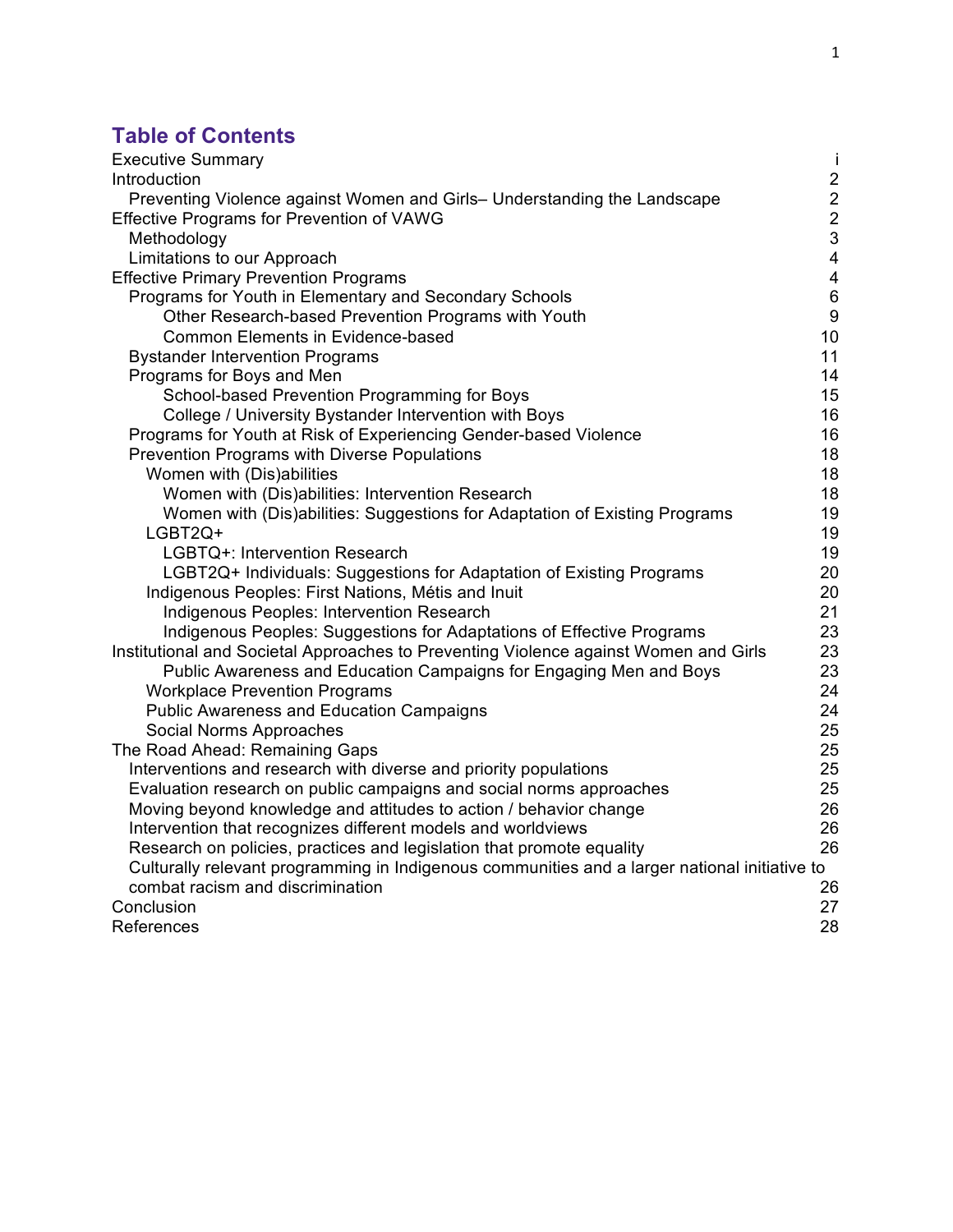#### **Introduction**

This report was written for the Women and Gender Equality Canada (formerly Status of Women Canada) to highlight what is known about the effective prevention of gender-based violence (GBV) directed towards women and girls in Canada. Women and Gender Equality Canada defines GBV as, "*violence that is committed against someone based on their gender identity, gender expression or perceived gender*." Furthermore, the Department notes, "*While violence affects people of all genders, ages, cultures, ethnicities, geographic locations, and socioeconomic backgrounds, some populations are more at risk of experiencing violence, which could include women and girls, Indigenous Peoples, LGBTQ2 and gender non-binary, those living in northern, rural, and remote communities, people with disabilities, newcomers, children and youth, and seniors" (Status of Women Canada, 2019; par 1 & 3)*. This report focuses specifically on Violence against Women and Girls (VAWG) as a subset of GBV.

We begin with a brief overview of VAWG prevention within an ecological framework. Then, the report turns to the primary topic of the report: what is known about effective prevention programs. Our focus on VAWG is limited to intimate partner violence and sexual violence. Bullying prevention programs were excluded from this review. We start with an assessment of primary prevention programs delivered in elementary and secondary schools. We then discuss bystander interventions, which typically seek to develop skills and awareness to intervene when peers are engaging in unsafe behaviour. We then discuss more targeted programming, including approaches developed specifically to engage men and boys; programming for youth who are considered higher risk for relationship violence; and, programming developed and evaluated with specific populations. After the discussion of programs, we turn to evidence about non-programmatic approaches. A non-programmatic approach includes advocacy, policy-work, systems change, social networks approach, social norms, key influencers, and community development. We conclude by identifying potential next steps.

#### **Preventing Violence against Women and Girls– Understanding the Landscape**

Preventing VAWG is a critical public health imperative. In 2011 the costs of VAWG in Canada were estimated to cost \$7 billion/year due to the range of negative impacts for women, children and families (Varcoe et al., 2011). Preventing VAWG requires an understanding that individual behaviour is embedded within interpersonal relationships, and larger institutional and societal contexts (Jewkes, 2015). Although the majority of existing research has been conducted on *programs* that operate at the individual and interpersonal levels, increasingly there is a call to look at prevention opportunities at all levels of the social ecology (Michau, Horn, Bank, Dutt, & Zimmerman, 2015). We begin this report by considering evidence of effective programs at the individual level before turning to the briefer literature on institutional, and society approaches (e.g., public education campaigns; social norms approaches).

Michau and colleagues (2015) identified key principles for the primary prevention of VAWG, which overlap with key components identified throughout our review. In brief, these principles center on the importance of utilizing an ecological model that recognizes the many locations for change, from individual to societal. This focus on social ecology represents a fundamental theoretical foundation in VAWG prevention. A second principle is the recognition that certain populations may be more vulnerable because of multiple intersecting oppressions with gender including race, class and sexual orientation - and prevention thus needs to fully consider these intersecting social identities and connected systems of oppression and discrimination. A third principle is the need to have multiple systems develop a sustained and coordinated approach to VAWG. The first wave of social change for VAWG was addressed in legislation and the justice system to recognize the harm of VAWG, but the next wave requires every sector of society to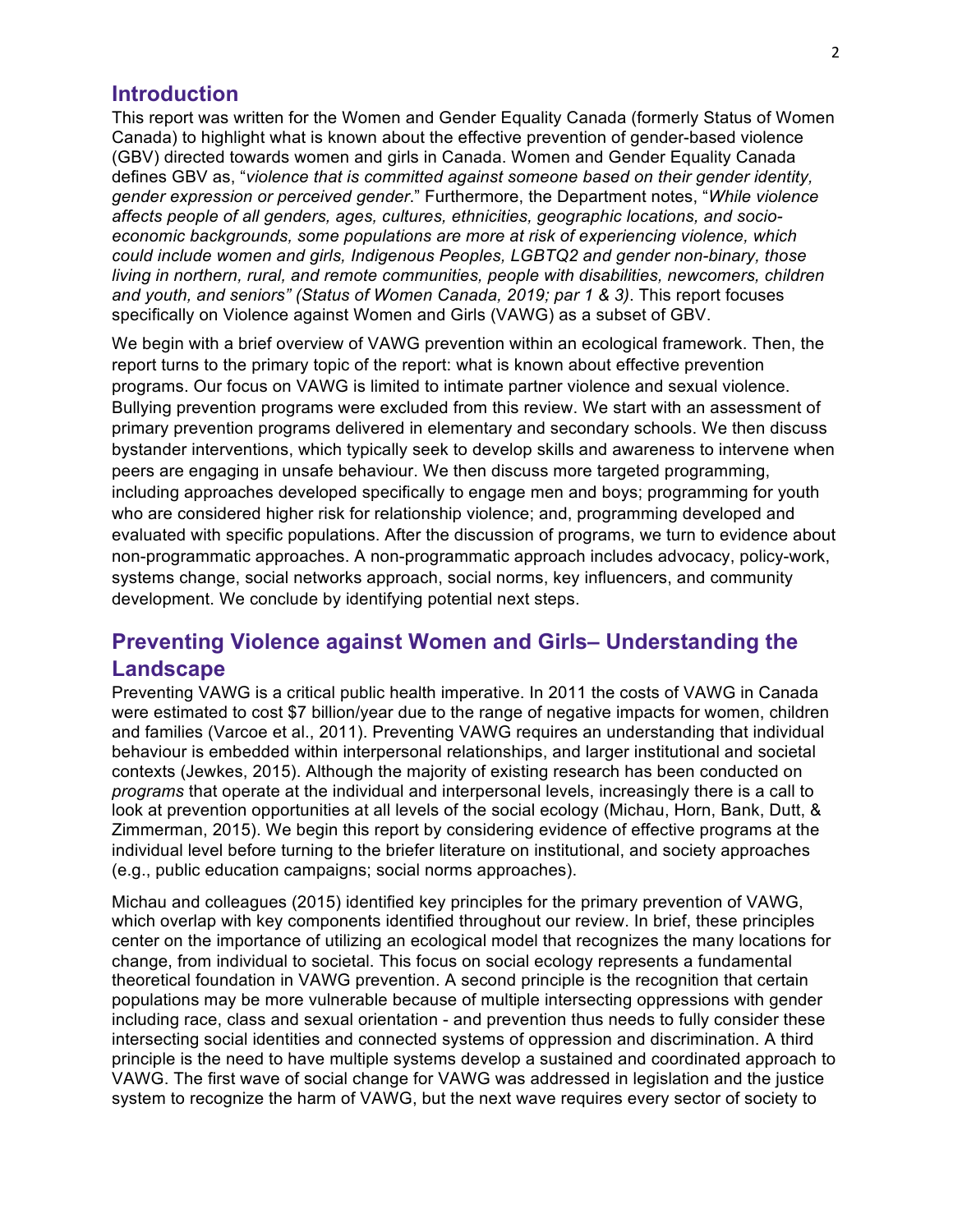be involved in prevention. The fourth principle is the recognition that investment needs to be placed in evidence-based practices and a recognition that there is not a one-size-fits-all approach to prevention. The fifth principle is that prevention has to become personal and programs need to encourage individuals to engage in critical thinking on gender socialization that reinforces power and privilege and inequitable norms and attitudes to confront the reality of VAWG (Michau et al., 2015).

#### **Effective Programs for Prevention of VAWG**

The focus of this report is on **primary prevention**, which refers to universal approaches that are intended to reduce the likelihood of violence against women and girls (O'Connell, Boat, & Warner, 2009). Prevention may be based on reducing risk factors associated with violence and promoting protective factors that enhance women's and girls' safety. Our focus on VAWG is limited to intimate partner violence and sexual violence. Sexual abuse of girls is included, while other types of child maltreatment are excluded. Bullying prevention programs were also excluded from this review.

#### **Methodology**

We conducted **literature searches** to obtain relevant research using PsycINFO and PubMed. Grey literature, including government and funding websites, was gathered using Google and databases compiled by Violence Prevention, the National Institute of Justice, the World Health Organization, and RAINN. Keywords used in the computer searches were: Prevention, program, intervention, healthy relationships, domestic violence, dating violence, intimate partner violence, gender-based violence, sexual abuse, sexual violence and sexual harassment. Additional literature searches were conducted to examine prevention programs for diverse and priority populations, using the previously reported key words and the following terms: LGBT2Q+, Indigenous, disability, minority, low-income, immigrant and refugee. In addition, we reached out to leaders in the intervention research field in an attempt to identify promising interventions that are currently undergoing more rigorous evaluation. We also connected with a francophone expert to identify French-language publications for review and inclusion. References related to our identified approaches are marked with an asterisk in the reference list. Other references were used for context and to identify related issues.

We classified programs as **evidence-based, research-based or promising.** These categories were developed based on our overall appraisal of the evidence for a particular approach; we did not undertake a rigorous coding of each study as would be conducted for a meta-analysis. We intended to provide an overall view of the prevention landscape. We acknowledge that some of our categorizations, inclusions, or omissions could be subject to debate.

To be considered evidence-based or research-based, we required interventions to have their evaluations published in peer-reviewed journals. Icons and descriptions for each category are included below. Furthermore, we have included a Canadian flag throughout the report to denote programs that have been evaluated in Canada.

#### **Evidence-based Practices**



For a program to be evidence-based, it required more than one rigorous evaluation with a control group (or other strong research design). Furthermore, we required evaluations to look at outcomes beyond knowledge and attitude change (i.e., include behaviour change). Evidencebased programs also had at least one study with a follow-up beyond the immediate end of the intervention.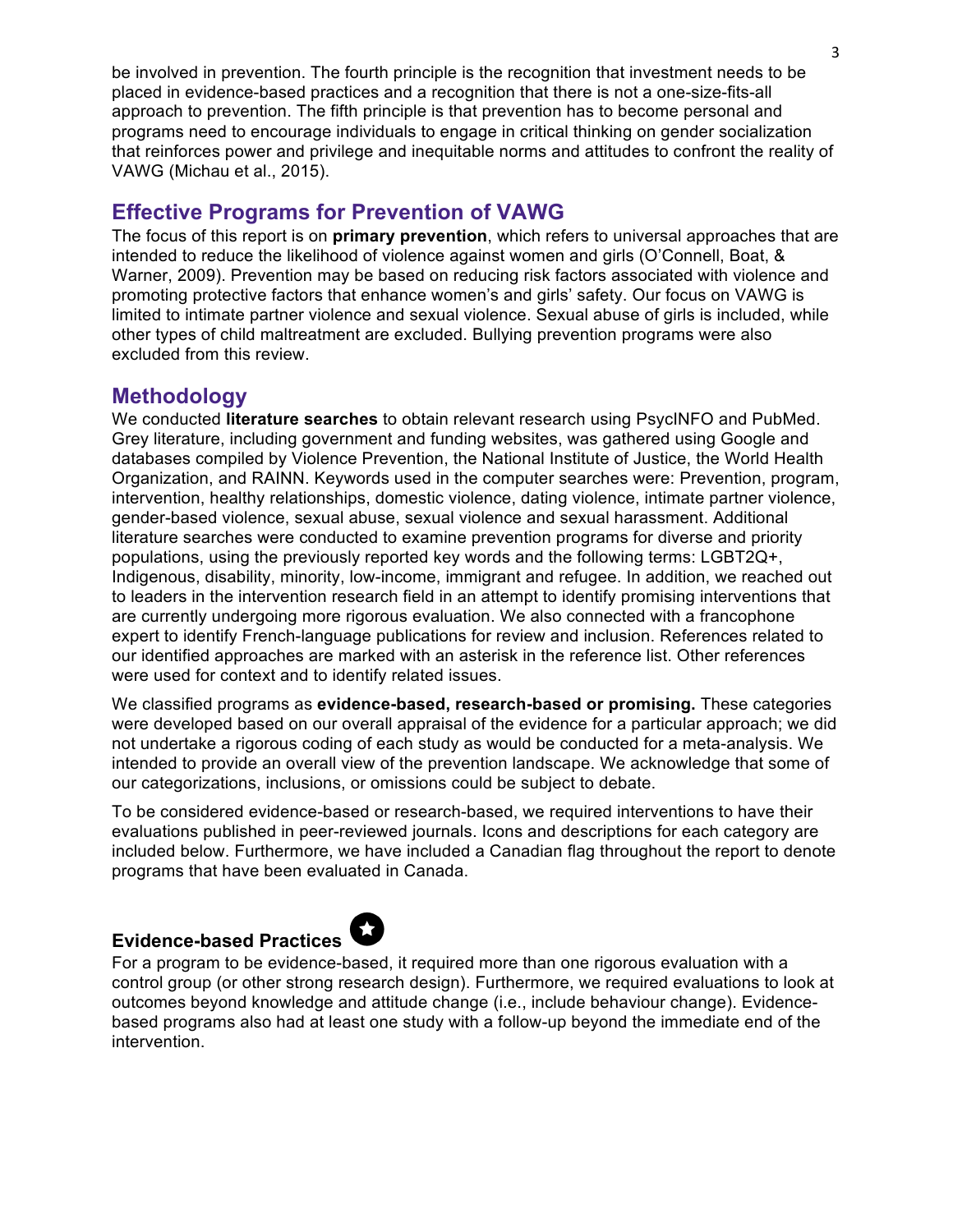#### **Research-based Practices**



Research-based programs typically had only one outcome study (i.e., a single randomized or statistically controlled evaluation demonstrating desirable outcomes), or several studies/reports with encouraging findings, rather than one definitive study. For research with Indigenous participants, consideration was given to Indigenous methodologies and other ways of knowing.

# **Promising Practices**



Promising practices are those that are potentially adapted from evidence-based or researchbased programs and have some positive evaluation data (possibly in a report, rather than a peer-reviewed article). The underlying theory of change is evidence-informed. We included promising practices in areas where there is little published research; notably in the area of interventions with populations who face significant disadvantage and barriers.

#### **Limitations to our Approach**

This paper focuses on the published research, and there are several limitations to this body of knowledge. First, most evaluations have focused on discrete programs versus broader approaches because the former are more straightforward to study. Second, although we included grey literature in our search, much of it did not include enough methodological detail for us to assess the rigour of the evaluation. Third, the research literature privileges a particular perspective, yet there are other equally valid ways of knowing that do not get documented. Finally, although focusing on evidence is important, we also know that the existing literature captures only one segment of efforts underway. We have travelled from coast to coast to coast in Canada as part of research and training efforts. Throughout the country, many communities and institutions like school boards and colleges are developing innovative prevention programs. Many of these programs do not have access to the resources to undertake rigorous evaluation. As a result, we were only able to include programs with a significant amount of published research or those we know through our work and partnerships. We acknowledge that it is difficult to capture the tremendous work that is going on, and we need enhanced ways to keep track of the many emerging strategies on violence prevention that are taking place.

#### **Effective Primary Prevention Programs**

**Primary prevention** programs target the underlying attitudes, norms and behaviours that support the perpetration of VAWG. The ultimate goals are to end violence and empower women and girls, and promote non-violent, equitable and respectful relationships. The targets include knowledge, attitude and behaviour change, including the enhanced role of bystanders who observe signs of VAWG. Prevention programs are implemented in different community contexts, including schools, universities/ colleges and through workplace settings. While many men and boys aren't perpetrators, when VAWG occurs, is it primarily perpetrated by men and boys. Consequently, there are major initiatives that target men and boys specifically. Figure 1 identifies the evidence- and research-based programs that were identified in this review. For diverse populations, we have included promising practices because there is a lack of published research. The figure is interactive and more information about each program can be obtained by clicking on it.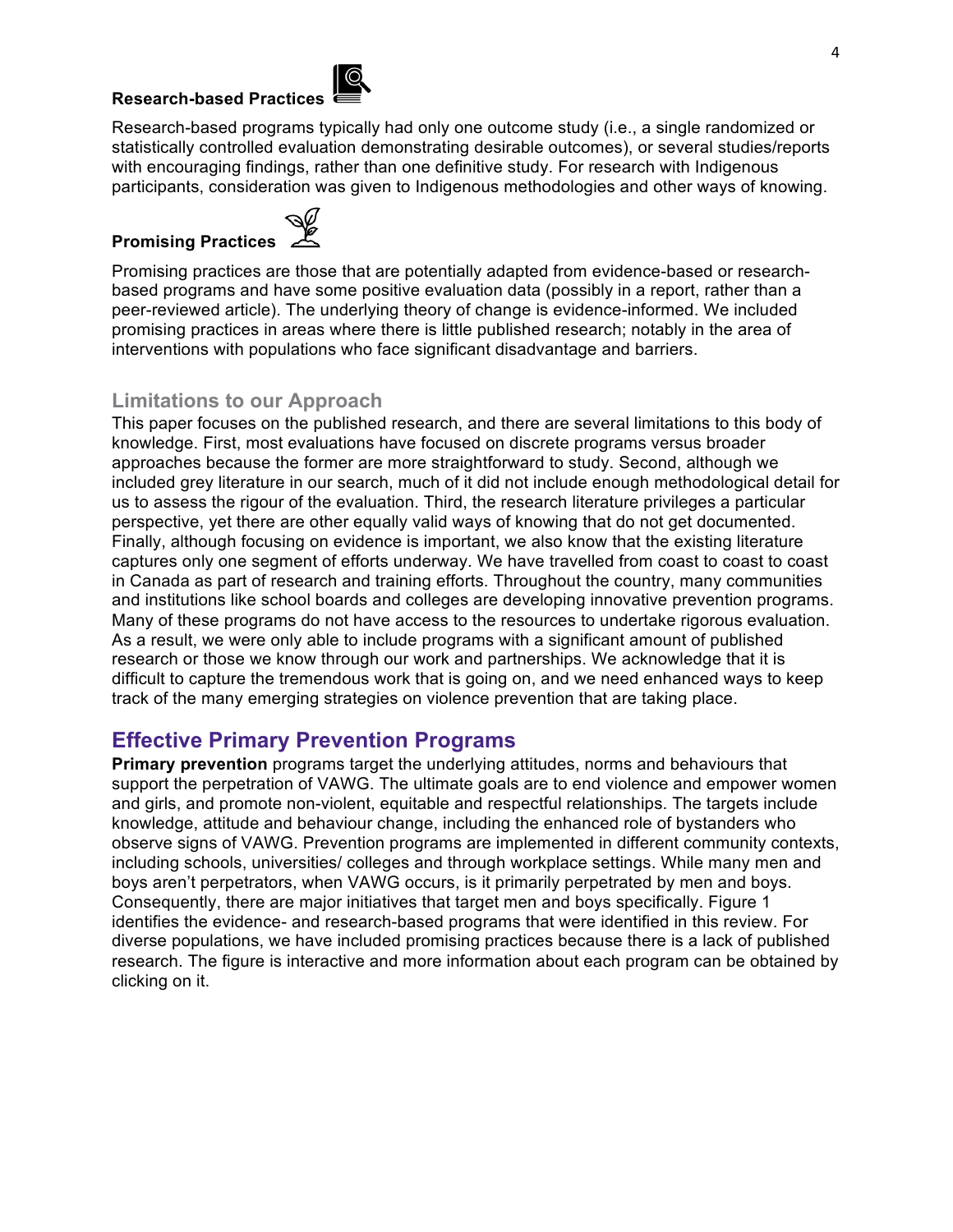

For an interactive version of this infographic, click here.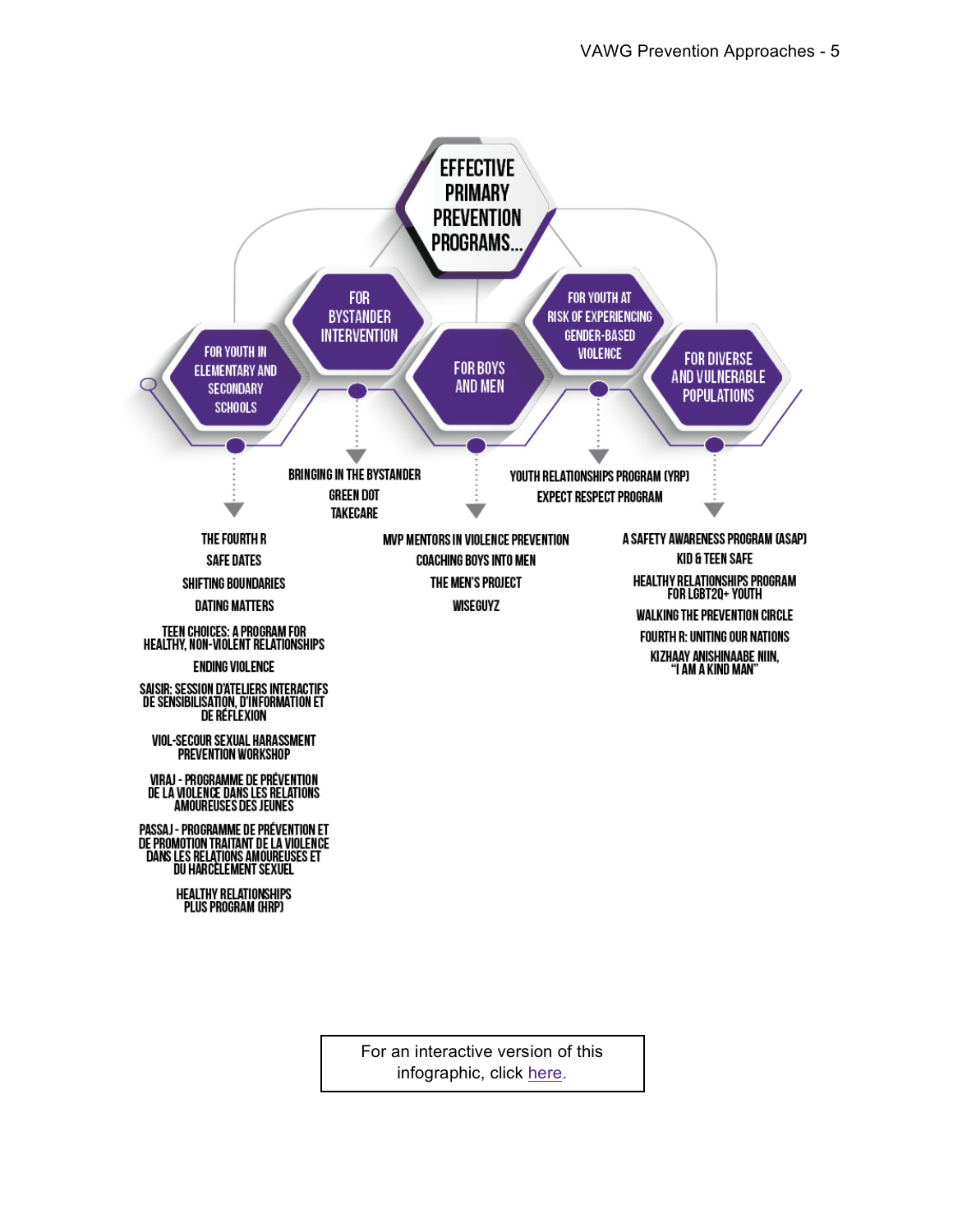It is important to note that when we talk about primary prevention program research, we are talking primarily about research in the North American context. An international review of violence prevention and intervention programs (Ellsberg et al., 2015) found that over 80% of rigorous evaluations were conducted in one of six high-income countries (Canada, the USA, New Zealand, Australia, the UK and Hong Kong) that make up 6% of the world's population. Thus, the focus of the literature reviewed in this report is largely limited to the global north.

In this section, we identify effective primary prevention programs in elementary and secondary schools, including skills-building programs and bystander interventions. We have included only those programs that are evidence-based or research-based because this is a well-developed area of the literature.

#### **Programs for Youth in Elementary and Secondary Schools**

Adolescence presents a key opportunity for preventing dating violence. Researchers have repeatedly identified two programs as evidence-based for dating violence primary prevention: *The Fourth R* and *Safe Dates* (e.g., De Koker, Mathews, Zuch, Bastien & Mason-Jones, 2014; De La Rue, Polanin, Espelage, & Pigott, 2016; Ellsberg et al., 2015). In addition, a third program, *Shifting Boundaries*, also has significant, high-quality evidence of effectiveness.

### *Fourth R*

<u> 1989 - Johann Barn, mars ann an t-Amhain an t-Amhain an t-Amhain an t-Amhain an t-Amhain an t-Amhain an t-Amh</u>

The **Fourth R<sup>1</sup>** (Relationships) includes a range of healthy relationships programs developed for school and community settings. *Fourth R* programs differ concerning age/grade level and format. However all *Fourth R* programs are based on the contention that relationship skills can be taught the same way as many other academic or athletic skills (Wolfe, Jaffe, & Crooks, 2006). The original *Fourth R* program was developed to align with the Ontario Ministry of Education curriculum expectations for healthy living, within the grade 9 Physical and Health Education credit. Since 2001, the *Fourth R* has been implemented across Canada and the United States. Expanded program options have been developed beyond the original Grade 9 program. Classroom-based programs continue to align with curriculum expectations for many provinces and territories, to minimize barriers to implementation, and ensure educators across Canada meet teaching requirements,

Over the past two decades, the *Fourth R* team has conducted numerous evaluations of the program. The initial cluster randomized controlled trial (RCT) using the Grade 9 program included 20 schools with over 1700 students aged 14 to 15 years. Students were surveyed before receiving programming, and 2.5 years after program completion. Results indicated that physical dating violence was approximately 2.5 times greater among control (i.e., standard health education) versus *Fourth R* students at follow-up and that the intervention impact was greater for boys than girls. The *Fourth R* intervention improved condom use among boys compared to their counterparts in the control condition (Wolfe et al., 2009). In addition to reducing negative behaviours, observational data demonstrated an increase in effective peer resistance skills among *Fourth R* students compared to the control group (Wolfe et al., 2012). The evidence base was subsequently extended to younger students. A province-wide evaluation in Saskatchewan showed that youth in the grade 8 program (i.e., age 13) demonstrated improved knowledge about violence, awareness about the impacts of violence, and an increased ability to identify healthy coping strategies (Crooks, Scott, Broll, Zwarych, Hughes, & Wolfe, 2015c).

 $1$  In the interest of transparency, it is noted that the senior authors of this paper are lead developers and evaluators of the Fourth R.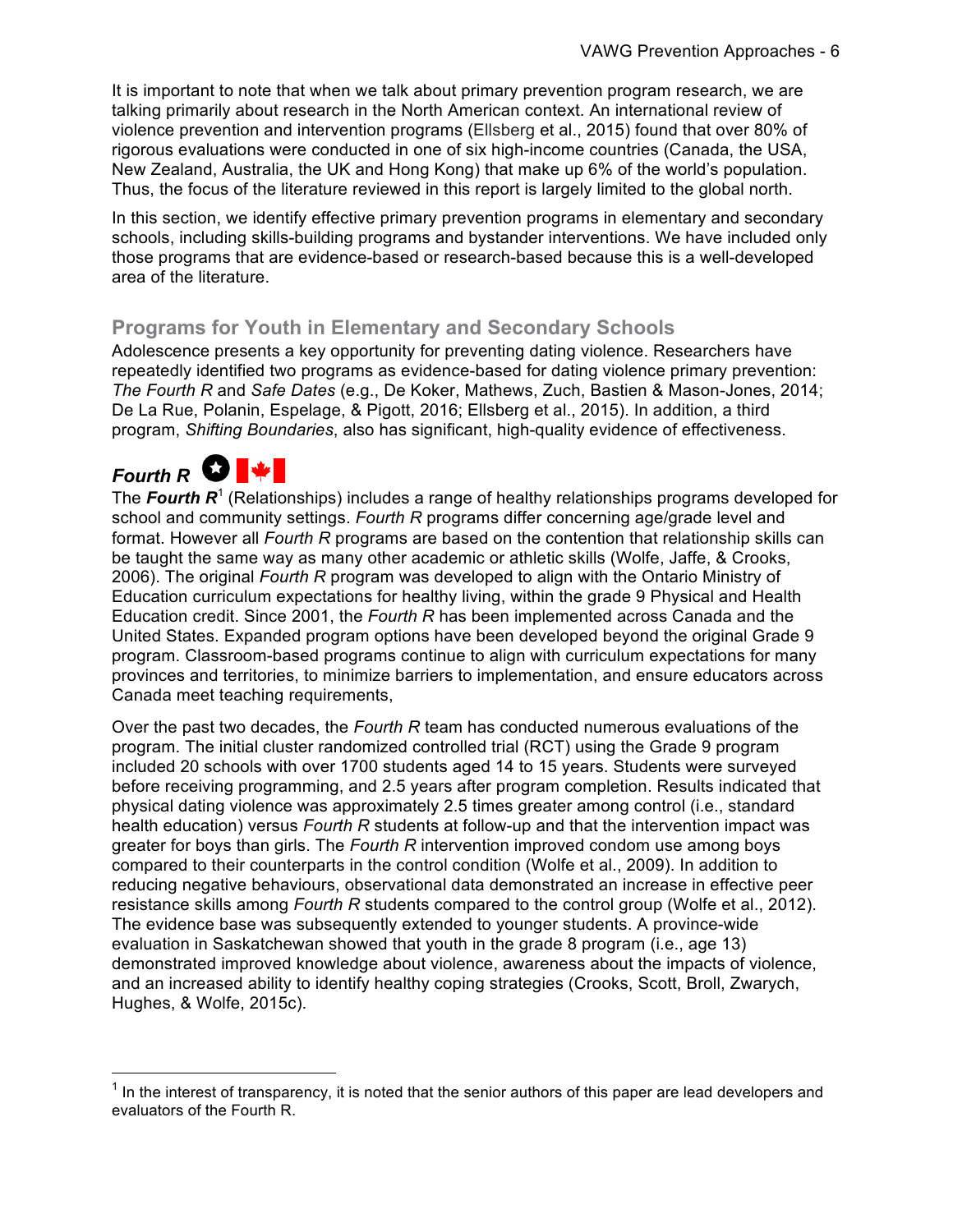Beyond the universal impacts of the *Fourth R*, there is evidence that the program has a protective impact for youth who have experienced significant adversity. Secondary analysis of the RCT data indicated a protective effect for youth with a history of multiple forms of maltreatment, with respect to reducing the likelihood of engaging in violent delinquency (Crooks et al., 2007). This buffering effect remained evident at two-year follow-up (Crooks et al., 2011). Similarly, a quasi-experimental evaluation of the *Fourth R* in Alaska found a similar pattern of benefits for youth with significant histories of maltreatment and other adverse experiences (Siebold, Crooks, Exner-Cortens, Hegge, Prunella, & Moore, 2014). These findings provide a promising indication that not only is the *Fourth R* beneficial for all youth, but it may also be particularly beneficial for the youth who need it most.

Finally, a recent cost/benefit analysis of the *Fourth R* across multiple implementation sites suggests significant economic benefits of the program. Specifically, while program inputs were generally quite low (between \$5 and \$33 per student, depending on geographical location), approximately \$2100 in savings were calculated per student in terms of healthcare, social service, education and criminal justice costs avoided as a result of lowered rates of peer and dating violence (Crooks et al., 2017).

### *Safe Dates*

Another evidence-based program offered in schools is *Safe Dates* (Foshee et al., 2005). The goals of the *Safe Dates* program are to raise awareness of what constitutes healthy and abusive dating relationships, its causes and consequences, equip students with the skills and resources to help themselves or friends in abusive dating relationships, and teach students skills to develop healthy dating relationships. The skills component focuses on positive communication, anger management, and conflict resolution. *Safe Dates* is structured around nine 45-minute sessions in schools, with additional community components. School-based strategies include curriculum, a theatre production, and a poster contest. Community components include services for adolescents in violent dating relationships and training for service providers. Facilitators who implement the curriculum component receive between one and two days of training, depending on the implementation plan, and community service providers typically receive three hours of training.

Early evaluation with *Safe Dates* found that short-term gains were observed, but not maintained (Foshee et al., 1998). The initial findings highlighted the need for more continuous programming (Foshee et al., 2000). Subsequently, programming was offered in consecutive years. A fivewave RCT showed that *Safe Dates* was effective at all four follow-up periods in reducing psychological, moderate physical, and sexual dating violence perpetration, as well as moderate physical dating violence victimization (Foshee et al., 2005). The program seemed most effective at preventing physical violence perpetration among adolescents who were already involved in dating violence. Furthermore, the RCT found that the program was equally effective for males and females, and white and racialized youth. In addition, Safe Dates has been identified as one of the few effective primary prevention approaches for reducing sexual violence perpetration (DeGue et al., 2014).

The *Safe Dates* team has also developed an intervention specifically for adolescents exposed to domestic violence, who are at higher risk for relationship problems and related challenges (Foshee et al., 2015b). The *Families for Safe Dates intervention* was designed as a series of six booklets with dating abuse prevention information and interactive activities to be completed together. Mothers who had been victims of domestic violence but no longer lived with the abuser delivered the program to their adolescents. Preliminary findings based on an RCT with 409 mother and adolescent pairs identified some challenges with program completion, but promising effects on a range of outcomes. There were significantly favourable program effects for adolescents with higher, but not lower, levels of exposure to domestic violence (Foshee et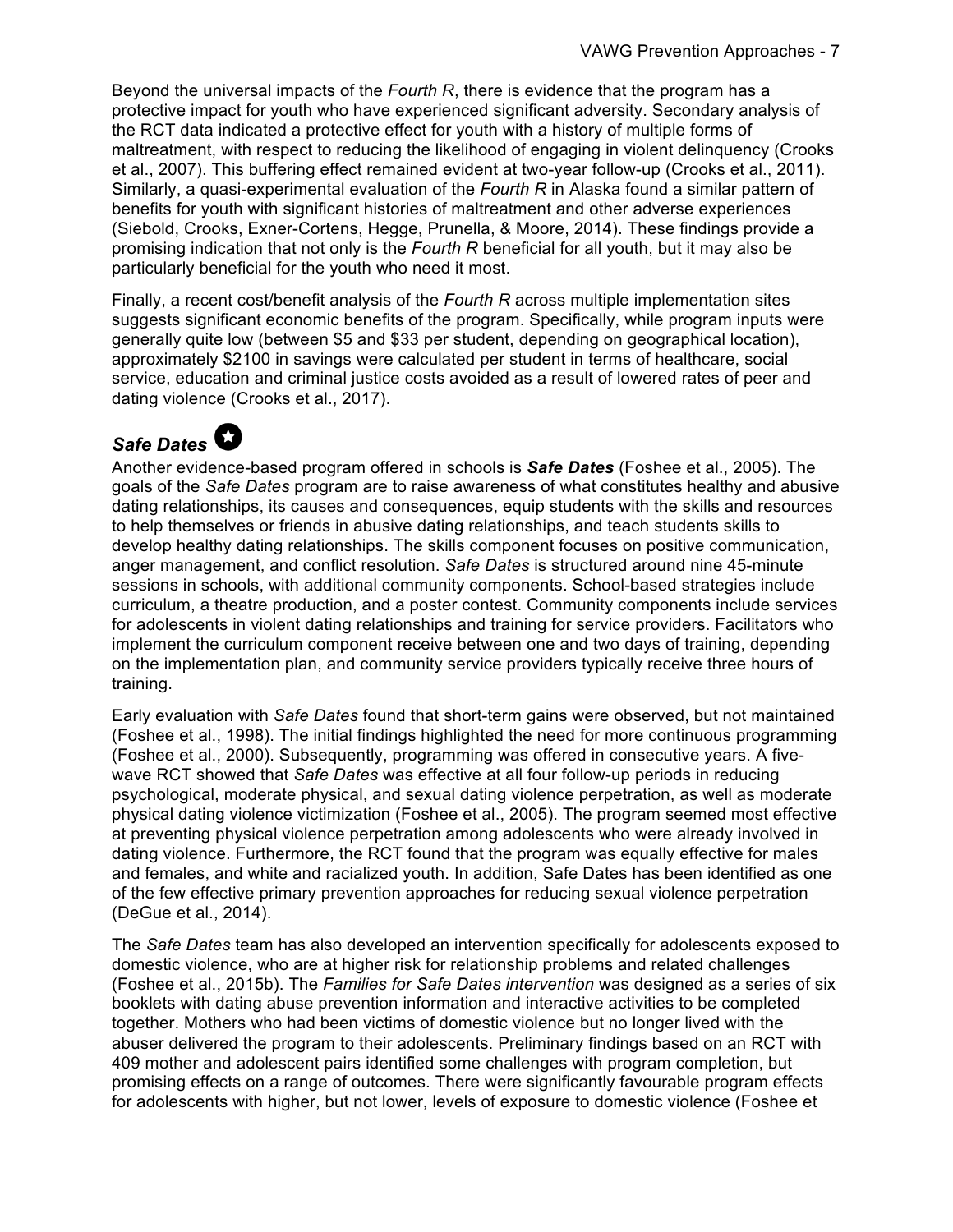al., 2015a). In a subsequent study, Foshee and colleagues (2016) examined mediators that may have led to stronger program effects for adolescent girls with previous exposure to domestic violence. Using an RCT design, 277 mother and adolescent pairs completed baseline and 6 month follow-up interviews. Consistent with earlier findings, program participation was associated with favourable outcomes for adolescents with higher levels of exposures to domestic violence (Foshee et al., 2016).

Most recently, the *Safe Dates* intervention was implemented with Karen refugee youth (Ravi, Black, Mitschke, & Pearson, 2018). In this study, 21 Karen youth participated in the Safe Dates curriculum and completed self-report surveys immediately pre- and post-program, and at three months follow-up. Findings did not indicate significant changes in overall attitudes towards teen dating violence (TDV) from pre- to post-test but found that youths' overall attitudes towards TDV changed significantly between pre-test and follow-up.

### *Shifting Boundaries*

The *Shifting Boundaries* program was developed to reduce dating violence and sexual harassment among middle-school students. It is a two-part intervention that aims to increase knowledge of the consequences of abusive behaviour and increase faculty surveillance of unsafe areas. The first evaluation of *Shifting Boundaries* randomly assigned 123 middle school classrooms to an interactive curriculum, a law and justice curriculum, or a control condition. The interactive curriculum focused on setting and communicating healthy boundaries in relationships, where the law and justice curriculum emphasized laws, definitions, and penalties for sexual harassment. Results indicated that students in both intervention curricula reported increased awareness of abusive behaviours (Taylor, Stein, & Burden, 2010). A subsequent study randomly assigned 117 Grade 6 and 7 classrooms to the *Shifting Boundaries* intervention, which consisted of six sessions focusing on dating violence, sexual harassment, and promoting healthy personal boundaries. The control group received a building intervention that included the use of temporary school-based restraining orders, school posters to increase awareness and reporting, and "hot spot" mapping to indicate unsafe areas of the school requiring increased staff presence. Students completed surveys at baseline, program completion, and six months post-intervention. Results indicated that the building-only and combined interventions reduced reports of sexual violence victimization at follow-up (Taylor, Stein, Mumford, & Woods, 2013). The effectiveness of the building-only intervention was supported in a later study that found student reports in the building-only condition indicated reductions in the frequency of dating violence and sexual harassment (Taylor, Mumford, & Stein, 2015).

The most recent evaluation of *Shifting Boundaries* explored a combined intervention (including classroom and building components). Schools were randomly assigned to varying saturation levels. Full saturation implied that the program was delivered to students in Grades 6, 7, and 8 (compared to only one, or two other grades). Findings suggest that providing the *Shifting Boundaries* intervention to one grade was equally as effective at preventing peer and dating violence as providing the program to all three grades. Schools that delivered the program to both Grades 6 and 7 found reductions in sexual harassment victimization compared with schools that implemented the program with Grade 6 alone (Taylor, Mumford, Liu, & Stein, 2017).

#### *Dating Matters*

The most recent addition to the list of effective dating violence prevention programs is *Dating Matters,* which was developed by the Centers for Disease Control in the United States. *Dating Matters* was designed to incorporate a variety of primary prevention strategies to address gaps in prevention programming for youth in urban communities with high crime and economic disadvantage. It is a universal approach that is implemented in middle school for youth 11- to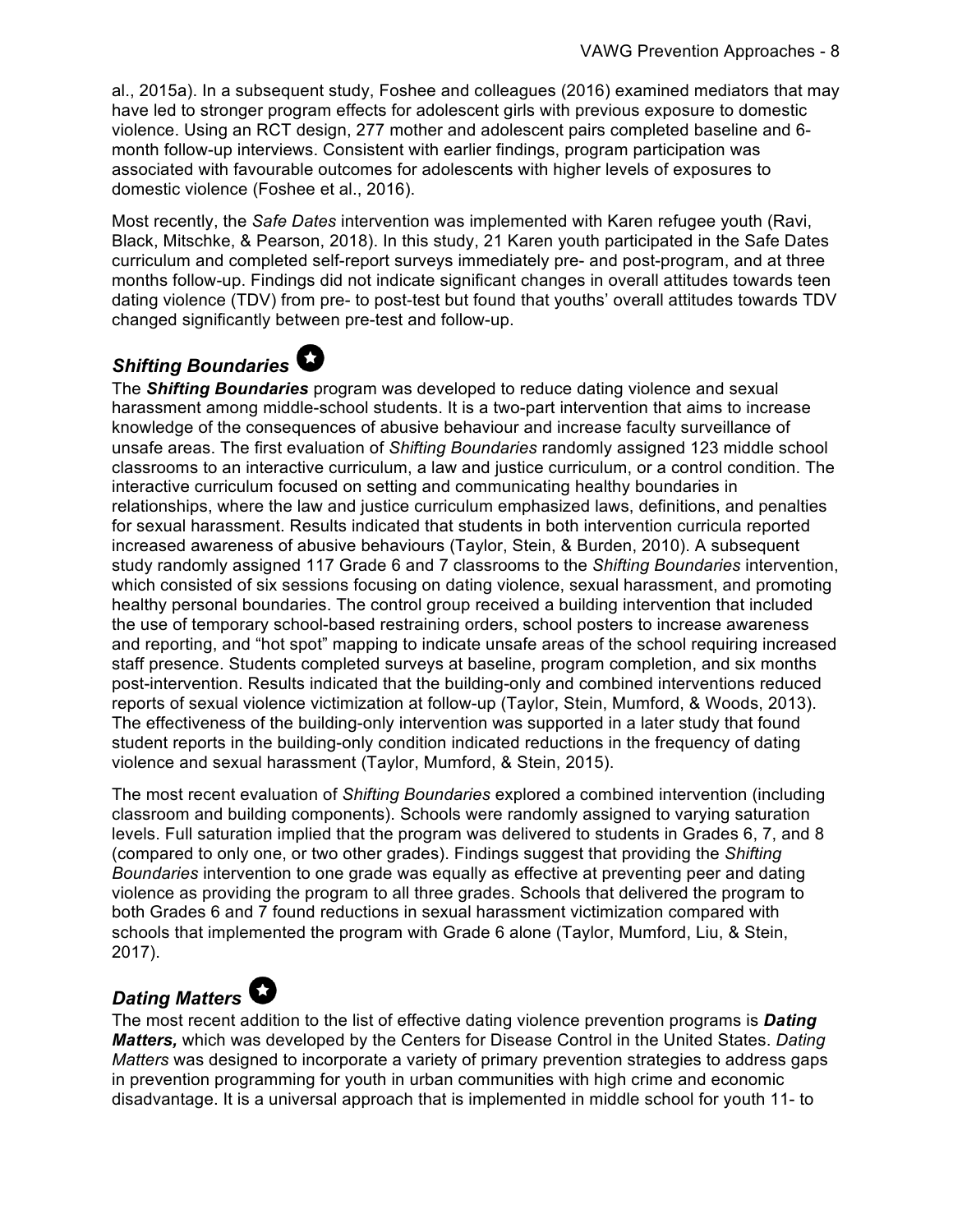14-years-old. It takes a similar approach to the *Fourth R* in addressing multiple risk factors simultaneously (Tharp, 2012). *Dating Matters* is comprehensive in that it includes components for youth and their peers, parents/guardian, and educators. There are also communications and policy enhancement or development strategies. Finally, there are local health department activities designed to assess capacity and track teen dating violence-related policy and data (Niolin, et al., 2019).

In 2019 the first evaluation of *Dating Matters* was published. It was a rigorous cluster-RCT with longitudinal follow-up and involved 46 middle schools in four U.S. cities. Researchers found reductions in dating violence perpetration and victimization, as well as lower rates of negative conflict resolution strategies; however, there was no effect on positive relationship skills (Niolin, et al., 2019). This study is particularly noteworthy because the comparison group was *Safe Dates,* which has considerable evidence of effectiveness (althought *Safe Dates* also makes up a component of *Dating Matters)*. However, the results should be considered with care because costing data were unavailable, and there is a significant implementation mechanism required to support this intervention. Other jurisdictions wishing to implement it would need to consider whether they could afford the whole implementation approach.

#### *Other Research-based Prevention Programs*



There are a growing number of school-based programs for youth with significant research evidence of effectiveness. Breaking the Cycle's *Ending Violence: A Curriculum for Educating Teens on Domestic Violence and the Law* was evaluated using a randomized control design with approximately 3000 youth in urban high school settings (Jaycox, et al., 2006). Findings identified increases in student's knowledge of legal rights related to relationship violence, likelihood of seeking legal counsel as a response to dating violence and likelihood of help-seeking, and decreased acceptance of violence (Jaycox et al., 2006). No statistically significant impacts on dating violence victimization or perpetration were observed. While other program effects dissipated, improvements in knowledge were evident at six-month follow-up.

Several French-language programs have also been evaluated. Lavoie and colleagues (1995) evaluated the *ViRAJ- Programme de prévention de la Violence dans les Relations Amoureuses des Jeunes* program using a pre-post design with 14-15 year old students from two high-schools randomly assigned to complete either short form of the program (two sessions totally 120-150 minutes), or the long form program, which added supplementary activities doubling program duration. Comparable improvements in knowledge and attitudes were observed for both the short and long forms of the program, with girls in the long-form program demonstrating greater gains than their male peers. Subsequent evaluation using a quasiexperimental design observed positive impacts of the two-session program on knowledge and attitudes that were sustained 4 and 12 months post-program (Lavoie, Dufort, Hébert, & Vézina, 1997). Qualitative feedback from youth participants in the second study of the ViRAJ program requested further supports to respond to dating violence, thus the *PASSAJ- Programme de prévention et de promotion traitant de la violence dans les relations amoureuses et du harcèlement sexuel* program was developed for 16- and 17-year old students. Youth participants in the PASSAJ program reported improvements in knowledge and attitudes regarding violence and harassment, as well as confidence to intervene in potentially violent situations. At 6-month follow-up, male participants reported lower sexual harassment perpetration and female participants reported lower sexual abuse perpetration and victimization as compared to controls. Changes in attitudes and confidence were maintained one-year postprogram (Lavoie & Thibodeau, 2005). Chamberland and colleagues (2014) examined the effectiveness of SAISIR-*Session d'Ateliers Interactifs de Sensibilisation, d'Information et de Réflexion* with 768 14- to 16-year-old students from nine high schools in Montreal, Quebec. Short-term improvements (i.e. one-week post-test) were observed in intervention participant's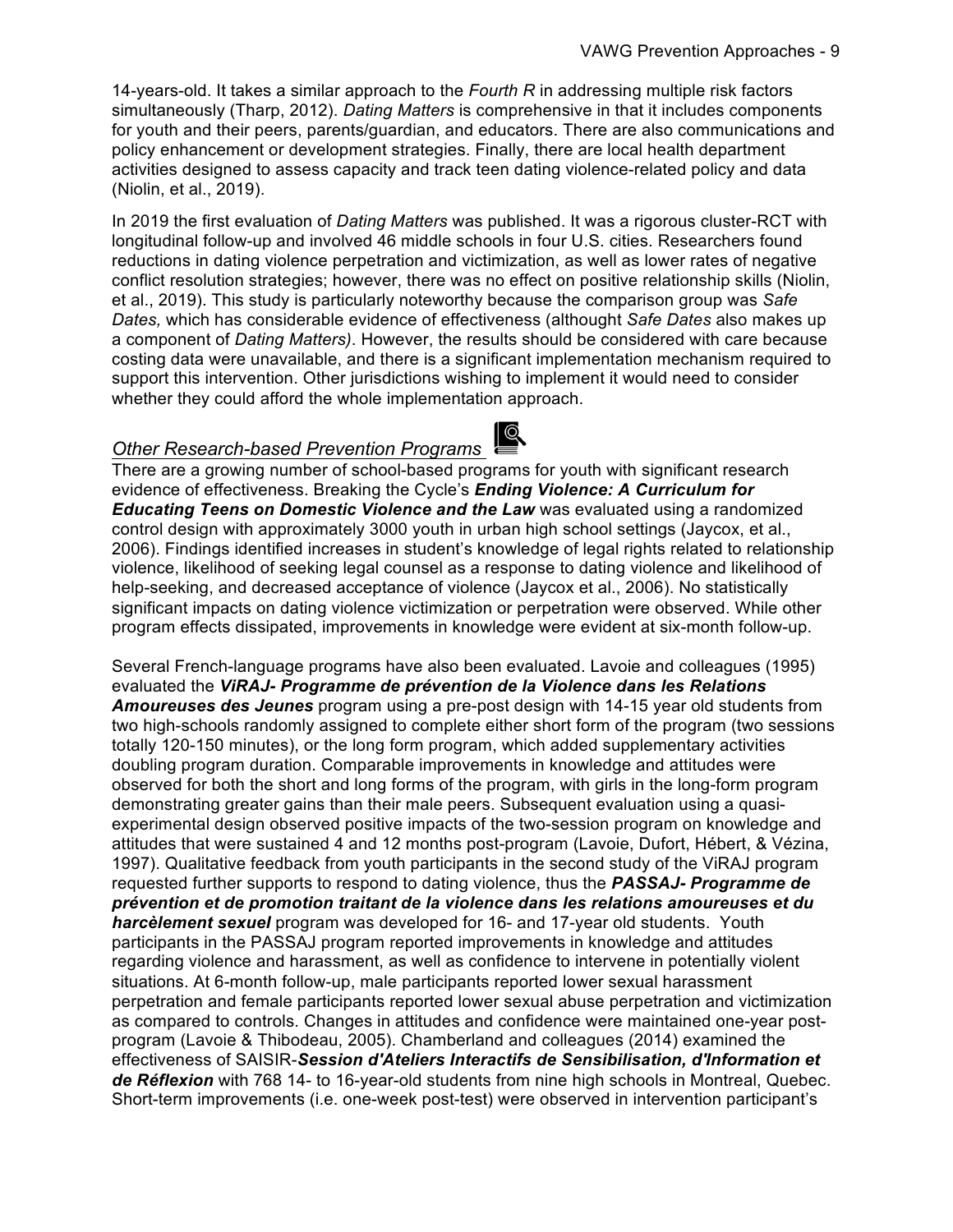knowledge and attitudes regarding dating violence, positive intentions towards victims and perpetrators, and reductions in perceived barriers to action. While improvements in attitudes and barriers to action remained evident, other positive effects of the workshop decreased to a statistically significant degree at one-month follow-up. Evaluation of a sexual assault awareness of prevention workshop developed and facilitated by *Viol-Secours,* a sexual assault support and advocacy centre in Quebec City found similar improvements in knowledge and attitudes among 15-17-year old highschool students (Daigneault et al., 2015). In addition, compared to controls, workshop participants reported increased awareness of available community support resources, and improvements in their ability to recognize and respond appropriately to violence in dating violence scenarios.

A cluster-randomized control trial evaluation of *Teen Choices: A Program for Healthy, Nonviolent Relationships, an* online-based program implemented with approximately 4000 students in twenty high schools found that participation in the intervention was associated with significantly reduced odds of emotional and physical dating violence victimization and perpetration post-program, and significantly higher odds of consistent use of healthy relationships skills at 6- and 12-month follow-up (Levesque, Johnson, & Prochaska, 2017; Levesque, Johnson, Welch, Prochaska, & Paiva, 2016). Notably, intervention effects were significantly larger for participants with reported experiences of three types of dating violence behaviours (i.e. emotional victimization and perpetration, physical victimization) within the past year, as compared to youth without past-year dating violence involvement.

*The Healthy Relationships Plus Program (HRP)* was designed to promote healthy relationships and positive mental health and reduce violence and risk behaviour using a flexible implementation format compatible with school and community settings. Preliminary evaluation of the HRP using a pre-post design with 722 youth identified changes in depression and mental health (Lapshina, Crooks, & Kerry, 2018). Specifically, mental health increased generally pre to post program, with youth who reported the highest levels of depression at pretest reported a significant decline in depression post-program. Moreover, in a small randomized control trial with 212 youth who completed the program in a summer camp format, participation in HRP was associated with reduced physical bullying victimization at one-year follow-up, which was mediated by increased likelihood of seeking help from a professional (Exner-Cortens, Wolfe, Crooks, & Chiodo, 2019). No positive effects on mental health or wellbeing were observed in this study.

#### *Common Elements in Evidence-based Prevention Programs in Elementary and Secondary Schools*

Although each program had unique components, some common characteristics among effective programs were observed. Evidence-based programs were time intensive in session and program duration (*Fourth R* involved 21, 75-minute sessions, *Safe Dates* involved 10, 45-minute sessions, *Shifting Boundaries* included 6, 40-minute sessions). Conversely, with the exception of the HRP, research-based programs were considerably shorter (between one and four 30-75 minute sessions). Evidence-based programs were also more likely to be delivered by existing program or school staff who received program-specific training (i.e. classroom teachers, school counsellors), rather than external community facilitators (i.e. sexual assault centre staff, attorneys). Evidence-based approaches also often extended programming to incorporate family, school, and community resources and stakeholders in prevention efforts. The *Fourth R, Safe Dates*, *Shifting Boundaries* programs all employed school-wide components, specifically, providing resources to administrators (*Fourth R*), running a poster contest (*Safe Dates*), and identifying "hot spots" where unsafe areas required increased supervision, and implementing school-based restraining orders (*Shifting Boundaries*). The *Teen Choices* program also provided posters to be placed around the school building, as well as a website for additional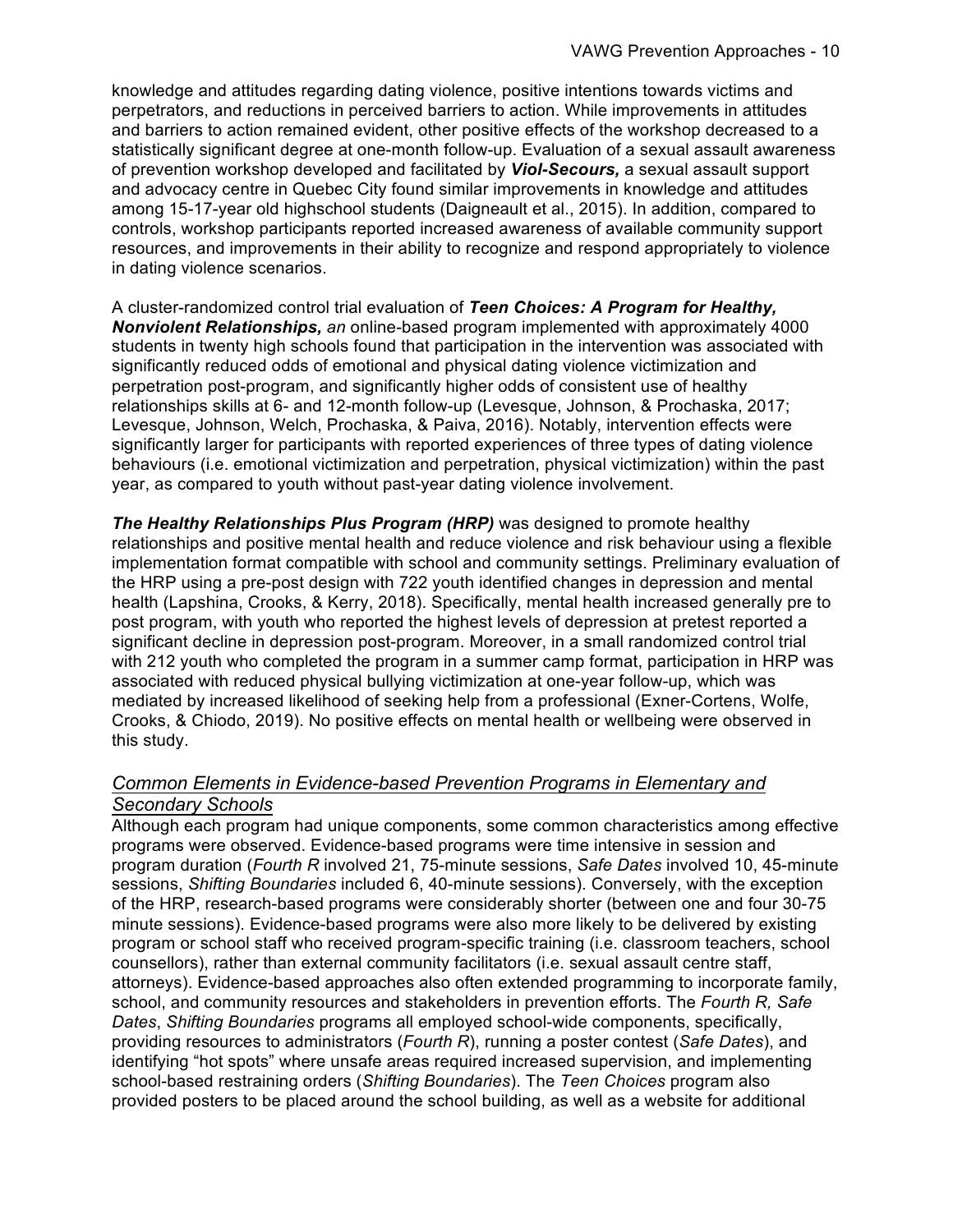feedback and information, as well as student, school and parent guides offering further information and resources. The explicit practice of healthy relationship skills was also an important component of evidence-based programs. While almost all programs highlighted in this review incorporated some form of vignette or scenario that demonstrated unhealthy relationship behaviours, violence or abuse, and effective responses, most research-based programs did not provide opportunities for *all* participants to actively engage in practicing these skills. Indeed, extensive, graduated skills practice is the hallmark feature of *Fourth R* programs, including the HRP, and is also a focus of the *Safe Dates* curriculum. The brevity of shorter programs may lend to a greater focus on normative components, as skill-building requires a greater time investment. This appears to be reflected in the findings from research and evidence-based programs delivered in elementary and secondary schools. All programs demonstrated some degree of knowledge and normative change, which are important precursors to behavioural activation, however multi-component, time intensive, skills-focused interventions demonstrated significant improvements on behavioural outcomes that were sustained at long-term follow-up.

#### **Bystander Intervention Programs**

**Bystander intervention programs**<sup>2</sup> typically focus on both changing norms related to consent and sexual violence, and on fostering more positive social interactions among youth (Storer, Casey, & Herrenkohl, 2016). Specifically, these programs generally seek to enhance participants' skills at safely taking action in the face of peer behaviour that supports VAWG. A review of bystander interventions found that they vary in length and intensity from passive posters displayed across campus for six weeks to one-time training workshops (lasting 50-90 minutes) to multiple trainings occurring over days and weeks (Storer et al., 2016). The review also found that most programs engaged both men and women on the premise that both have the capability (and responsibility) to recognize and intervene in potentially dangerous situations, rather than simply focusing on males as would-be perpetrators and females as would-be victims.

Furthermore, although most bystander interventions initially focussed on postsecondary students, some have now been implemented and evaluated with secondary students. Overall, the best evidence for these programs relates to increasing participants' willingness to intervene and their confidence to intervene, but there is less clarity about impacts on actual behaviour. For this report, programs are only rated as "evidence-based" if there is sound evidence of changes in behavioural outcomes. This does not discount the evaluative findings that support the benefits of these programs, however, as increasing participant's willingness to intervene and changing attitudes regarding VAWG are some of the primary outcomes these programs intend to impact. The most researched bystander intervention programs are *Bringing in the Bystander, Green Dot, and TakeCARE.* 

## **Bringing in the Bystander Ref**

<u> 1989 - Johann Barn, mars ann an t-Amhain an t-Amhain an t-Amhain an t-Amhain an t-Amhain an t-Amhain an t-Amh</u>



**Bringing in the Bystander** was one of the earliest bystander intervention programs for sexual violence prevention on college campuses and has been the most thoroughly researched. To date, Banyard, Moynihan, and colleagues have evaluated different versions of th*e Bringing in the Bystander* program in five separate published studies that utilized unique data sets. The efficacy of *Bringing in the Bystander* has been evaluated with universal college populations (Banyard et al., 2007; Cares et al., 2015; Moynihan et al., 2015), as well as subgroups of the larger student body, including students in leadership roles such as resident assistants (Banyard

 $2$  Although there are also bullying bystander intervention programs, we limit this discussion to bystander intervention programs designed to reduce sexualized violence.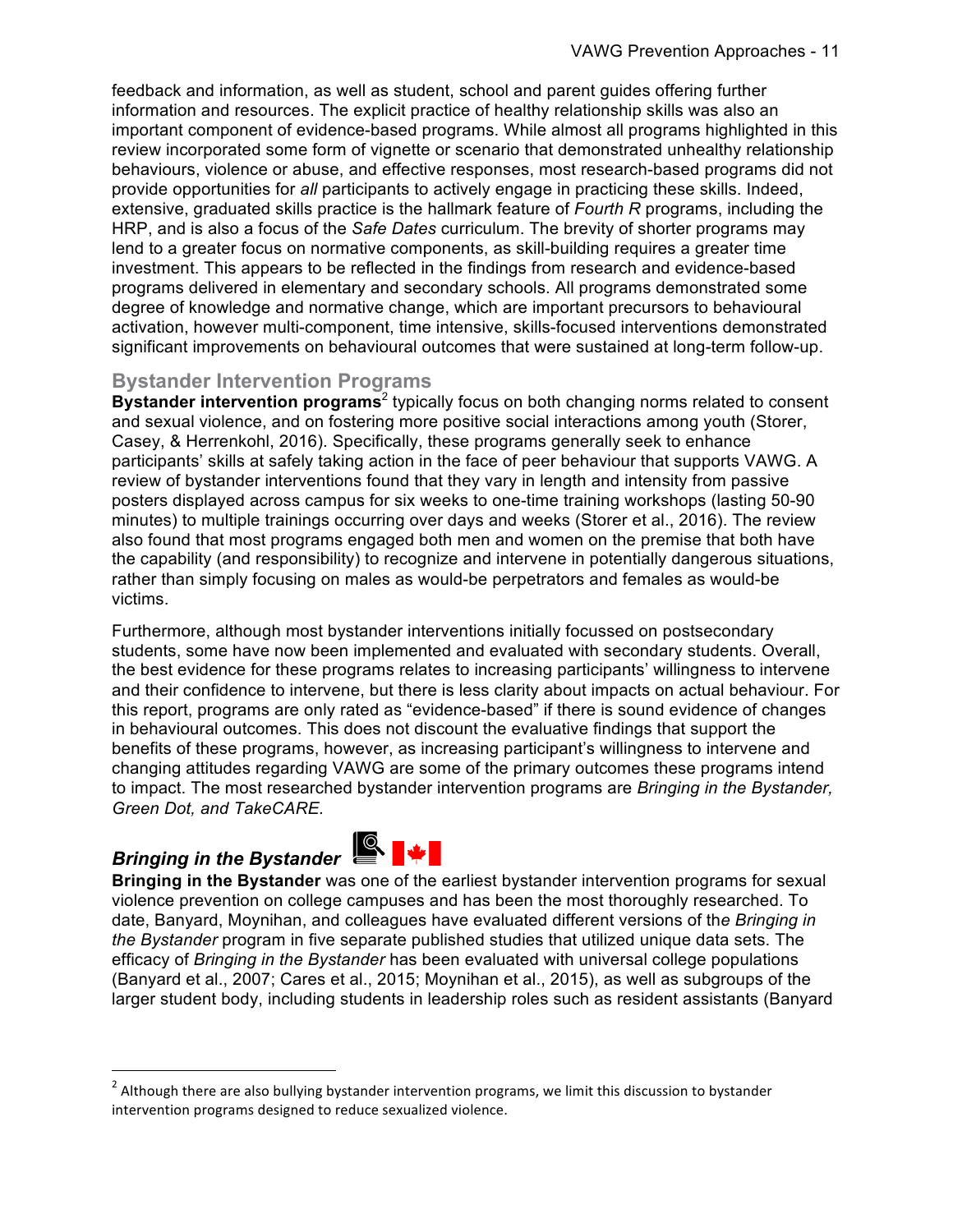et al., 2009), and members of fraternities, sororities, and athletic teams (Moynihan & Banyard, 2008; Moynihan et al., 2010, 2011).

Evaluations of the effectiveness of *Bringing in the Bystander* have identified increases in participants' self-reported likelihood of using bystander behaviours and of positively influencing participants' perception of their confidence to intervene. However, results were less consistent for the sustained use of bystander behaviours (Banyard et al., 2007; Moynihan et al., 2010). In one of the most recent evaluations of the program with college students (Moynihan et al., 2015), male and female participants who participated in the 90-minute version of the program and had the opportunity to view a pro-bystander social marketing campaign 6 months post-intervention reported higher levels of reported bystander behaviours related to helping friends 12 months post-intervention compared to those in the control group who only viewed the social marketing campaign. Although still statistically significant, usage of bystander behaviours did diminish between time points and did not include an increase in bystander behaviours related to helping strangers for those who reported having high opportunity to do so, or for men. The finding regarding long-term behaviour change is particularly promising, because this is the first evaluation, to date, to demonstrate bystander behaviour changes longitudinally. Although the development and early evaluation of *Bringing in the Bystander* were undertaken in the U.S. context, a quasi-experimental evaluation with a sample of Canadian undergraduate students yielded similar positive effects (Senn & Forrest, 2015). Findings indicated that *Bringing in the Bystander* was effective in increasing students' bystander efficacy, improving readiness to intervene by decreasing beliefs consistent with pre-contemplation and increasing those related to action, increasing intention to intervene, decreasing perceived skills deficits and concern about what others would think, and increasing proactive bystander behaviour. The effects of the intervention were present for men and women and were observed in friendship and stranger contexts. All effects were maintained at 4-month follow-up without a booster session.

The *Bringing in the Bystander* program has also demonstrated effectiveness when compared to other educational approaches with college students. Peterson and colleagues (2018) compared the 90-minute bystander education program with a traditional awareness program and a no education control group using a quasi-experimental pre-test/post-test design with 2-month follow-up. Students in both the bystander education and traditional awareness programs demonstrated significant improvements in attitudes around violence (such as rape myth acceptance) and intention to intervene, as compared to controls. Further analysis revealed that the bystander education program appeared to be more effective than the traditional awareness condition at decreasing negative attitudes and increasing self-efficacy, intentions to intervene, and self-reported bystander intervention behaviours. Importantly, at 2-month follow-up, increases in intentions to intervene and actual bystander behaviours were observed among bystander intervention students, but not participants in the traditional awareness program (Peterson et al., 2018).

Recently, *Bringing in the Bystander* has been adapted, implemented, and evaluated with high school students. The *Bringing in the Bystander- High School Curriculum (BITB-HSC)* is a classroom-based program comprised of seven 45-minute sessions designed to teach students how to safely and effectively intervene before, during, and after incidents of relationship abuse and sexual assault (Edwards et al., 2019b). School personnel also complete a 60-minute workshop that teaches positive bystander skills and provides additional resources. Over 2000 high school students in 26 randomly assigned high schools completed baseline, immediate, short term (2-months post-program), and long term (1-year post-program) post-test surveys. Despite high attrition rates across time points, compared to students in the control condition, participants in the *BITB-HSC* program reported increases in media literacy and bystander readiness (Edwards et al., 2019a). Researchers found short-term improvements in rape myth acceptance, victim empathy and perceptions of pros and cons to intervening, but these impacts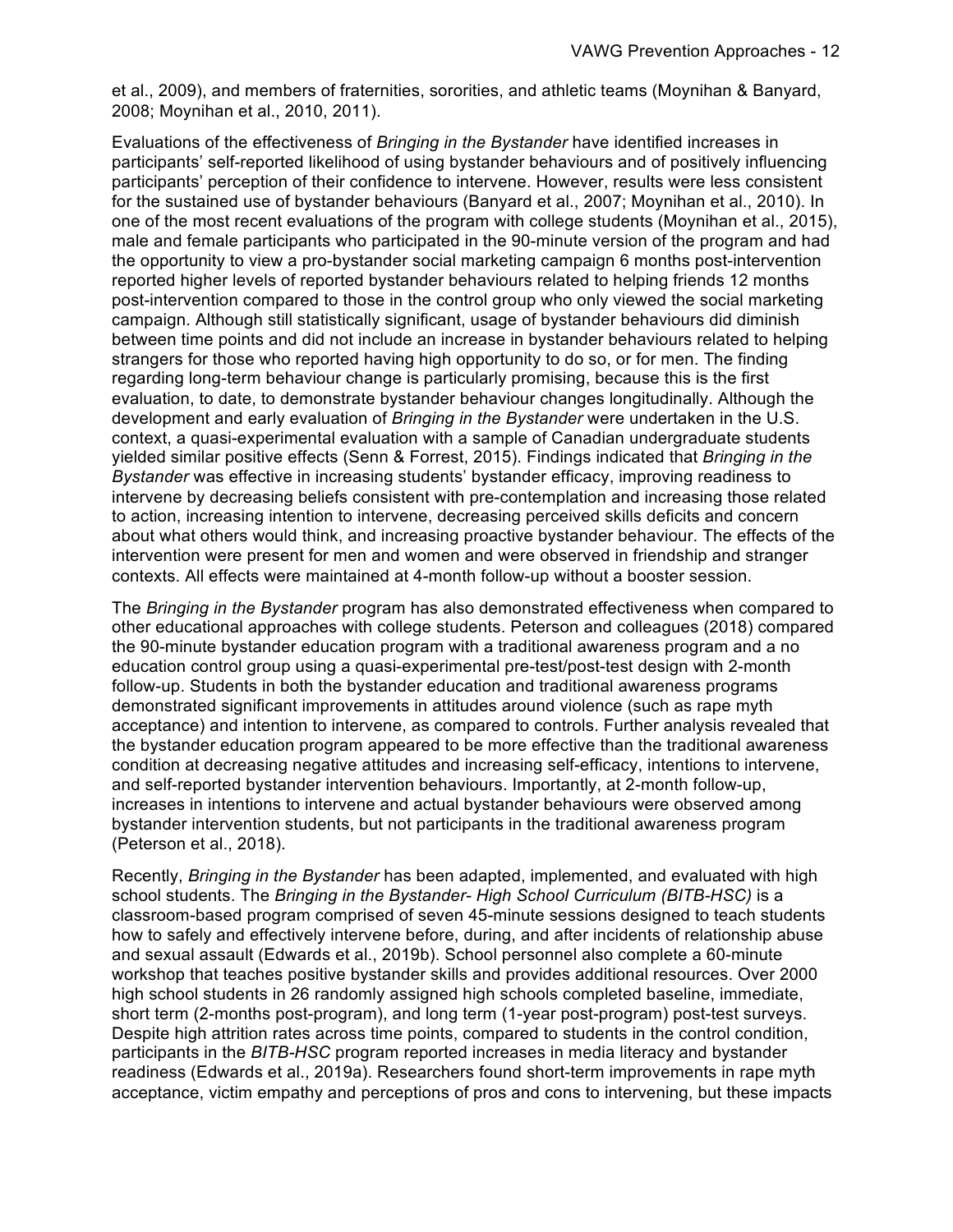were diminished at follow-up. Similarly, short term reductions in stalking and sexual harassment were reported post-program; however, these effects were no longer significant at long term follow-up (Edwards et al., 2019a).

#### $\odot$ *Green Dot*

There are two phases to the *Green Dot Active Bystander* program (typically referred to as *Green Dot)*. The first phase consists of 50-min presentations to predominantly first-year college students. This version of the program introduces the prevalence, causes, and impacts of sexual and dating violence; examples of *manageable and simple* bystander activities male and female bystanders can implement in their daily lives to prevent sexual violence; and an invitation to participate in the second phase of the program. Phase 2 involves a smaller number of students in a more intensive 6-hr training called Students Educating and Empowering to Develop Safety (SEEDS), which is facilitated by a trained non-peer educator during a weekend retreat. The SEEDS training includes expanded small-group discussions on many of the same topics as in Phase 1 but also incorporates the modelling and practicing of bystander intervention skills. In addition to volunteers from the first phase of the program, program staff use a peer opinion leaders (POL) strategy to identify potential participants for Phase 2. The POL strategy involves working with faculty, students, and resident assistants to name potential program participants based on their perceived leadership potential.

In a preliminary evaluation of *Green Dot*, Coker and colleagues (2011) conducted a crosssectional, online survey of a random sample of 2,504 undergraduate college students to examine whether substantive differences in attitudes about sexual violence and the usage of bystander behaviours were associated with program participation. The evaluation found that self-reported active bystander behaviour was significantly higher among those who were SEEDS trained, received a *Green Dot* presentation, or were engaged with the campus center, compared with those who had received no intervention (Coker et al., 2011). Although both phases of the *Green Dot* program produced positive self-reported behavioural changes, the longer and more intensive SEEDS program produced more robust outcomes (Coker et al., 2011). Coker and colleagues (2015) compared overall rates of violence at campuses with and without *Green Dot* programming. Results from student surveys indicated lower rates of reported violent victimization at the *Green Dot* campus, as well as lower violence perpetration rates among males attending the intervention campus, as compared with two control campuses (Coker et al., 2015). Campus-level differences in violence were also observed over four years in a subsequent study of *Green Dot* intervention versus comparison campuses (Coker et al., 2016).

A recent cluster RCT evaluated the effectiveness of *Green Dot* with high school students over five years (Coker, Bush, Brancato, Clear, & Recktenwald, 2018; Coker et al., 2017). The program was associated with reductions in violence at the school and student levels (Coker et al., 2017). Secondary analysis revealed that these reductions were facilitated by changes in sexual and dating violence acceptance associated with participation in *Green Dot* (Coker et al., 2018). Thus, the authors concluded that the program could be considered "both effective (as randomized) and efficacious (as received) in reducing violence acceptance and violence perpetration at the individual and school levels" (Coker et al., 2018, p. 7).

### *TakeCARE*

The *TakeCARE* program is an online bystander intervention program designed to promote bystander behaviours for intervening in sexual violence incidents. The program consists of one 20-minute video delivered to students individually. Students view video examples of potentially risky situations, and a range of possible actions one could take to minimize the risk for sexual violence in these situations (Kleinsasser, Jouriles, McDonald, & Rosenfield, 2015). The program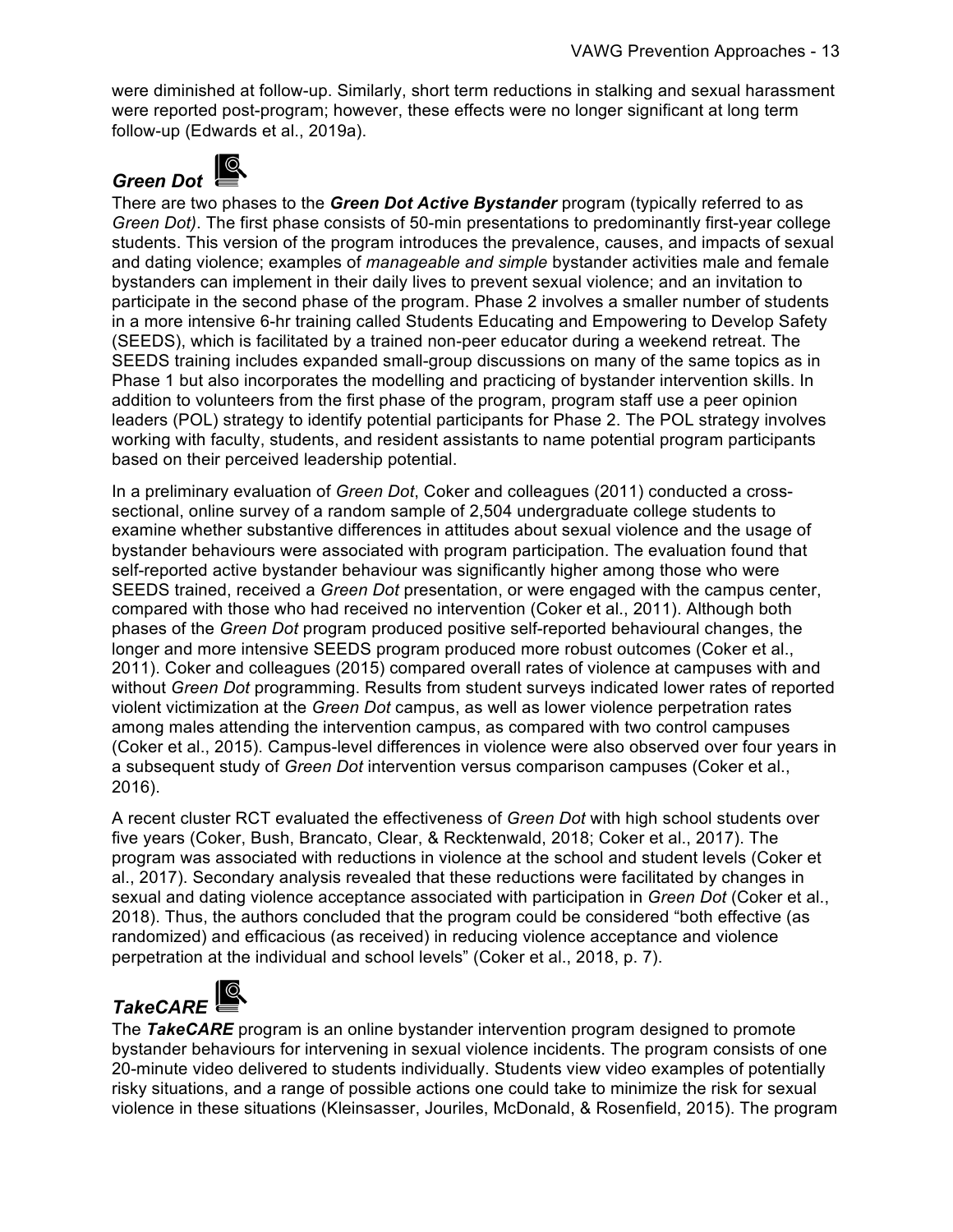takes a targeted approach to bystander behaviour, aiming to increase self-efficacy for performing bystander behaviour specifically towards friends.

Initial evaluation of the *TakeCARE* program assigned 93 undergraduate students to view either the *TakeCARE* or control condition (a 20-minute video on effective study skills), and complete baseline, post-program, and 2-month follow-up surveys (Kleinsasser et al., 2015). Compared to controls, students who viewed the *TakeCARE* program reported greater feelings of efficacy for bystander behaviours and reported engaging in more bystander behaviours for their friends two months later. Notably, increased efficacy for intervening was related to reported bystander behaviour at both post-program timepoints. Jouriles and colleagues (2016) subsequently completed two randomized control trial evaluations of *TakeCARE* with two separate groups of approximately 200 university students. Once again, students were randomly assigned to view either the *TakeCARE* video or a control video about study skills. Results were consistent with previous findings, such that in both studies, students who viewed *TakeCARE* reported greater feelings of efficacy for engaging in bystander behaviour and reported more bystander behaviour towards friends as compared to students who viewed the control video. The impact of *TakeCARE* on bystander behaviour was partially mediated by efficacy in the first study, but not the second. Findings were mixed regarding bystander behaviour at 2-month follow-up. Specifically, reported bystander behaviour remained stable at follow-up in the first study, but levels of reported bystander behaviour increased at follow-up in the second study (Jouriles et al., 2016).

The *TakeCARE* program has also been evaluated with high school students. In an RCT, 1295 primarily ethnic minority students in 66 classrooms were randomly assigned to the *TakeCARE* condition or to participate in a presentation by school counsellors on a topic of their choosing that was unrelated to relationship violence, sexual consent, or bystander behaviour (Sargent, Jouriles, Rosenfield, & McDonald, 2016). Findings indicated small to medium effects on selfreported bystander behaviour at follow-up as compared to students in the control condition. Exploratory analyses revealed that students more frequently reported encountering situations of relationship violence compared to sexual assault, and were most likely to intervene as a bystander after a risky event occurred, rather than intervene during a difficult situation in progress (Sargent et al., 2016). A subsequent randomized controlled trial with 165 high school students found similar increases in self-reported bystander behaviour for students who viewed the *TakeCARE* program versus control video at 6-month follow-up (Jouriles, McDonald, Rosenfield, & Sargent, 2019). As part of this study, students also participated in virtual reality simulations immediately following the program, and at 6-month follow-up. Participants completed nine 2-4 minute simulations of risk situations for relationship or sexual violence, as well as other scenarios that could be experienced by high school youth, such as peer pressure and cheating. Simulations were recorded and coded for the presence and quality of bystander behaviour. Findings converged with student's self-reported bystander behaviour, in that students in the *TakeCARE* condition exhibited greater levels of bystander behaviour in simulations immediately post-intervention, and six months later (Jouriles et al., 2019).

#### **Programs for Boys and Men**

Programs focusing on men and boys include awareness raising and engagement activities, prevention programs specifically for boys in high school, sexual violence prevention programs for men in postsecondary settings, and intervention with men who have perpetrated violence or are at risk to perpetrate violence towards their partners and children. We describe programs and evidence for each of those types of prevention in the following section.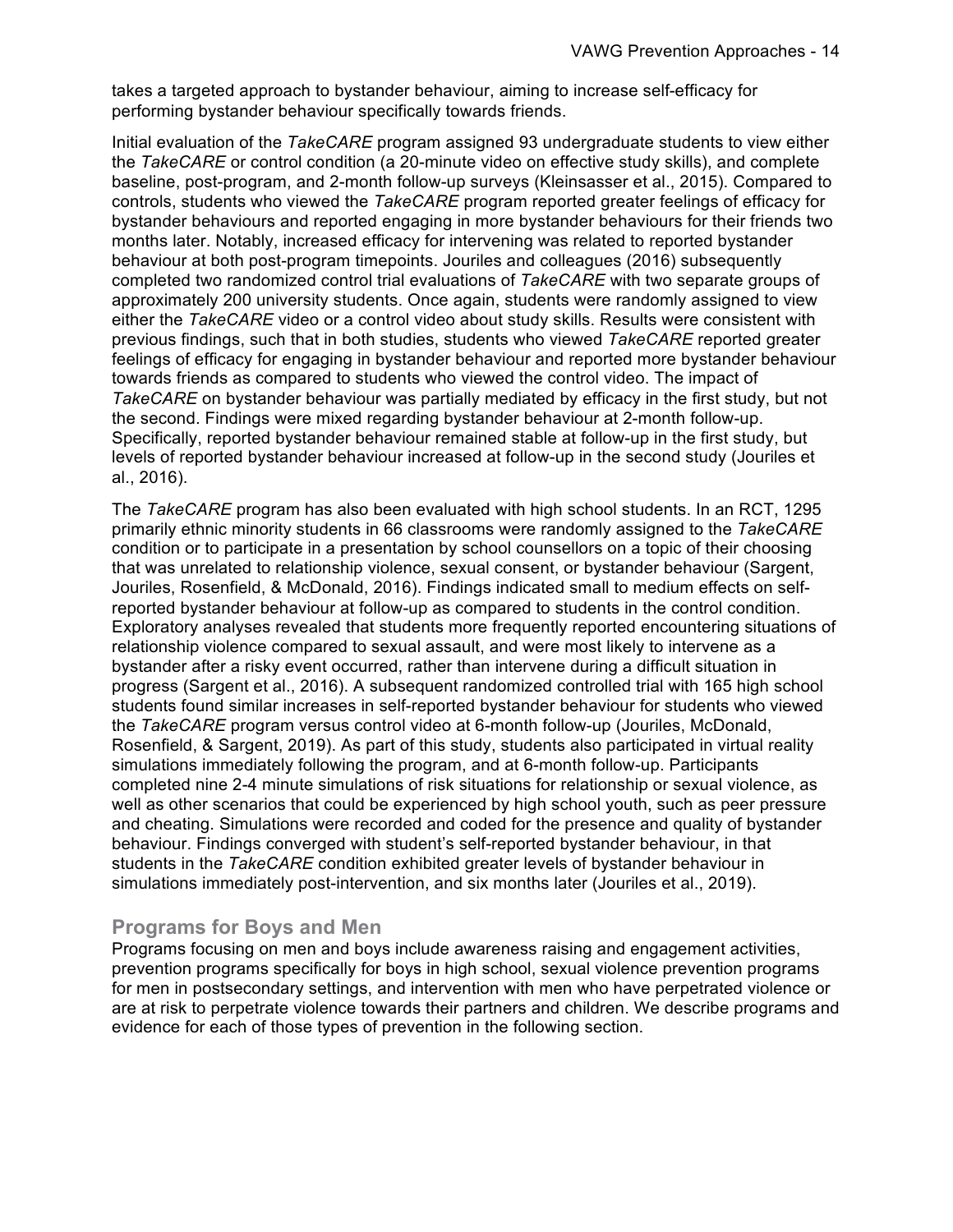#### **School-based Prevention Programming for Boys**

*WiseGuyz* 



The Centre for Sexuality originally developed the *WiseGuyz* program to address the links between STI rates, sexual violence, bullying/homophobia and male gender role norms. Since then, the program has expanded into a standardized curriculum that focuses on healthy relationships; sexual health; gender, sexuality and the media; and human rights, advocacy and allyship, to improve mental and sexual health and reduce teen dating violence among program participants. *WiseGuyz* is offered in school- and community-based settings to mid- and lateadolescent boys. The most established version of *WiseGuyz* is the school-based program for grade 9 boys (~14 -15 years of age), with an integrated curriculum focused on masculinity and alternatives to male gender role norms that are VAWG-supportive (e.g., around power and control). The program includes 20 sessions and has demonstrated a significant positive impact on boys' attitudes and beliefs with respect to sexual health, masculinity, and homosexuality (Claussen, 2017). A recent pilot evaluation with 126 boys also demonstrated associations with improved positive mental health and friendship quality at immediate post-test (Exner-Cortens, Hurlock, Wright, Carter, & Krause, 2019). *WiseGuyz* is currently being evaluated in a longitudinal, quasi-experimental outcome evaluation by researchers at the University of Calgary.

#### *Coaching Boys Into Men*



The *Coaching Boys into Men (CBIM)* program was developed in the United States by Futures Without Violence and is designed to address social norms by targeting male athletes. The program is delivered by coaches, whom researchers posit have an influential role as mentors and role models for athletes, and thus has a unique opportunity to address VAWG with male youth. The program provides coaches with training and resources to prevent relationship violence and sexual assault. Over the past decade, the *CBIM* program has evolved from an awareness campaign into a structured prevention curriculum for coaches and their athletes (Futures Without Violence, 2016) with encouraging outcomes.

An initial evaluation found *CBIM* athletes across 16 U.S. high schools reported higher levels of positive bystander intervention behaviour than control subjects three months post-program (Miller et al., 2012). In addition, boys who had the most intense exposure to the program showed significant changes in intentions to intervene, recognition of abusive behaviours, and positive bystander intervention (Miller et al., 2012). A subsequent evaluation conducted at 1 year follow-up found that while increases in positive behaviours immediately following program participation were not evident 12-months post-intervention, *CBIM* athletes demonstrated reductions in negative bystander intervention behaviours, as well as a decrease in abuse perpetration as compared with control participants (Miller et al., 2013).

*CBIM* has also been implemented and evaluated internationally. Miller and colleagues (2014) conducted a quasi-experimental evaluation of an adaptation of the *CBIM* program (entitled Parivartan, meaning "transformation") with cricket coaches and 309 male athletes from 46 middle schools in Mumbai, India. Findings were promising, suggesting that intervention athletes reported more positive attitudes regarding gender equity (Miller et al., 2014).

Subsequent evaluation has examined factors mediating effectiveness and impacting the successful implementation of CBIM (Jaime et al., 2018). A recent pilot study compared outcomes when *CBIM* was delivered by coaches versus when *CBIM* was delivered by a domestic and sexual violence prevention advocate (Jaime, Stocking, Freire, Perkinson, Ciaravino, & Miller, 2016). The authors did not find any significant difference in attitudinal and behavioural outcomes at 3-month follow-up between these two delivery methods and suggested that using both advocates and coaches simultaneously to deliver the program could expand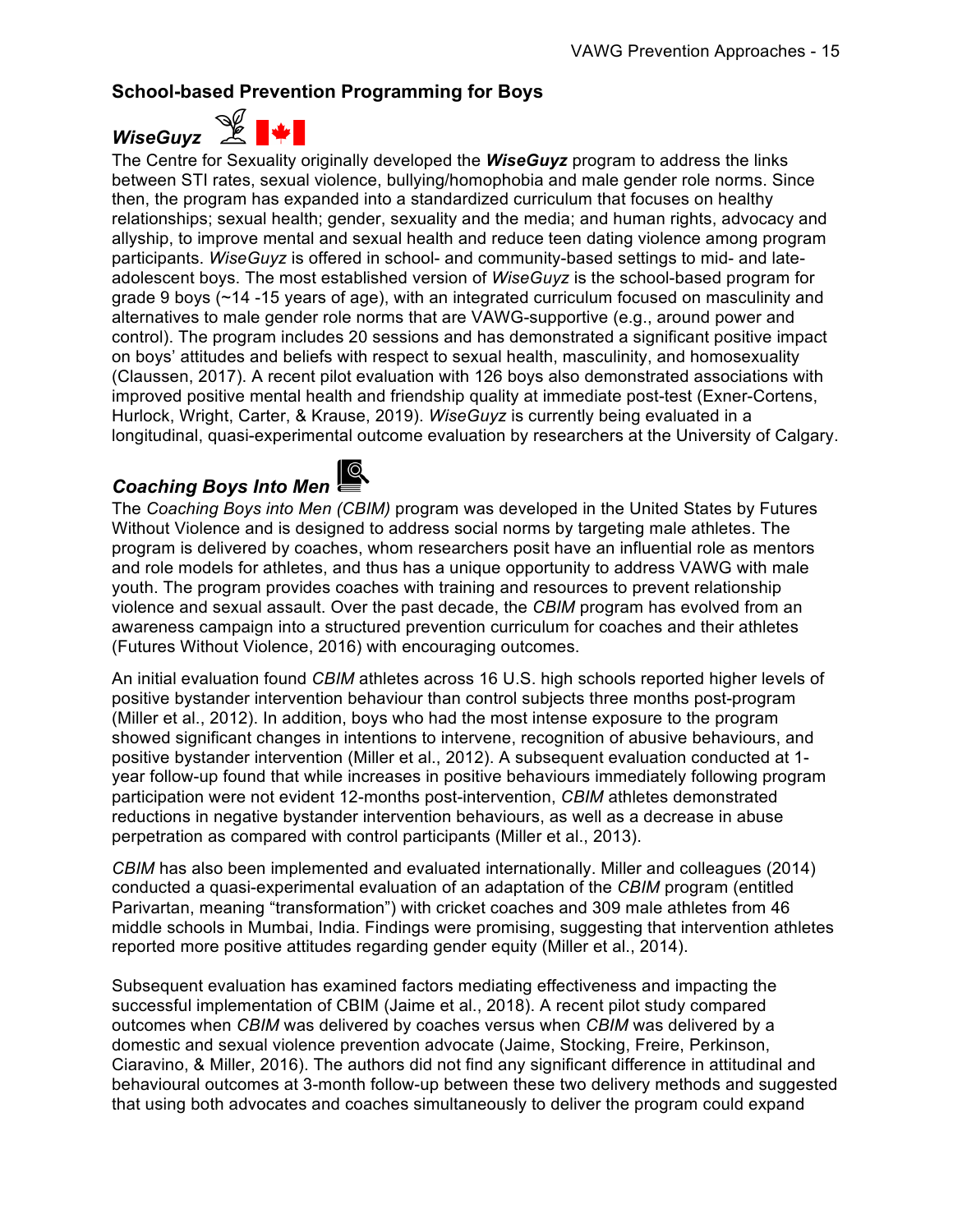program reach. A more rigorous cluster RCT is currently underway, evaluating the *CBIM* program delivered by coaches with middle school aged athletes (Abebe et al., 2017).

#### **College / University Bystander Intervention with Boys**

### $MVP$

The *Mentors in Violence Prevention (MVP)* program was developed in 1993 and was one of the first domestic violence and sexual assault prevention programs designed for bystanders (Katz, Heisterkamp, & Fleming, 2011). The initial pilot was developed for college athletes. The objective of the program was to engage high-status male student-athletes to increase the participation of male students in the prevention of violence against women. To date, the *MVP* program has been widely implemented in the United States and internationally in diverse settings, including sports organizations, college campuses, military bases, middle schools, and high schools. The *MVP* program later expanded to target female students. The program was designed to promote critical thinking about gender norms and encourage students to speak out and intervene in instances of abuse, as opposed to conforming or observing in silence. The goals are achieved through role-plays, which allow students to develop appropriate responses to abusive incidents. A preliminary quasi-experimental design study examined the impact of *MVP* on college students' attitudes and predicted behaviour. Researchers collected pre- and post-intervention data from 820 students. The results indicated improvements in attitudes toward gender violence and improvements in bystander efficacy (Cissner, 2009). Katz and colleagues (2011) also conducted a study examining 894 high school students, 47% males, to assess the impact of *MVP*. Results revealed that students who were exposed to the *MVP* model were more likely to perceive forms of violence as wrong. Also, *MVP* youth were more likely to take action and intervene compared with their counterparts who were not exposed to the program (Katz et al., 2011). Although most of the research examining the *MVP* program has occurred in the United States, the first qualitative evaluation in a European context also reported positive findings (Williams & Neville, 2017).

#### *The Men's Project*

The *Men's Project* is a primary prevention program that targets young male college students. The program aims to increase awareness and prevent sexual assault through an integrated model. These goals are achieved through incorporating discussions and interactive role-play activities that focus on changing personal attitudes towards sexual violence and consent, enhancing empathy and understanding the impact of sexual assault on women, and providing skills to intervene effectively (Storer, Casey, & Herrenkohl, 2016). Gidycz, Orchowski, and Berkowitz (2011) assessed the impact of the *Men's Project* among 635 male college students who were randomly assigned to either the program or a control condition. Findings suggested that the program can positively change male's values, beliefs, and behaviours. Specifically, the results indicated that male students who participated in the program reported less reinforcement from sexually aggressive behaviours. Additionally, participants reported increased beliefs that other males would intervene to prevent sexual assault. In terms of behaviour changes, program participants decreased their associations with sexually aggressive peers and decreased their exposure to sexually aggressive media (Gidycz et al., 2011).

#### **Programs for Youth at Risk of Experiencing Gender-based Violence**

Some selective prevention programs focus on youth with known risk factors for violence perpetration or victimization (As noted in the earlier section, some universal programs also have offshoots for more priority groups). There are two research-based programs of this type – one designed for youth involved with the child protection system, and one for adolescent females who have experienced violence in relationships.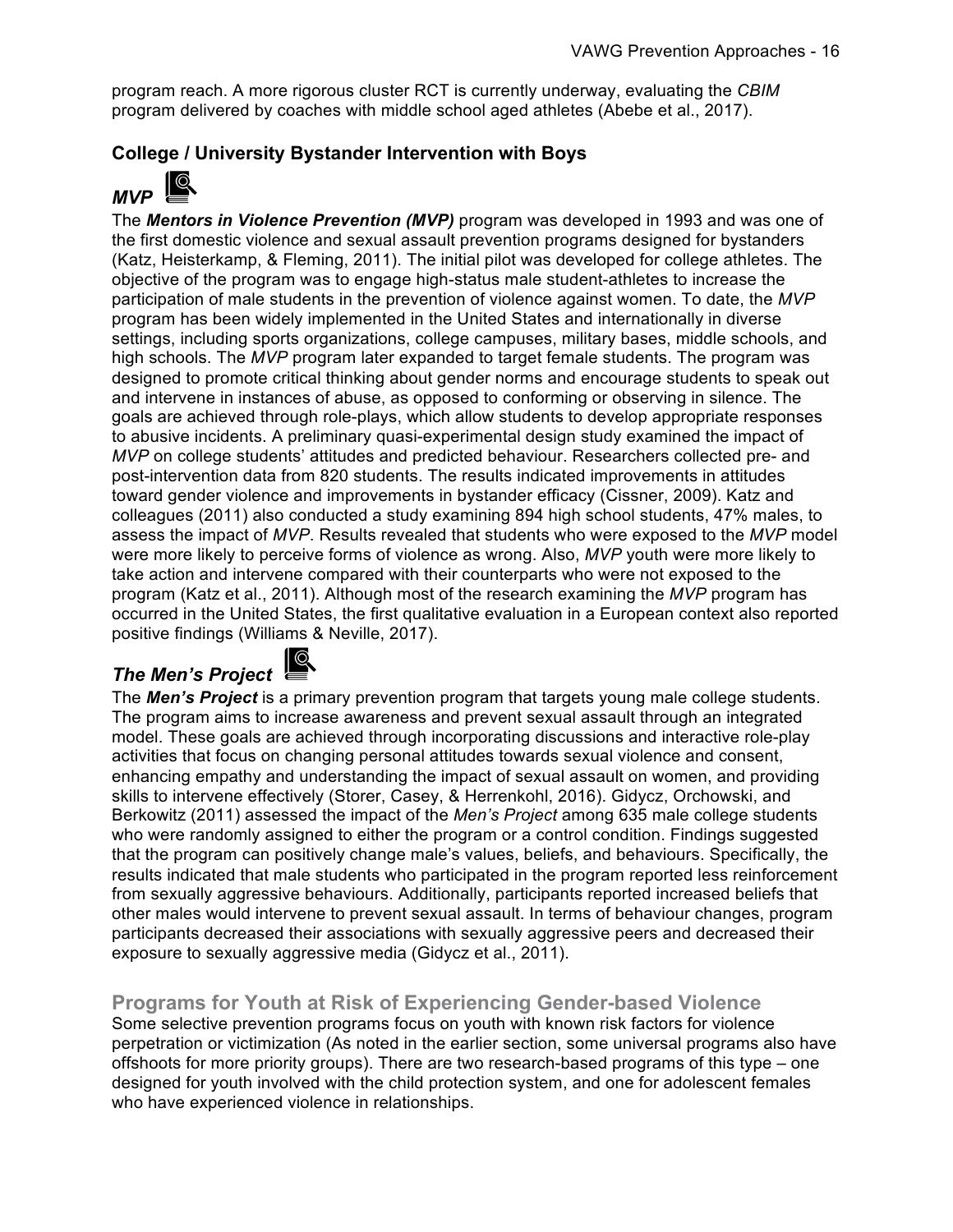### *Youth Relationships Program (YRP)* **○ |** ↓

**The** *Youth Relationships Program (YRP)* is an 18-session group-based intervention designed to reduce all forms of harassment, abuse, and violence by and against dating partners. It was designed to address the needs of teens who had grown up with abuse and trauma experiences in their families of origin and who were thereby at greater risk for violence in their relationships (Wolfe et al., 1996). This community-based group intervention is manual-based and instructs facilitators to help teens develop positive roles in dating by providing information, building skills, and enabling the participants to be involved in a community service component. There are three principal sections in the *YRP* manual: education and awareness, skills building, and social action learning opportunities. A randomized trial of the *YRP* showed that the program reduced physical and emotional abuse over time, relative to youth receiving services as usual (Wolfe et al., 2003). In addition, symptoms of emotional distress and trauma were reduced relative to controls. One challenge with the *YRP* is that the manual has not been updated in more than 20 years, so any future research would require significant program development work to ensure relevance for today's youth.

### *Expect Respect Program*

The **Expect Respect** program follows a comprehensive prevention model, including community engagement, school-wide universal prevention strategies, youth leadership training, and a targeted support group program for at-risk youth in middle and high schools (Ball, Kerig, & Rosenbluth, 2009). The most carefully evaluated component of the Expect Respect program, the targeted support groups *(Expect Respect Support Groups [ERSGs]),* offer 24 weekly sessions over the course of the school year to gender-segregated groups of boys and girls with known risk factors for dating violence, such as a history of child maltreatment, domestic violence, sexual abuse, and aggressive peer and dating relationships (Ball et al., 2012). Content in each session is specifically designed to address the needs of vulnerable youth, offering participants an opportunity to explore and reframe attitudes supporting violence, and practice healthy relationship skills within a safe and supportive environment (Ball et al., 2009; Ball et al., 2012).

Initial evaluation of the *ERSG* examined pre-intervention and post-intervention self-reports of 144 youth participants who endorsed involvement as either a victim or perpetrator of at least one type of violence at intake (Ball et al., 2012). Results indicated that youth participants reported using significantly more healthy conflict resolution skills post-program (Ball et al., 2012). Program components perceived to be important for positive outcomes included the support group format and the extended duration of intervention. Overall reductions in victimization and perpetration were not observed in the study; however, subgroup analyses revealed that participants who reported higher levels of both victimization and perpetration at baseline (at least one SD above the group mean for either) also reported significant reduction in victimization and/or perpetration post-program (Ball et al., 2012).

More recently, *ERSG* was evaluated using an accelerated longitudinal design in 36 schools (24 intervention, 12 control) with a sample of 1,678 youth, aged 11-17 years, exposed to violence at home, at school, or in the community (Reidy, Holland, Cortina, Ball, & Rosenbluth, 2017). Analysis of three waves of data with three cross-sectional cohorts of youth participants found that program dosage was associated with different outcomes for boys and girls. Specifically, the number of *ERSG* sessions attended was related to incremental decreases in psychological, physical, and sexual violence victimization, psychological and sexual violence perpetration, and reactive and proactive aggression for male participants (Reidy et al., 2017). Similar reductions in aggression related to program dosage were noted among female participants; however, results also indicated that the number of *ERSG* sessions attended was associated with a marginal increase in sexual violence victimization (Reidy et al., 2017). Interestingly, the dosage was also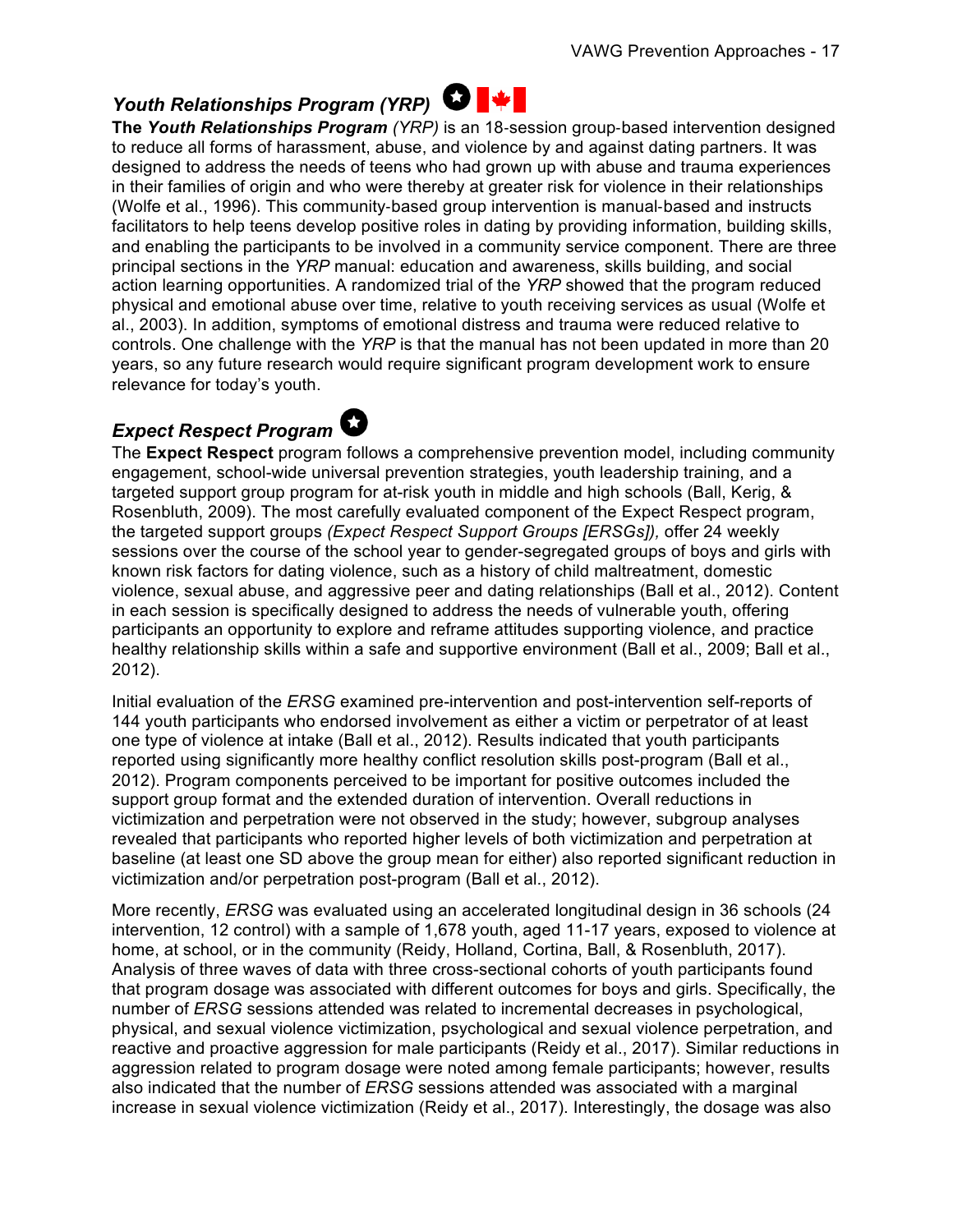related to levels of violence reported at baseline among male participants, such that boys who initially reported the highest levels of violence attended the greatest number of sessions and, in turn, experienced the greatest reductions in violence (Reidy et al., 2017). This finding confirms previous evidence that suggests the highest risk youths experience the greatest benefits of program participation.

#### **Prevention Programs with Diverse Populations**

This section addresses the extent to which prevention efforts have been developed for or adapted to the needs of populations who are at higher risk of perpetrating or being victimized by violence. These groups may require more intensive programs, may be harder to access, and may be more vulnerable to the impacts of violence. There are many groups that disproportionately experience violence, including: (dis)abled women and girls; girls/women in contact with institutions (child welfare, criminal justice, etc.); Indigenous women and girls; lesbian and bisexual women and girls; low SES women and girls, including those who are precariously housed; newcomer and migrant women and girls; sex workers; trans\*/genderqueer women and girls; and women abused as children. Furthermore, women and girls who are in more than one of those categories may be at even greater risk (i.e., intersectionality). **Intersectionality** refers to a combination of various oppressions that produce greater challenges compared to any one form of discrimination (The Ontario Human Rights Commission, 2001).

Our review found that there is a paucity of specific approaches for diverse populations and little intervention research. Because there is so little empirical evidence, we have focused on three of these groups here: women and girls with (dis)abilities<sup>3</sup>; LGBT2Q+ women and girls; and Indigenous women and girls. In this section, we review any evidence of effective programs followed by suggestions for program adaptation.

#### **Women with (Dis)abilities**

According to the American Psychological Association (2016), women with disabilities are 40% more likely to experience intimate partner violence compared to women without disabilities. Women with disabilities are at increased risk because they often experience social isolation, lack of economic independence, and increased dependence on others (Healey, Humphreys, & Howe, 2013).

#### *Women with (Dis)abilities: Intervention Research*

Despite the increased risk of violence for women with disabilities, our review of the literature revealed a paucity of preventative interventions for VAWG among this population. Consequently, there is a lack of evidence to guide services and policy development (Hague, Thiara, & Mullender, 2011). In Canada, the DisAbled Women's Network (DAWN) / Réseau d'action de femmes handicapées (RAFH) is an organization that aims to enhance the knowledge and awareness of issues that impact women with disabilities, including domestic violence (DAWN, 2016). Local agencies in Canada have also developed on-site programs for women with disabilities (e.g. the *Young Women's Leadership Group,* which is offered by Community Living in Peterborough, Ontario). This leadership group is a comprehensive oneyear course that employs a train-the-trainer model to prevent violence through building selfesteem, educating about abuse and healthy relationships, increasing awareness of resources, and peer mentoring (Canadian Women's Foundation, 2013).

In the United States, *A Safety Awareness Program for Women* **(ASAP for Women)** provides training to increase personal safety awareness and safety skills among women with diverse

 $3$  The term (dis)abilities is used here to be consistent with a critical disabilities lens, which notes that the problematizing of different ability levels is a social construction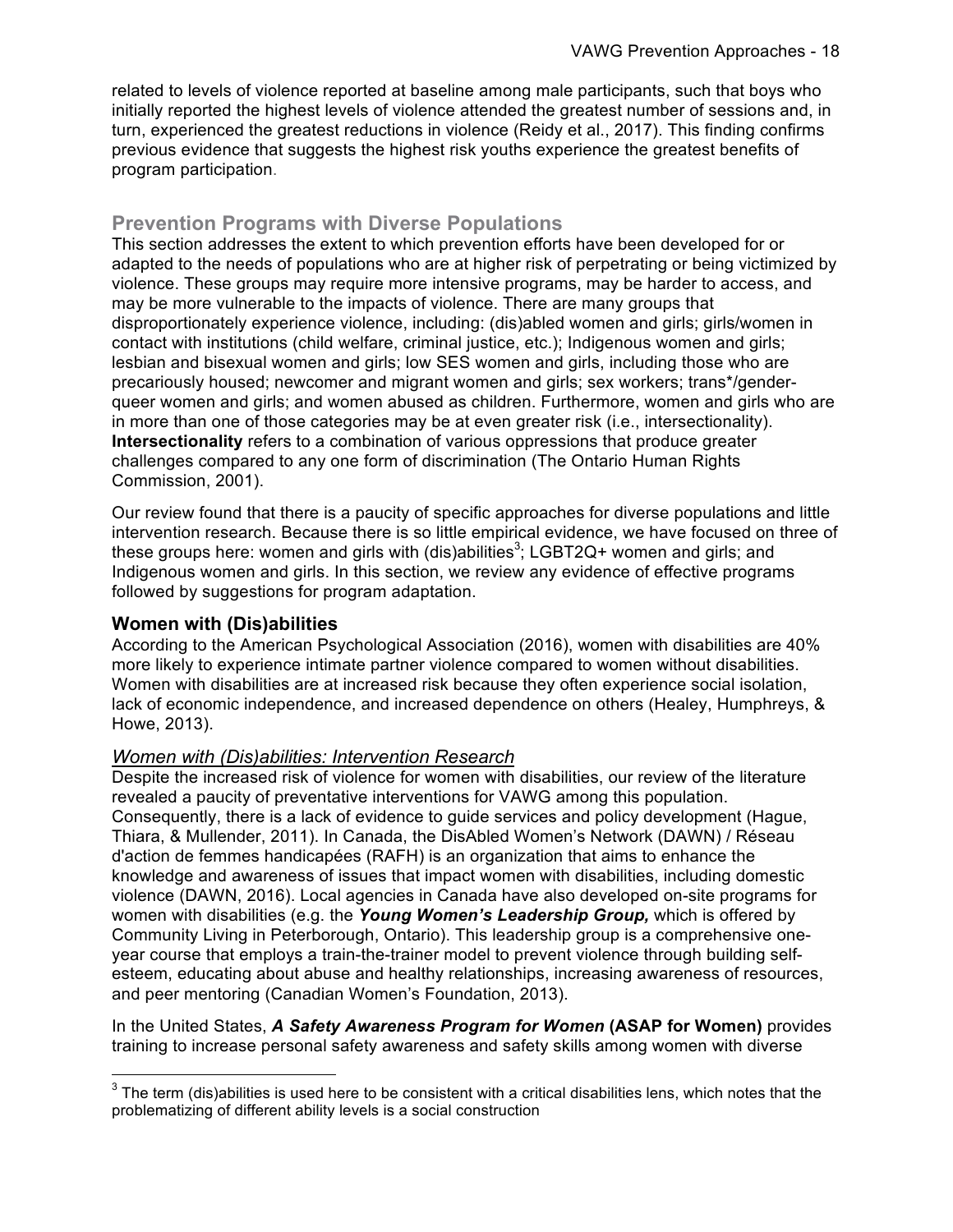disabilities (Hughes et al., 2010; SAFE, 2015). In a randomized control trial, *ASAP for Women* was found to improve participants' self-efficacy to prevent and address potentially abusive situations as well as increase awareness about abuse and safety skills (Robinson-Whelen et al., 2014). Disability Services *ASAP* has also developed a violence prevention program for children and youth with disabilities called *Kid&TeenSAFE* (Abramson & Mastroleo, 2002). Preliminary evaluations of Kid&TeenSAFE has found that 21% of child participants improved their identification of safety strategies and 73% of teen participants found the program to improve their knowledge on healthy relationships (Abramson & Mastroleo, 2002).

#### *Women with (Dis)abilities: Suggestions for Adaptation of Existing Programs*

For interventions to be adapted to meet the needs of this population, programs must include accessible implementation practices and accommodating material. Consulting with women with various disabilities is critical to informing necessary program modifications (Hague, et al., 2011). Additionally, Healey and colleagues (2013) recommend that the definition of domestic violence be more inclusive, particularly because women with disabilities experience unique and complex forms of abuse that may be difficult to recognize. Such forms of abuse include interfering with a person's mobility device (i.e. wheelchair), denying access to prescribed medication, inappropriately touching a person while assisting with daily living (i.e. bathing or dressing), and denying access to disability resources (American Psychological Association, 2016). It is important that domestic violence programs also enhance awareness of these forms of abuse.

#### **LGBT2Q+**

Heteronormative biases remain prevalent, leading to the inaccurate assumption that violence only occurs in heterosexual relationships. There are many myths surrounding same-sex relationships, including that women are not capable of committing violence and violence between two people of the same gender is not abuse because they are "equal" (Canadian Women's Health Network, 2000). Consequently, these beliefs lead to a failure to focus on domestic violence in same-sex relationships (Russell, 2015). However, according to the Family Violence in Canada Statistical Profile (2009), individuals who identified as gay or lesbian were twice as likely as heterosexuals to report experiencing spousal violence and bisexual individuals were four times more likely to report spousal violence. In response to this, the number of resources aimed at supporting the wellbeing of the LGBT2Q+ community is growing; however, our review of the literature identified very few programs targeting VAWG prevention among this population.

#### *LGBT2Q+: Intervention Research*

<u> 1989 - Johann Barn, mars ann an t-Amhain an t-Amhain an t-Amhain an t-Amhain an t-Amhain an t-Amhain an t-Amh</u>

Our review found limited programs that are inclusive of LGBT2Q+ youth. Community and school-based *Gender-Sexuality Alliances (GSAs<sup>4</sup> )* have been evaluated, and qualitative analyses revealed that GSAs supported the needs of youth and increased their sense of connection with the LGBT2Q+ community and resources (John, Travers, Munro, Liboro, Schneider, & Greig, 2014). Similarly, evaluation of a Canadian program, *OK2BME*, revealed that youth who participated in the program perceived the environment to be safe and supportive, and enhanced their understanding of LGBT2Q+ related issues (Loomis, Kellington, Peterson, Wilson, & Smith, 2007).

#### *Healthy Relationships Program for LGBT2Q+ (Lesbian, Gay, Bisexual, Trans,*

## *Two-Spirit, Queer/Questioning) Youth*

The *Healthy Relationships Program for LGBT2Q+ (Lesbian, Gay, Bisexual, Trans, Two-Spirit, Queer & Questioning) Youth* is an adaptation of the *Healthy Relationships Plus Program (HRP)* 

 $4$  There is considerable research about the protective impact of GSAs in general, but this research has not looked at impacts on VAWG specifically.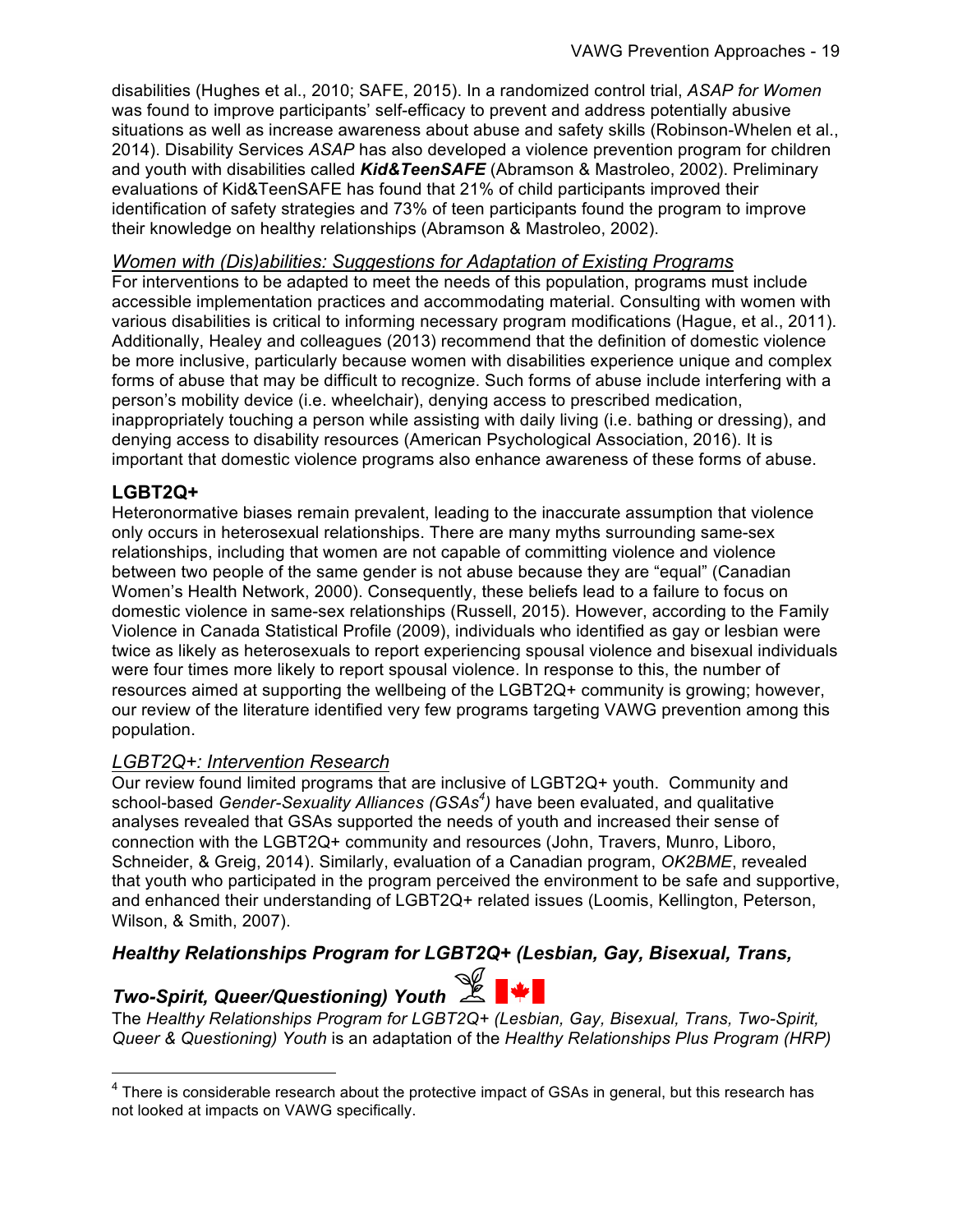program designed to be delivered in a small group format, as part of school and community based Gay-Straight Alliances<sup>5</sup>. The program aims to bolster mental wellbeing and relationship skill development among sexual, gender and romantic minority youth. An iterative approach to program development utilized input from academics, educators, and youth, resulting in 17 45 minute sessions designed to validate and affirm LGBT2Q+ identity, and help youth cope with oppression and unique stressors (i.e. heteronormativity, microaggressions) (Lapointe & Crooks, 2018; Lapointe, Dunlop, & Crooks, 2018).

The *HRP for LGBT2Q+ Youth* was piloted in eight schools and one community group over the past three years. The pilot evaluation explored the experiences of 15 youth participants who provided feedback on the program through focus groups (Lapointe & Crooks, 2018). According to youth participants, the *Healthy Relationships Program for LGBT2Q+* youth offered a validating environment for exploring and affirming their gender identity, as well as the opportunity to share experiences and learn from peers in a safe and supportive space. Youth expressed that many of these discussions grew out of structured opportunities built into the program, which allowed coverage of relevant topics that may not have been addressed otherwise, such as navigating the process of coming out and handling microaggressions. Youth also endorsed learning coping strategies for dealing with minority stress, which they indicated could be applied in multiple areas of their lives. Beginning in the fall of 2019, a quasiexperimental evaluation of the program will look at the impact on a range of outcomes, including GBV.

#### *LGBT2Q+ Individuals: Suggestions for Adaptation of Existing Programs*

Although we did not find anything written specifically about adapting violence prevention programming for LGBT2Q+ groups, there has been some work on adapting sexual health programming and problematic substance use prevention programming. One example of an adaptation to an evidence-based pregnancy prevention program involved the creation of a supplement that oriented high school teachers to LGBT needs and issues, provided students with an understanding of sexual and gender identity as part of all students' self-identity, and offered teachers guidance on how to adapt all of the program sessions to be more inclusive (Boyce, Travers, Rothbart, Santiago, & Bedell, 2018). Several recommendations have been identified for adapting substance use treatment needs (Stevens, 2012). Although this domain seems somewhat removed from the focus of this report, the recommendations are equally applicable to preventing gender-based violence. Notably, it is important to address the unique issues that place LGBT2Q+ individuals at risk for a range of negative outcomes, including family rejection and lack of social support; stigma and minority stress; and abuse and harassment (Stevens, 2012). Finally, from a process standpoint, the importance of engaging youth in the adaptation process was highlighted by work done to adapt a problematic substance use prevention program (Goldbach & Steiker, 2011). In this undertaking, youth were seen to be easily engaged in the adaptation process and to provide important and relevant guidance. Overall, there appears to be a need to address program content, but also provide implementation support to facilitators and educators who might lack expertise in the area of gender, sexual and romantic diversity.

#### **Indigenous Peoples: First Nations, Métis and Inuit**

Although significant statistical data suggest that Indigenous Peoples, and, in particular, women and girls, experience disproportionately high rates of domestic and intimate partner violence (Brennan, 2011, Ontario Native Women's Association & Ontario Federation of Indian Friendship Centres, 2007), few prevention programs have been developed, and even fewer evaluated, that address this issue. Part of the challenge in finding violence prevention programming may relate to differences in worldviews and framing. Although some Indigenous organizations are

<u> 1989 - Johann Barn, mars ann an t-Amhain an t-Amhain an t-Amhain an t-Amhain an t-Amhain an t-Amhain an t-Amh</u>

 $<sup>5</sup>$  The first author is involved in this work.</sup>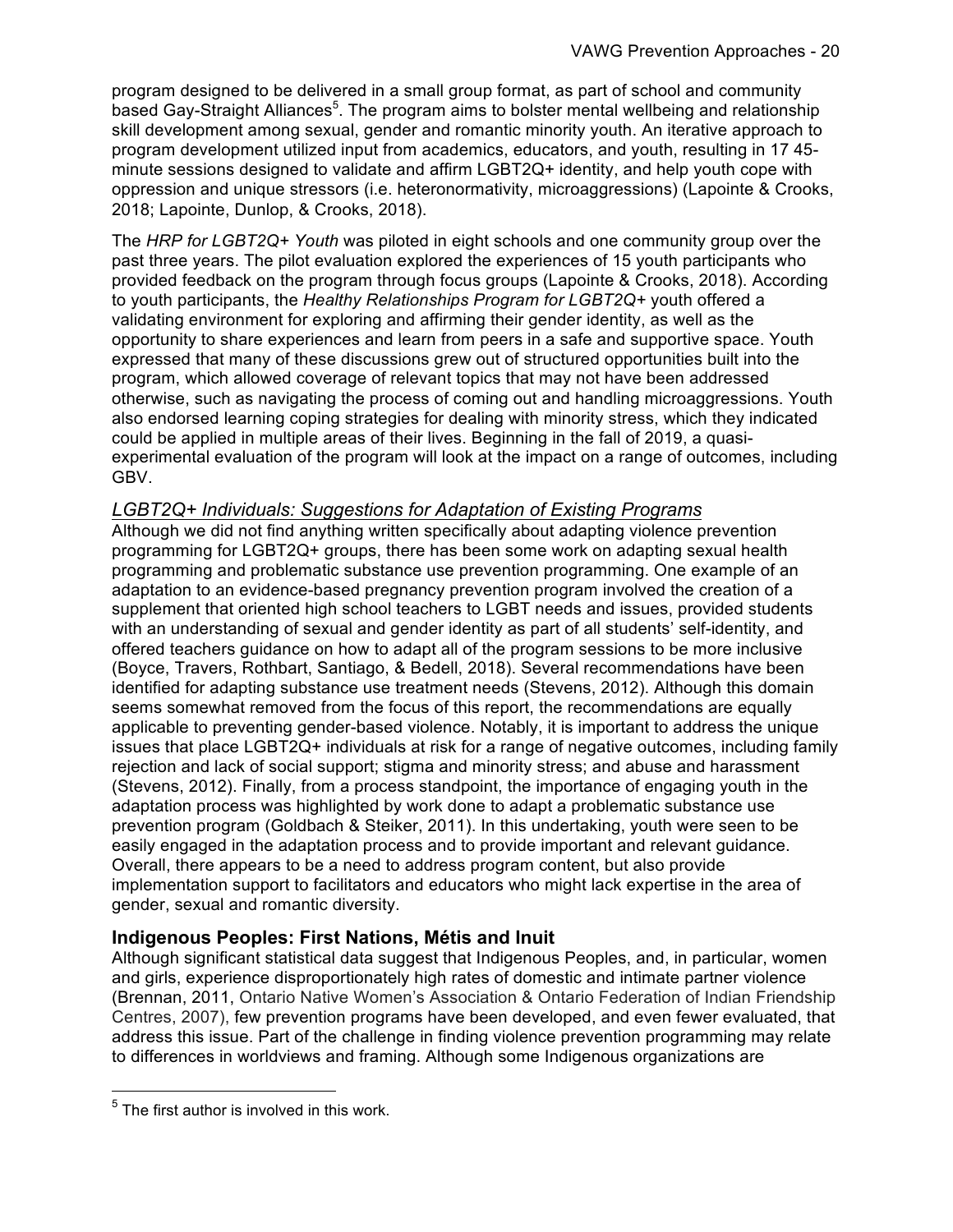undertaking violence prevention work explicitly, many others frame their work in a larger context recognizing the impacts of colonization and the need for community healing. The recent focus on missing and murdered Indigenous women and girls and the findings of the Truth and Reconciliation Commission underscore the impacts of 150 years of structural violence directed towards Indigenous Peoples in Canada. In other words, the violence perpetrated by non-Indigenous peoples and governments towards Indigenous Peoples of all genders supersedes a narrow focus on VAWG within many Indigenous communities. Within this context, there is a move towards strengths-based, holistic community-based approaches to wellness rather than a narrow deficit-based focus on problems. These approaches often have strong violence prevention elements, but they position themselves to have a larger focus than preventing VAWG.

#### *Indigenous Peoples: Intervention Research*

As an added challenge, using the lens of Western science to evaluate prevention programming in Indigenous contexts may be a mismatch (Crooks, Snowshoe, Chiodo, & Brunette-Debassige, 2013). Elements of rigour that are prevalent in the evidence-based practice paradigm may be impractical, culturally insensitive, or even unethical in the Indigenous context. In addition, the field of Indigenous methodologies highlights the need to recognize different ways of knowing as equally valid, and to not privilege positivist science over collective community wisdom (Drawson, Toombs, & Mushquash, 2017). Recognizing the need to look at violence prevention in a broader context of community healing, and the need to have a more expansive definition of evidence (i.e., one that recognizes different ways of knowing), we highlight some of the exciting work underway in Canada.



*Walking the Prevention Circle* <sup>2</sup> P → The Canadian Red Cross *Walking the Prevention Circle (WTPC)* program was developed by and for Indigenous communities in Canada, and employs a community-level approach to preventing violence and abuse among children and youth (PREVNet, n.d.; Public Health Agency of Canada, 2016a). *WTPC* is a three-day program that trains prevention educators to provide First Nations, Metis and Inuit (FNMI) communities with a framework that supports capacity building on a community level. The program aims to increase understanding and thus, empowerment by providing Indigenous Peoples with a context for the violence present in many Indigenous communities (i.e., colonization history, the Indian Act, residential schools); a common language to label experiences with violence to help communities develop a way forward; and ten steps for creating a safe community for children and youth. Over the past 13 years, *WTPC* has been implemented in more than 100 diverse Indigenous communities across Canada (Public Health Agency of Canada, 2016). Currently, a multi-year SSHRC-funded study led by Dr. Debra Pepler and Ms. Shelley Cardinal is underway, investigating the community mobilization approach to reducing violence and promoting healing in five Indigenous communities in Canada and two in Australia.

<u> 1989 - Johann Barn, mars ann an t-Amhain an t-Amhain an t-Amhain an t-Amhain an t-Amhain an t-Amhain an t-Amh</u>



*Fourth R: Uniting Our Nations* The most rigorously evaluated prevention program for Indigenous youth in Canada is the Fourth R: Uniting Our Nations program<sup>6</sup>. Uniting Our Nations is a school-based, multicomponent initiative designed to foster mental well-being and cultural identity among Indigenous youth through multiple initiatives. These include: a 16-week Elementary Mentoring program for Grades 7 and 8 students facilitated by First Nations adults who mentor youth for 1 hour per week; a 16-week Secondary Peer-Mentoring program that fosters healthy relationships between younger (Grade 9) student mentees and older (Grades 10-12) student mentors; a

 $6$  The second author of this report is the lead investigator on the Uniting Our Nations programs.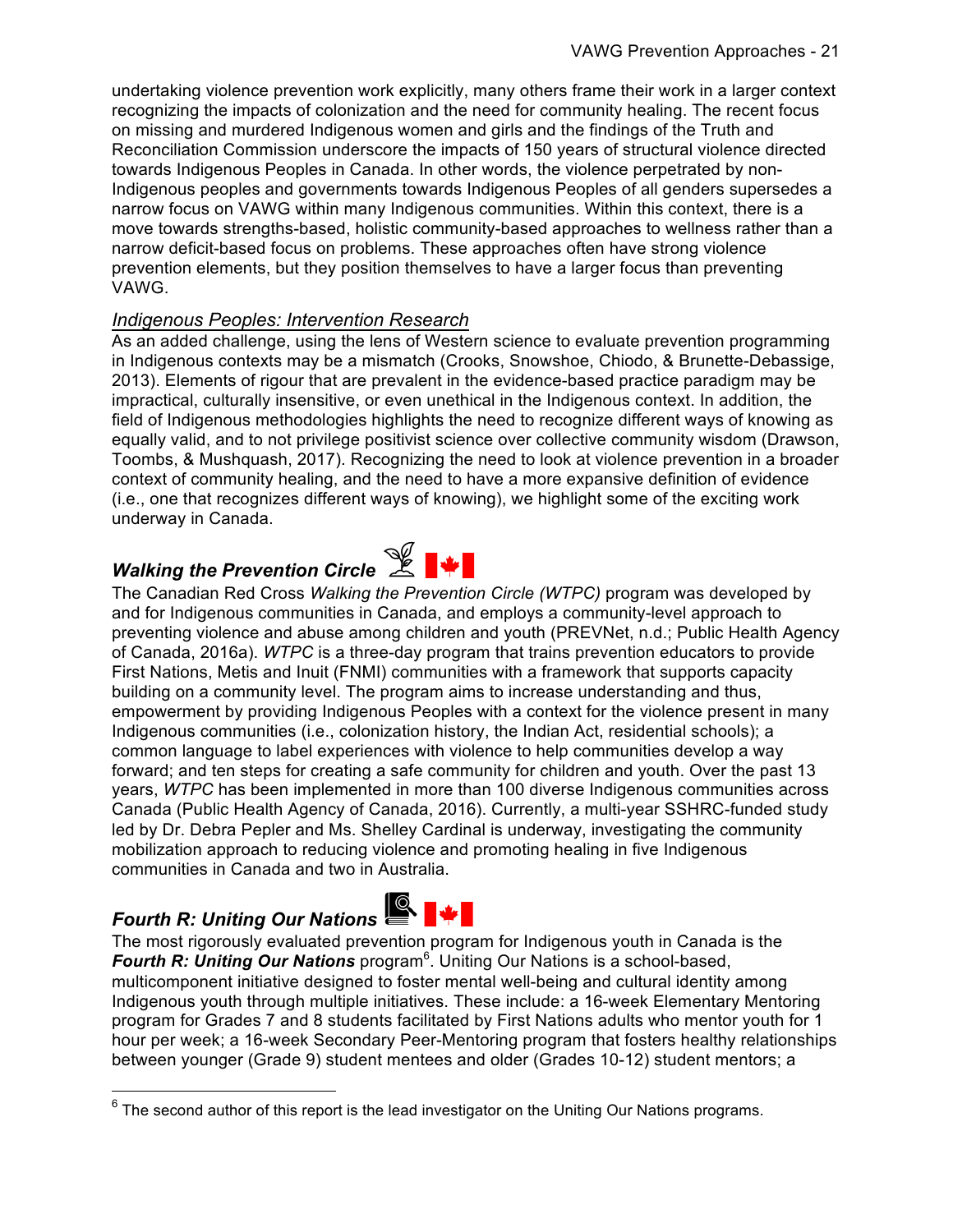secondary-level First Nations Cultural Leadership Course, which incorporates facets of the mentoring programs into a classroom setting for school credit; a First Nations, Metis and Inuit (FNMI) Student Leadership Committee, made up of secondary students who implement projects in their school board; and the Indigenous Perspectives Fourth R curriculum, an adapted version of the Fourth R's Grade 9 health curriculum (Crooks et al., 2015b; Crooks, Chiodo, Thomas, & Hughes, 2010). With the exception of the Indigenous Perspectives curriculum, which was adapted from Fourth R resources, all other initiatives were developed specifically for Indigenous youth, in full partnership with First Nations community partners. Thus, although the *Fourth R*  and *Uniting Our Nations* programs share many similarities, such as an emphasis on positive youth development and facilitating healthy relationships through skill building, the *Uniting Our Nations* program is distinct from the original Fourth R in its focus on cultural identity, use of culturally relevant teaching methods, inclusion of community members (i.e., elders), and focus on mentorship and youth voice (Crooks & Dunlop, 2017). To date, the programs have been used in provincially funded schools (i.e., not in First Nations communities).

To maintain a strengths-focus, evaluation of the *Uniting Our Nations* program did not explicitly measure gender-based violence; nonetheless, the demonstrated gains in protective factors we describe below are likely associated with reduced violence (and also align with community desires for data collection). Initial evaluation of the secondary school components (i.e., the secondary mentoring program and the Cultural Leadership Course) of the *Uniting Our Nations* program found multiple indicators of youth engagement, such as increased academic performance and fewer absences from school, youths reporting pride in their roles as mentors, and satisfaction with the program itself (Crooks et al., 2010). In a subsequent mixed-methods case study, Crooks, Burleigh, et al. (2015) identified four organizing themes from their quantitative and qualitative findings. Results suggested increases in student success, sense of belonging, and leadership skills and confidence, and supported the importance of the cultural content in the program (Crooks, Burleigh, et al., 2015). Furthermore, a mixed-methods longitudinal evaluation assessed the impacts of 2 years of program participation, following a cohort of Indigenous youth in Grades 7/8 through to Grades 9/10 (Crooks, Exner-Cortens, Burm, Lapointe, & Chiodo, 2017). Findings indicated that mentoring participants reported more positive mental health, greater cultural connectedness, and increased credit accumulation (Crooks, Exner-Cortens et al., 2017).

## Kizhaay Anishinaabe Niin ("I'm a Kind Man") <u>△</u> E

Kizhaay Anishinaabe Niin, an Ojibway phrase that translates to "I am a Kind Man," is an initiative developed by the Ontario Federation of Indian Friendship Centres in partnership with the White Ribbon Campaign. This initiative aims to support trained community facilitators in engaging Indigenous men in their communities to understand violence against women by providing education, re-establishing traditional responsibilities that do not support violence, encouraging men to engage other men in ending violence, and supporting Indigenous men who choose not to use violence (Public Health Agency of Canada, 2016b). In 2005, the OFIFC brought together Indigenous men to create a "Community Toolkit for Action," which comprises training materials and a curriculum for awareness workshops, as well as a guide for facilitating *Kizhaay Anishinaabe Niin* campaigns (Spirit Moon Consulting, 2006). In 2013, a 12-24 week curriculum was launched as part of the *Kizhaay Anishinaabe Niin* initiative. Both resources use a culturally-based approach grounded in Indigenous teachings (i.e. the Seven Grandfather teachings- wisdom, love, respect, bravery, honesty, humility, and truth), identify historical impacts, and acknowledge the challenges youth and men face. The initiative offers support, information and individual strategies to change attitudes related to violence against women, as well as a holistic model for community healing that can be adapted to suit individual communities. Currently, five Indigenous friendship and learning centres across Ontario employ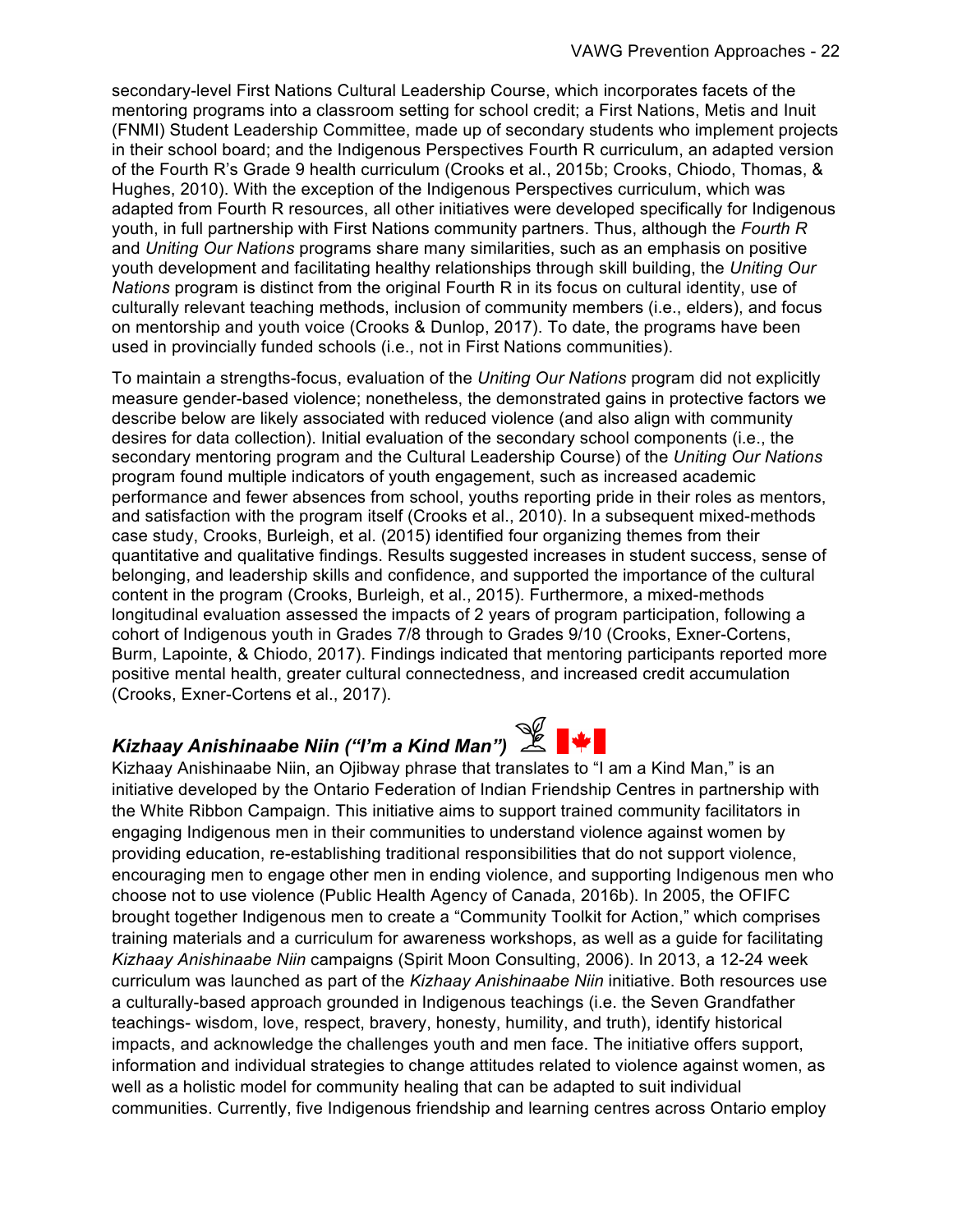full time *Kizhaay Anishinaabe Niin* workers, who provide numerous services to assist men committed to ending violence against Indigenous women in their communities, including one-onone peer and group counselling supports, as well as advocacy and referrals to associated agencies, and community based education and activities.

#### *Indigenous Peoples: Suggestions for Adaptations of Effective Programs*

These initiatives, as well as the directives outlined in the *Strategic Framework to End Violence Against Aboriginal Women* that has been adopted by the Government of Ontario (Government of Ontario, 2012; ONWA & OFIFC, 2007), suggest that preventing violence for Indigenous Peoples requires the coordinated efforts of multiple stakeholders, including increases in research, public education, support and programming services, and changes in policy. Further, existing approaches highlight a multitude of important considerations for VAWG prevention programming with Indigenous Peoples. These include: the importance of including culturally relevant content, particularly content that identifies the systemic roots of violence in Indigenous communities, as well as incorporating the unique beliefs and traditions of the specific community, and the value of building long-lasting, collaborative, reciprocal relationships and maximizing community involvement (i.e., training Indigenous community members as facilitators, including Elders in programming) when undertaking program development, adaptation and implementation (Crooks et al., 2009; 2015b; ONWA & OFIFC, 2007).

It should also be noted that there is significant debate about whether programs should be adapted from existing programs or developed entirely based on community knowledge and grounded in culture, or even as some combination of these two approaches.

#### **Institutional and Societal Approaches to Preventing Violence against Women and Girls**

Although there is little empirical research about the impact of institutional and societal approaches to preventing VAWG, there is much work being conducted in this sphere. In this section we review a number of promising practices.

#### **Public Awareness and Education Campaigns for Engaging Men and Boys**

# *White Ribbon Campaign*  $\mathbb{Z}$  |



The *White Ribbon Campaign* (WR) emerged in Canada as a way to engage men as allies of women and as agents of change. With over 60 countries involved in this initiative, *WR* has emerged as an international leader in challenging boys' and men's attitudes about VAWG through model programs and research in this area (http://www.whiteribbon.ca/). *WR* provides training, programs, research on public attitudes and media campaigns. Most recently, *WR* collaborated with other VAWG organizations ("National Community of Practice") across Canada to develop consensus on how to best assess progress in the field with the support of Women and Gender Equality Canada (White Ribbon, 2015). Research shows that the keys to intervention are to challenge traditional notions of masculinity and engage boys and men as allies in the prevention of VAWG (Jewkes et al., 2015).

*White Ribbon* has extensive publications on its website outlining programs and strategies on how to evaluate these types of efforts. However, there are limited Canadian studies on outcomes because of the complexity of this research and the reality that funding goes to program development and implementation and not evaluation. *WR* has reviewed multiple strategies to engage men and boys in the prevention of VAWG that are directed at challenging social norms on masculinity and violence against women. A report from "Shift: The Project to End Domestic Violence" identified seven areas of promising entry points for engaging Canadian boys and men in violence prevention (Wells et al., 2013).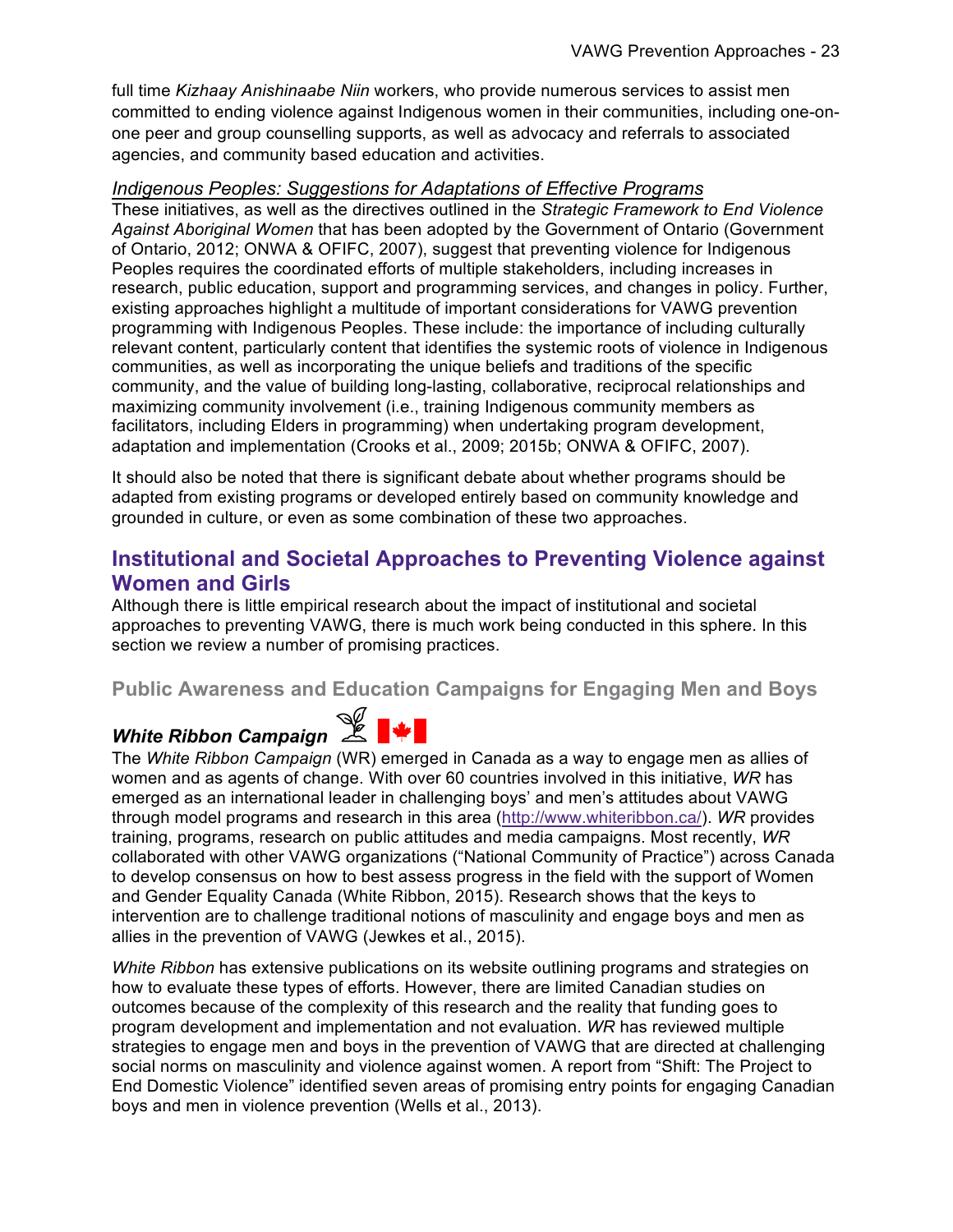## **Workplace Prevention Programs**

Workplace prevention programs have both a primary prevention and a secondary prevention purpose. In trying to mobilize the workforce to support victims of violence (i.e., secondary prevention), these programs can also change norms and attitudes among the general workforce (i.e., primary prevention). For example, initiatives that recognize domestic violence in the workplace as a health and safety matter may also raise awareness amongst all workers and managers and produce changed VAW policies, knowledge, attitudes and intentions to intervene (de Jonge, 2018; Durey, 2011; Wathen, MacGregor & MacQuarrie, 2015). Australia has been an international leader in this area and has looked at workplaces for primary prevention in the same way that other authors have looked at schools as the ideal venue for prevention. For example, in one workplace with over 500 employees in 11 sites, researchers found that there was a better understanding of what people say or do that supports VAW as well as an increased commitment to speak out about this issue (Durey, 2011). Recent legislation changes in some Canadian jurisdictions have mandated training in domestic violence as a workplace safety issue. It is imperative that these efforts be evaluated to provide guidelines about effective practice in this area in light of the extent to which intimate partner violence follows women into the workplace (Wathen et al., 2015).

## **Public Awareness and Education Campaigns &**



- https://www.ourwatch.org.au/Preventing-Violence/Women)

In Canada, there have been several campaigns on VAW that have encouraged *Neighbours Friends and Family (NFF)* to become involved in recognizing intimate partner violence and recognize warning signs for lethal violence (http://www.neighboursfriendsandfamilies.ca/). Recently, White Ribbon has recognized the need to collaborate with diverse populations to develop prevention efforts that align with the unique needs of their community. Campaigns have been developed for Indigenous Peoples (http://www.kanawayhitowin.ca/;

https://www.moosehidecampaign.ca/), immigrants and refugees

(http://www.immigrantandrefugeenff.ca/) to better support victims and perpetrators. *NFF* for immigrant and refugee populations has been a collective effort with the Arab Community Centre of Toronto and the Ontario Council of Agencies Serving Immigrants (White Ribbon, 2018). Toolkits to engage men and boys to address gender-based violence in Muslim and Indigenous communities were also developed in collaboration with the Canadian Council of Muslim Women and the Congress of Aboriginal Peoples (Canadian Council of Muslim Women, 2016; White Ribbon, 2018).

These programs have largely not been evaluated for effectiveness, in part because they are very difficult to evaluate for numerous reasons (Broll & Crooks, 2012). However, many of the ideas regarding engaging the community through neighbours, friends, family and the workplace are promising practices. A three-year evaluation of these programs suggests extensive uptake from hundreds of workplaces and significant website traffic in downloading materials (Kadel, 2014). Over 10,000 Ontario Public Service Employees and 21 different government ministries were involved in the program. The impact of these programs has been measured by enhanced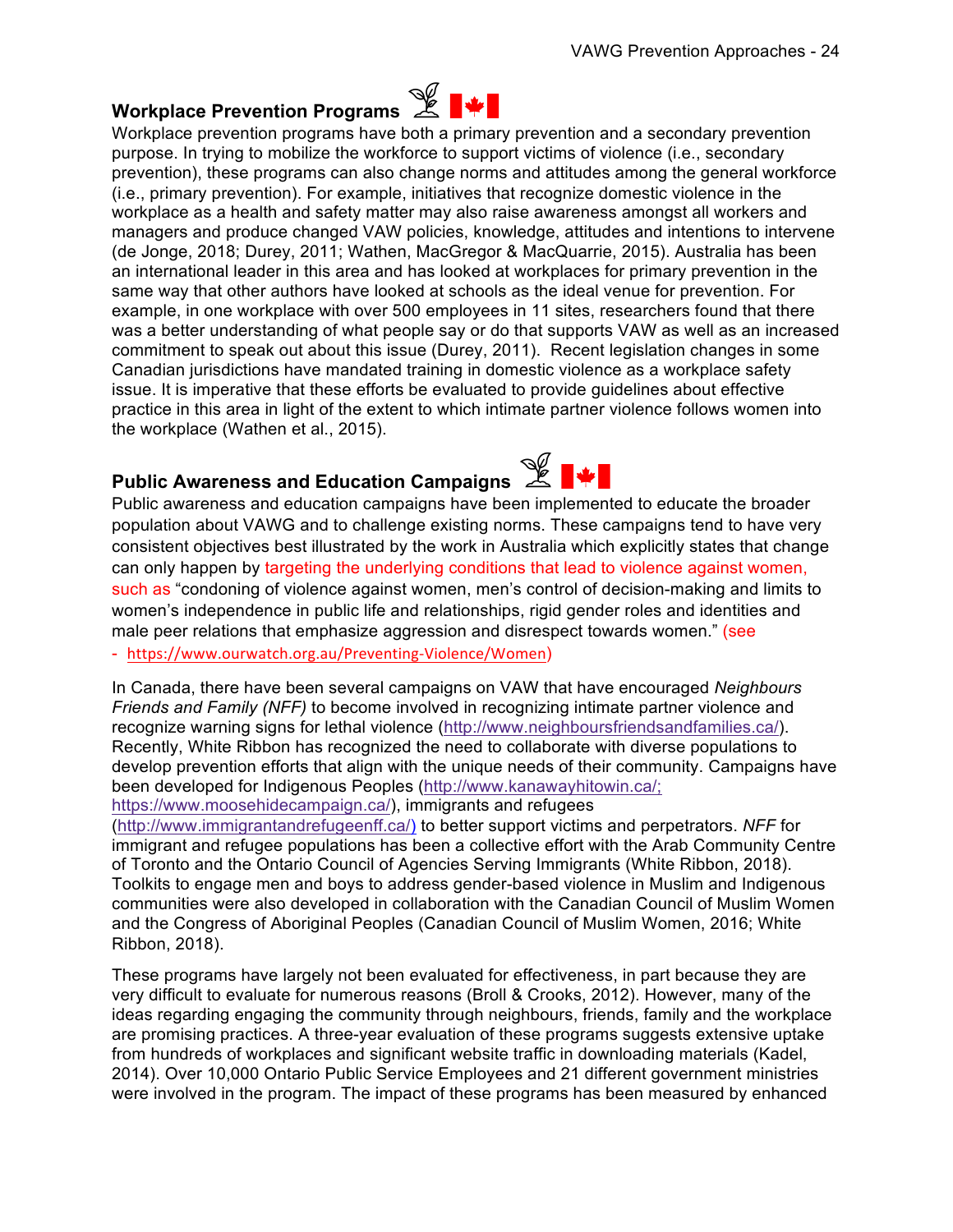awareness about violence against women and increased collaboration between workplaces and VAWG agencies. As a sign of strong endorsement, over 80% of the participants surveyed believed that they had a role to play in ending violence against women.

The *WR* Draw-the-Line campaign has started the conversation of gender-based violence in Ontario elementary, secondary and post-secondary schools, specifically covering the signs of sexual violence and how to intervene safely (White Ribbon, 2018). From 2016 to 2018, this campaign was delivered to over 2.2 million Ontario elementary and secondary students (White Ribbon, 2018). 94% of Draw-the-Line participants reported that this program made them feel better prepared to respond to sexual violence and that it improved their understanding of how men can address VAWG (WR, 2018). The *WR* public awareness and education campaigns are wide-reaching initiatives that aim to re-define gender roles that give rise to VAWG.

#### **Social Norms Approaches**

Some of the programs that are described in this section on institutional and societal approaches utilize social norms theory (SNT), as do some of the programs described in the first part of this paper. Social norms theory approaches focus on changing the informal norms that exist based on perceived approval from others in social situations (Mackie, Moneti, Shakya, & Denny, 2015). For example, university men have been found to *overestimate* their peers' attitudes that condone rape and *underestimate* their peers' willingness to intervene as bystanders in situations of potential sexual violence (Berkowitz, 2003; 2010). From a social norms perspective, it is the perception of peers' attitude that may influence behaviour rather than actual peer beliefs and attitudes; consequently, changing social norms is a viable way to change problematic behaviours (Berkowitz, 2010; Perkins, Craig, & Perkins, 2011). *Coaching Men into Boys* and *Mentors in Violence Prevention* both use social norms as a target for change (in addition to focusing on individual and interpersonal domains). Guidelines for effectively utilizing social norms approaches include utilizing popular or high status opinion leaders (Mackie et al. 2015) and utilizing pre-existing groups (e.g., sports teams, work colleagues) rather than loosely associated strangers (e.g., in the context of a workshop) (Paluck, Shepherd, & Aronow, 2016).

#### **The Road Ahead: Remaining Gaps**

Reflecting on the current stage of the literature, there are a number of gaps that we have identified that should help shape the next steps in the field.

#### **Interventions and research with diverse and priority populations**

An intersectional analysis and national research have pointed to several subpopulations of women and girls who experience disproportionate risk for violence and long-term harm, including Indigenous women and girls, women with (dis)abilities and lesbian and bisexual women (Conroy, 2018). For example, Indigenous women experience sexual assault at three times the rate of non-Indigenous women in Canada (Conroy & Cotter, 2017). However, as demonstrated by this review, there are extremely limited prevention options for communities that are disproportionately at risk for violence. Thus, there need to be programs developed with and for these populations, and an evaluation strategy to offer guidance on the most effective programs that make a difference.

**Evaluation research on public campaigns and social norms approaches** While we recognize that there are a number of public awareness campaigns across Canada designed to prevent violence (e.g., the BC Lions Be More campaign), to date, most of the PSAs and public awareness campaigns have not been evaluated in terms of the broader awareness created by the materials and/or actual behaviour change. We recognize that there are numerous challenges and complexities with evaluating public education campaigns and make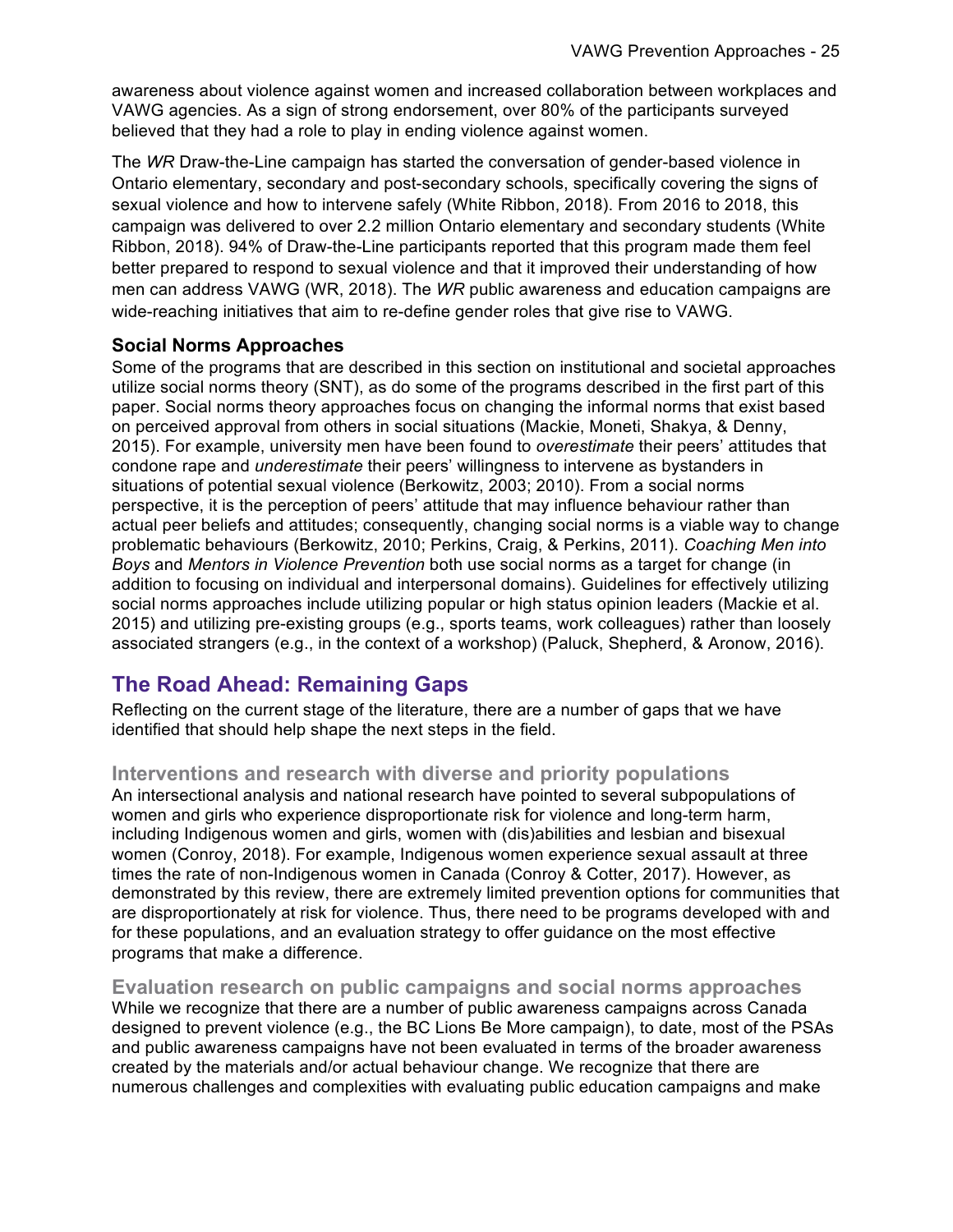numerous recommendations in a report for the Learning Network that may be useful to organizations implementing these strategies (Broll & Crooks, 2012).

#### **Moving beyond knowledge and attitudes to action/behaviour change**

A research priority is to evaluate behavioural change on dimensions of violence and bystander behaviour. As described above, the vast majority of research is focused on attitudes, with little evidence on changes in actual behaviour: while changes in attitudes are promising, ultimately we need to change behaviour to prevent violence. Thus, research needs to be funded so that researchers can assess behavioural changes. Significant funding for community-research partnerships is a requirement for this work; community groups are at the forefront of the intervention work, but typically lack the resources and mandate for rigorous evaluation.

#### **Intervention that recognizes different models and worldviews**

Future research needs to address the importance of models that respect different realities, and that as a result, may not embrace a feminist model as the sole basis for prevention activities. For example, Indigenous violence prevention efforts usually involve men as active partners and recognize historical oppression and the impacts of residential schools as a foundation for VAWG prevention. These efforts might also be conceptualized as holistic community wellness initiatives (versus narrower deficit-based programming). Early work with LGBT2Q+ youth has shown a similar pattern of youth wanting identity-affirming, strengths-based programming (that also addresses intimate partner violence; Lapointe & Crooks, 2018). Other work has demonstrated that cultural communities like Muslim Canadians may turn to their religious communities for leadership and engagement, and thus, prevention may need to be rooted there (Baobaid & Hamed, 2010). There are many other examples of these population-specific intervention needs across practice settings, but these examples are not yet adequately integrated into prevention programming.

#### **Research on policies, practices and legislation that promote equality**

The federal government, as well as provincial and territorial governments, have made VAWG a priority issue with broad-based policies, practices and legislation intended to reduce this violence. However, there is not yet any evaluation of these initiatives, including an examination of public perceptions or potential behaviour change. Such evaluation is critical to understanding the impact of these policies, practices and legislation on violence prevention. Furthermore, there is a need to conduct this research in the broader context of legislation that affects gender equality (e.g., parental leave).

#### **Culturally relevant programming in Indigenous communities and a larger national initiative to combat racism and discrimination**

As a result of colonization, Indigenous women experience disproportionate risk for violence (Conroy, 2018). However, as highlighted above, very few violence prevention strategies designed with and for Indigenous women exist. Thus, there is a need for targeted strategies to reduce this violence in this population. Because this violence is rooted in colonization, such prevention includes the need for *all* non-Indigenous Canadians to be educated about the impacts of colonization and to play an active role in reconciliation.

#### **Research primary prevention approaches within an ecological framework**

A major conclusion from our review of the literature is that effective primary prevention is based on targeting of holistic factors that promote violence. Many programs focus on individual-level factors, but individual factors alone are not sufficient to prevent VAWG; we also need to address interpersonal relationships, community institutions and broader cultural norms. While it is harder to evaluate, it also important to conduct evaluations on these multi-system efforts.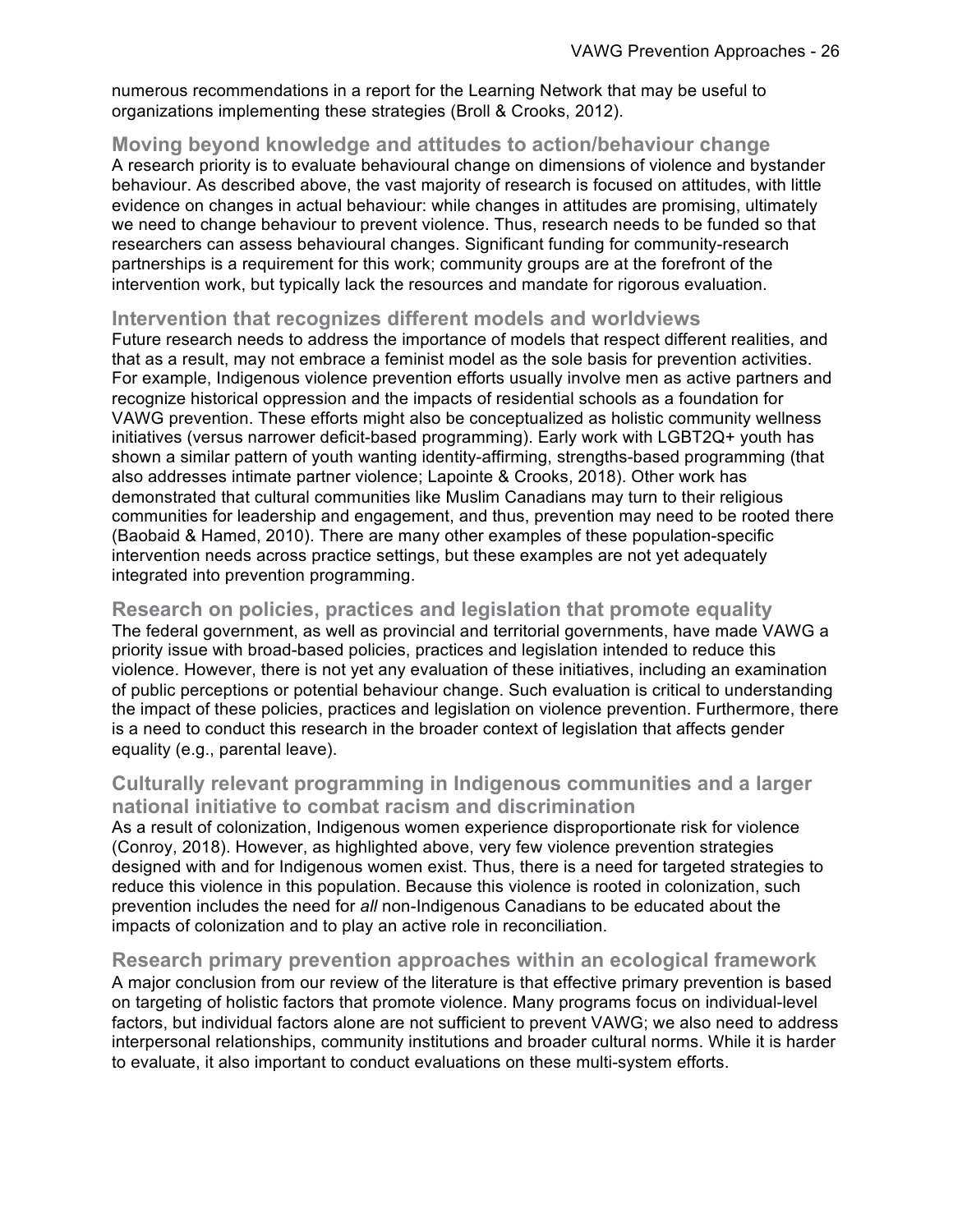#### **Go beyond evaluating individual programs in highly controlled settings and look at implementation issues**

Although RCTs are still often seen as the gold standard in intervention research (particularly within systems that rate different levels of evidence), we know that successful RCT results often do not translate to real-world settings. In many cases, once the research funding for the RCT evaporates, implementation fidelity dwindles and there is no sustainability. Furthermore, there has been criticism of the RCT as an overly fragile design that evaluates programming that may not stand up well to the vagaries of real-world settings. Researching programs that will get embedded and become sustainable requires us to go beyond the RCT and look at realist evaluations. We need to understand what constitutes effective adaptation and localization versus poor implementation fidelity. We can learn much from the field of bullying prevention here, where factors that predict good implementation and sustainability have been clealy identified. Identifying core components and practices of effective programs may be one step in moving towards more flexible-yet-effective practices.

#### **Break down the silos between different intervention and research areas**

As the evidence grows for understanding violence within developmental trajectories, there is still a lack of research that cuts across silos. For example, all too often funding for bullying prevention programming and research and funding for GBV prevention programming and research are mutually exclusive. However, the two are closely linked – especially in adolescence, when bullying is linked to risk for perpetration of sexual harassment and dating violence over time. We need research (both basic and applied) to understand how and when to best intervene in these trajectories of violence.

#### **Create a national awareness campaign**

As part of a cultural shift, there is a need for a broader national campaign that adapts the best of existing public education campaigns in various provinces and territories with consistent messages through the media with PSAs. Concurrently, there is a need for efforts to monitor public recognition of these messages and shifts in opinions about what constitutes abuse and the role of bystanders. Furthermore, for these campaigns to be effective, they need to connect to local community organizations. Although these initiatives are difficult to evaluate, social norms theory research provides a strong basis for this work.

#### **Conclusion**

In this report, we identified effective violence prevention programs that have been utilized and tested in Canada. Most of the research and evidence-based approaches are programs that have been implemented and evaluated in education settings. There is much less research available on non-programmatic approaches, and a need to address this gap. Similarly, there is little evidence about what works with women and girls who face numerous barriers. The current state of evidence suggests that although we have identified some effective components, there is a long way to go creating and evaluating an effective, evidence-based national strategy to prevent VAWG.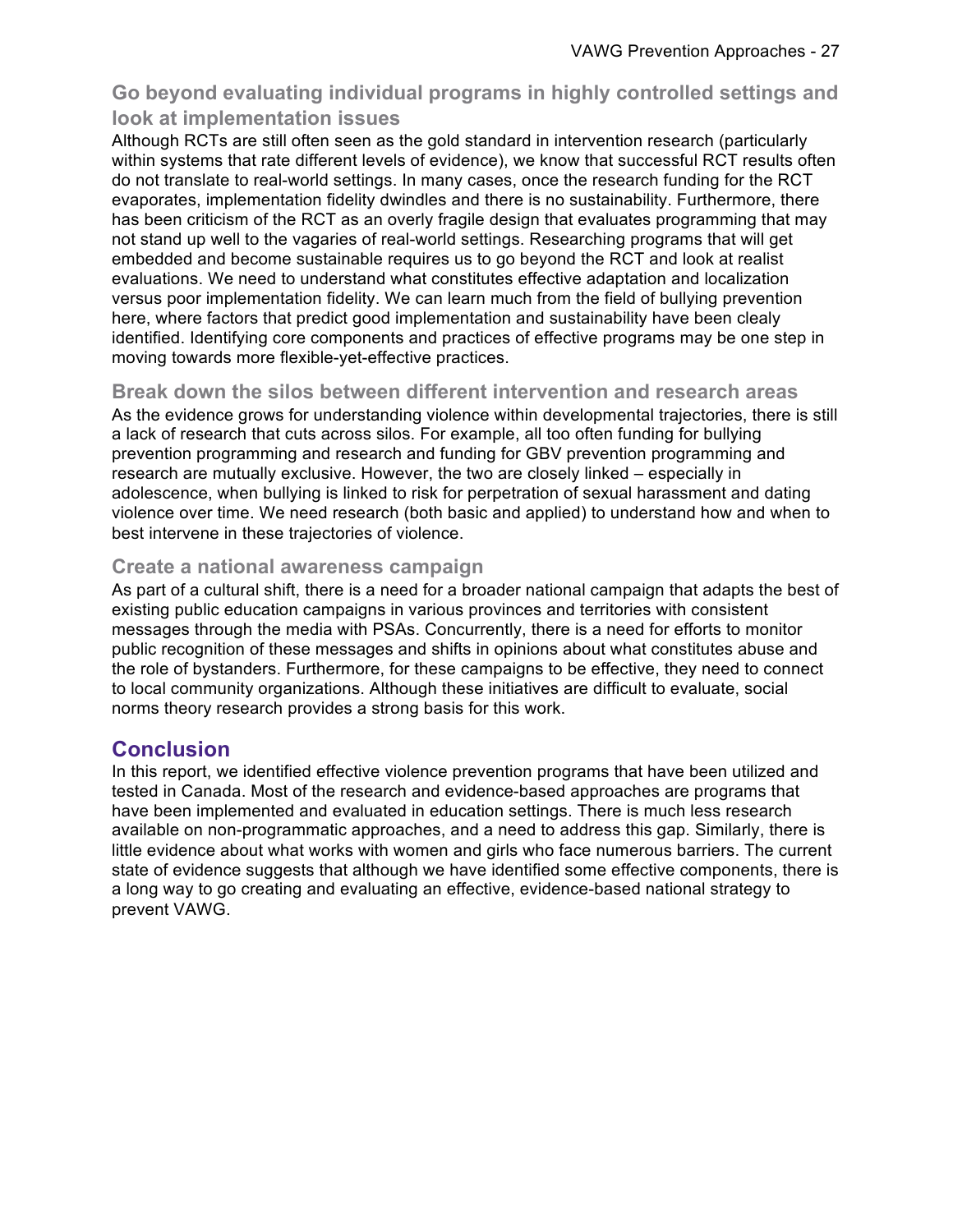#### **References**

- \*Abebe, K. Z., Jones, K. A., Ciaravino, S., Ripper, L., Paglisotti, T., Morrow, S. E., . . . Miller, E. (2017). A cluster-randomized trial of a middle school gender violence prevention program: Design, rationale, and sample characteristics. *Contemporary Clinical Trials*, 62, 11-20.
- \*Abramson, W., & Mastroleo, I. (2002). Kid&TeenSafe: An abuse prevention program for youth with disabilities. Harrisburg, PA: National Resource Center on Domestic Violence.
- American Psychological Association. (2016). *Abuse of women with disabilities.* Retrieved from http://www.apa.org/topics/violence/women-disabilities.aspx
- \*Ball, B., Kerig, P.K., & Rosenbluth, B. (2009). "Like a family but better because you can actually trust each other": the expect respect dating violence prevention program for atrisk youth. *Health Promotion Practice*, *10*(1), 45S-58S.
- \*Ball, B., Teten Tharp, A., Noonan, R.K., Valle, L.A., Hamburger, M.E., & Rosenbluth, B. (2012). Expect respect support groups: preliminary evaluation of a dating violence prevention program for at-risk youth. *Violence Against Women*, *18*(7), 746-762.
- \*Banyard, V. L., Moynihan, M. M., & Crossman, M. T. (2009). Reducing sexual violence on campus: The role of student leaders as empowered bystanders. *Journal of College Student Development*, *50*(4), 446-457.
- \*Banyard, V. L., Moynihan, M. M., & Plante, E. G. (2007). Sexual violence prevention through bystander education: An experimental evaluation. *Journal of Community Psychology*, *35*(4), 463-481.
- Berkowitz, A. D. (2003). Application of social norms theory to other health and social justice issues. In H.W.Perkins (Ed.), *The social norms approach to preventing school and college age substance abuse: A handbook for educators, counselors, and clinicians* (pp. 259-279). San Francisco, CA.
- Berkowitz, A. D. (2010). Fostering healthy norms to prevent abuse: the social norms approach. In K. Kaufman (Ed.), *Preventing sexual violence and exploitation: A sourcebook.* San Francisco, CA.
- Boyce, K. S., Travers, M., Rothbart, B., Santiago, V., & Bedell, J. (2018). Adapting evidencebased teen pregnancy programs to be LGBT-inclusive: Lessons learned. *Health Promotion Practice*, *19*(3), 445-454.
- Brennan, S. (2011). Violent victimization of Aboriginal People in the Canadian provinces, 2009 (Catalogue No. 85-002-X). Retrieved from Statistics Canada website: http://www.statcan.gc.ca/pub/85-002-x/2011001/article/11415-eng.pdf
- Broll, R. & Crooks, C.V. (2012). Report on the evaluation of violence against women public education campaigns: A discussion paper. London, ON. The Learning Network- Centre for Research and Education on Violence Against Women and Children.
- Canadian Council of Muslim Women. (2016). *Engaging men & boys to end violence in the family toolkit.* Gananoque, ON. Retrieved from

https://www.whiteribbon.ca/uploads/1/1/3/2/113222347/ga-ccmw-white-ribbon-toolkit.pdf

- Canadian Women's Foundation. (2013). *Moving women out of violence*. Retrieved from http://www.canadianwomen.org/sites/canadianwomen.org/files/Summary-VP\_Grants-ACTIVE.pdf
- Canadian Women's Health Network. (2000). Domestic violence in the LGBT\* community (lesbian, gay, bisexual, and trans). *Violence Against Women, Fall 3*(4). Retrieved from http://www.cwhn.ca/node/39623
- \*Cares, A. C., Banyard, V. L., Moynihan, M. M., Williams, L. M., Potter, S. J., & Stapleton, J. G. (2015). Changing attitudes about being a bystander to violence translating an in-person sexual violence prevention program to a new campus. *Violence Against Women*, *21*(2), 165-187.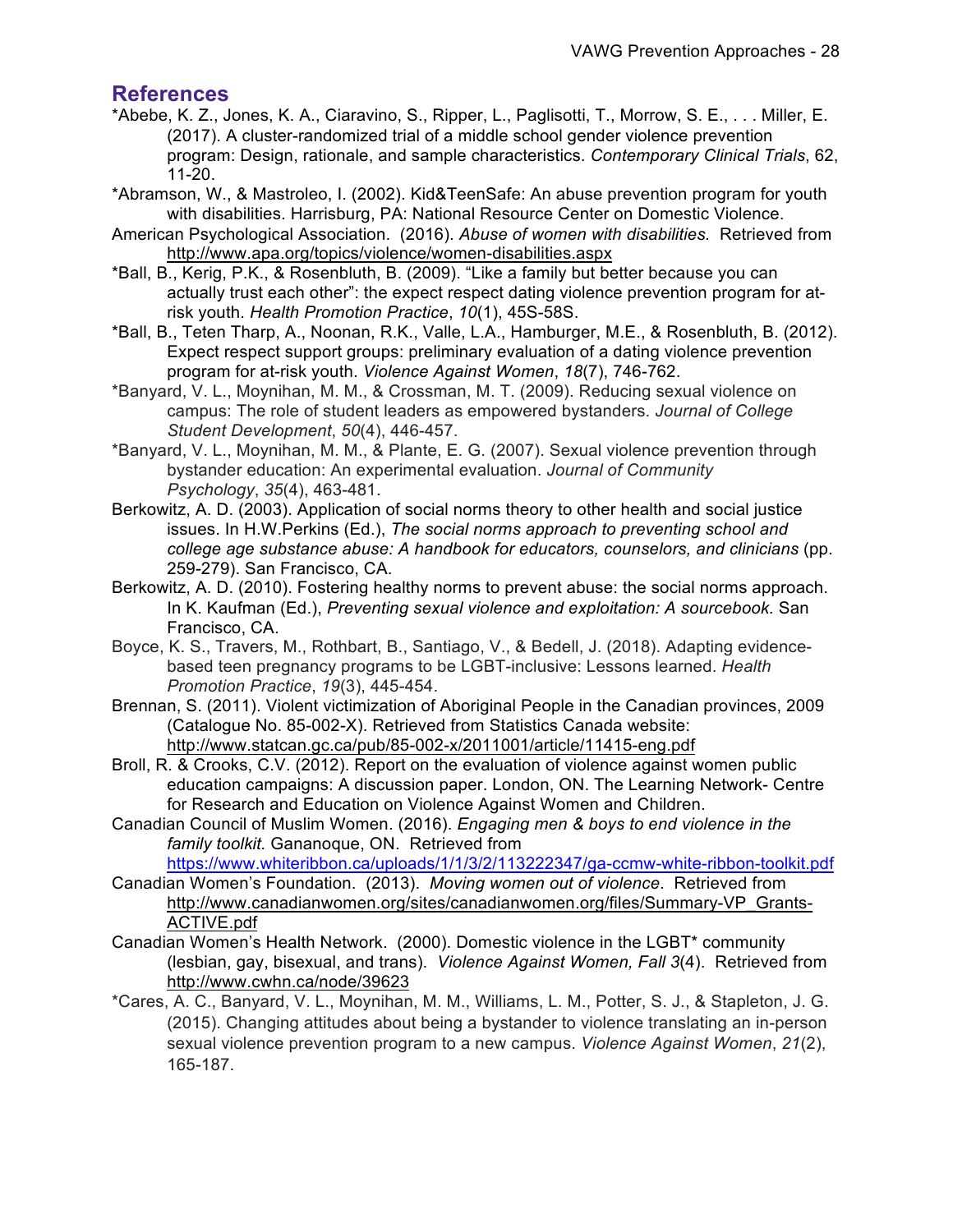- \*Chamberland, A., Cantin-Drouin, M., & Damant, D. (2014). Assessment of the impact of SAISIR: A dating violence prevention program. *Canadian Social Work Review, 31*(1), 125-139.
- \*Claussen, C. (2017). The WiseGuyz program: Sexual health education as a pathway to supporting changes in endorsement of traditional masculinity ideologies. *Journal of Men's Studies, 25*(2), 150-167.
- \*Coker, A. L., Bush, H. M., Brancato, C. J., Clear, E. R., & Recktenwald, E. A. (2018). Bystander program effectiveness to reduce violence acceptance: RCT in high schools. *Journal of Family Violence*, 1-12.
- \*Coker, A. L., Bush, H. M., Cook-Craig, P. G., DeGue, S. A., Clear, E. R.,...Recktenwald, E. A. (2017). RCT testing bystander effectiveness to reduce violence. *American Journal of Preventive Medicine, 52*(5),566-578.
- \*Coker, A. L., Bush, H. M., Fisher, B. S., Swan, S. C., Williams, C. M., Clear, E. R., & DeGue, S. (2016). Multi-college bystander intervention evaluation for violence prevention. *American Journal of Preventive Medicine, 50*, 295-302.
- \*Coker, A. L., Cook-Craig, P. G., Williams, C. M., Fisher, B. S., Clear, E. R., Garcia, L. S., & Hegge, L. M. (2011). Evaluation of Green Dot: An active bystander intervention to reduce sexual violence on college campuses. *Violence Against Women, 17*, 777-796.
- \*Coker, A. L., Fisher, B. S., Bush, H. M., Swan, S. C., Williams, C. M., Clear, E. R., & DeGue, S. (2015). Evaluation of the Green Dot bystander intervention to reduce interpersonal violence among college students across three campuses. *Violence Against Women, 21,* 1507-1527.
- Conroy, S. (2018). Police-reported violence against girls and women in Canada, 2017. Retrieved from https://www150.statcan.gc.ca/n1/pub/85-002-x/2018001/article/54981 eng.htm
- Conroy, S., & Cotter, A. (2017). Self-reported sexual assault in Canada, 2014. Retrieved from https://www150.statcan.gc.ca/n1/pub/85-002-x/2017001/article/14842-eng.htm
- \*Crooks, C. V., Burleigh, D., & Sisco, A. (2015a). Promoting First Nations, Métis, and Inuit youth wellbeing through culturally-relevant programming: The role of cultural connectedness and identity. *International Journal of Child and Adolescent Resilience, 3*(1), 101-116.
- \*Crooks, C.V., Burleigh, D., Snowshoe, A., Lapp, A., Hughes, R. & Sisco, A. (2015b). A case study of culturally-relevant school-based programming for First Nations youth: Improved relationships, confidence and leadership, and school success. *Advances in School Mental Health Promotion. DOI:* 10.1080/1754730X.2015.1064775
- \*Crooks, C. V., Chiodo, D. C., Thomas, D., & Hughes, R. (2010). Strengths-based programming for First Nations youth in schools: Building engagement through healthy relationships and leadership skills. *International Journal of Mental Health and Addiction, 8*(2), 160- 173.
- \*Crooks, C. V., & Dunlop, C. (2017). Mental health promotion with Aboriginal youth: Lessons learned from the Uniting Our Nations Program. In J. R. Harrison, B. R. Schultz., & S. W. Evans (eds.) School Mental Health Services for Adolescents. New York, NY: Oxford University Press
- \*Crooks, C. V., Exner-Cortens, D., Burm, S., Lapointe, A., & Chiodo, D. (2017). Mentoring for First Nations, Métis and Inuit adolescents: Promoting positive mental health. *Journal of Primary Prevention, 38*, 87-104.
- \*Crooks, C. V., Scott, K. L., Broll, R., Zwarych, S., Hughes, R., & Wolfe, D. A. (2015c). Does an evidence-based healthy relationships program for 9th graders show similar effects for 7th and 8th graders? Results from 57 schools randomized to intervention. *Health Education Research*, *30 (3),* 513-519.
- \*Crooks, C.V., Scott, K., Ellis, W., & Wolfe, D. (2011). Impact of a universal school-based violence prevention program on violent delinquency: Distinctive benefits for youth with maltreatment histories. *Child Abuse and Neglect, 35*, 393-400.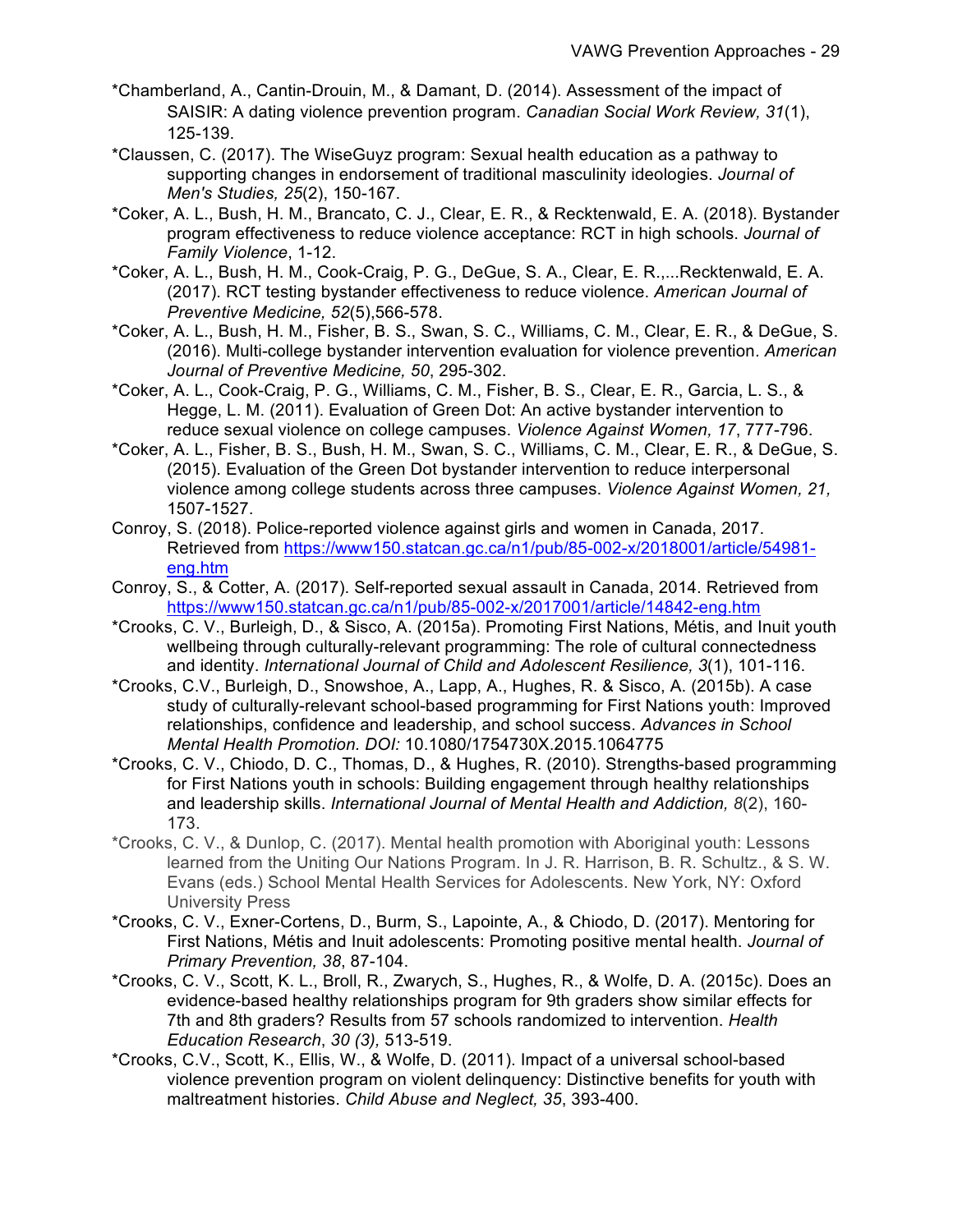- \*Crooks, C. V., Scott, K. L., Wolfe, D. A., Chiodo, D. & Killip, S. (2007). Understanding the link between childhood maltreatment and violent delinquency: What do schools have to add? *Child Maltreatment, 12,* 269-280.
- Crooks, C. V., Snowshoe, A., Chiodo, D., & Brunette-Debassige, C. (2013). Navigating between rigour and community-based research partnerships: Building the evaluation of the Uniting Our Nations health promotion program for FNMI youth. *Canadian Journal of Community Mental Health*, 32, 13-25.
- \*Crooks, C. V., Zwicker, J. D., Wells, L., Hughes, R., Langlois, A., & Emery, J. H. (2017). Estimating costs and benefits associated with evidence-based violence prevention: Four case studies based on the Fourth R program. *The School of Public Policy Publications, 10,* 1-25.
- \*Daigneault, I., Hébert, M., McDuff, P., Michaud, F., Vezina-Gagnon, P., Henry, A., & Porter-Vignola, E. (2015). Effectiveness of a sexual assault awareness and prevention workshop for youth: A 3-month follow-up pragmatic cluster randomization study. *The Canadian Journal of Human Sexuality*, *24*(1), 19-30.
- DAWN. (2016). *Women with disabilities and violence*. Retrieved from http://www.dawncanada.net/en/
- DeGue, S., Valle, L. A., Holt, M. K., Massetti, G. M., Matjasko, J. L., & Tharp, A. T. (2014). A systematic review of primary prevention strategies for sexual violence perpetration. *Aggression and Violent Behavior*, *19*(4), 346-362.
- de Jonge, A. (2018). Corporate Social Responsibility Through a Feminist Lens: Domestic Violence and the Workplace in the 21st Century. *Journal of Business Ethics, 148*(3), 471-487.
- De Koker, P., Mathews, C., Zuch, M., Bastien, S., & Mason-Jones, A. J. (2014). A systematic review of interventions for preventing adolescent intimate partner violence. *Journal of Adolescent Health*, *54*(1), 3-13.
- Drawson, A. S., Toombs, E., & Mushquash, C. J. (2017). Indigenous research methods: A systematic review. *International Indigenous Policy Journal, 8*(5), 1-27.
- Durey, R. (2011). Working Together Against Violence Final Project Report. Melbourne AU: Women's Health Victoria).
- \*Edwards, K. M., Banyard, V. L., Sessarego, S. N., Waterman, E. A., Mitchell, K. J., & Chang, H. (2019a). Evaluation of a bystander-focused interpersonal violence prevention program with high school students. *Prevention Science,* 1-11.
- \*Edwards, K. M., Waterman, E. A., Lee, K. D., Himlin, L., Parm, K., & Banyard, V. L. (2019b). Feasibility and acceptability of a high school relationship abuse and sexual assault bystander prevention program: school personnel and student perspectives. *Journal of Interpersonal Violence.*
- \*Ellsberg, M., Arango, D. J., Morton, M., Gennari, F., Kiplesund, S., Contreras, M., & Watts, C. (2015). Prevention of violence against women and girls: What does the evidence say? *The Lancet*, *385*(9977), 1555-1566.
- \*Exner-Cortens, D., Hurlock, D., Wright, A., Carter, R., & Krause, P. (2019). Preliminary evaluation of a gender-transformative healthy relationships program for adolescent boys. Psychology of Men and Masculinity. Advance online publication. doi:10.1037/men0000204
- \*Exner-Cortens, D., Wolfe, D., Crooks, C.V., & Chiodo, D. (2019). A preliminary randomized controlled evaluation of a universal healthy relationships promotion program for youth. *Canadian Journal of School Psychology, 00*(0), 1-20.
- \*Foshee, V. A., Bauman, K. E., Arriaga, X. B., Helms, R. W., Koch, G. G., & Linder, G. F. (1998). An evaluation of Safe Dates, an adolescent dating violence prevention program. *American Journal of Public Health*, *88*(1), 45-50.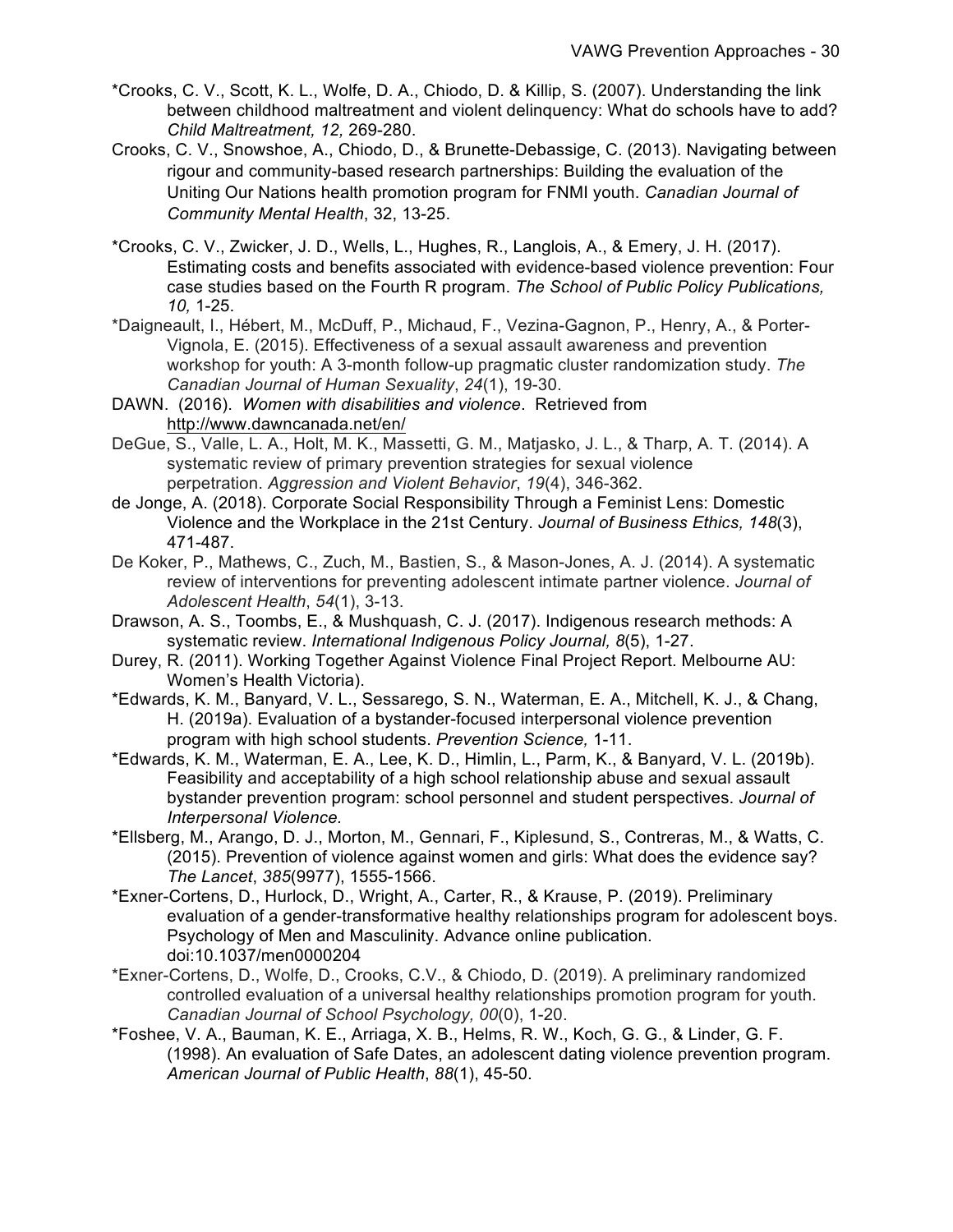- \*Foshee, V. A., Bauman, K. E., Ennett, S. T., Suchindran, C., Benefield, T., & Linder, G. F. (2005). Assessing the effects of the dating violence prevention program "Safe Dates" using random coefficient regression modeling. *Prevention Science, 6*(3), 245-258.
- \*Foshee, V. A., Bauman, K. E., Greene, W. F., Koch, G. G., Linder, G. F., & MacDougall, J. E. (2000). The Safe Dates program: 1-year follow-up results. *American Journal of Public Health*, *90*(10), 1619.
- \*Foshee, V. A., Benefield, T., Chen, M., Reyes, L. M., Dixon, K., Ennett, S., et al. (2016). The effects of the moms and teens for Safe Dates program on dating abuse: A conditional process analysis. *Prevention Science, 17,* 357-366.
- \*Foshee, V. A., Benefield, T., Dixon, K. S., Chang, L. Y., Senkomago, V., Ennett, S. T., ... & Bowling, J. M. (2015a). The effects of Moms and Teens for Safe Dates: A dating abuse prevention program for adolescents exposed to domestic violence. *Journal of Youth and Adolescence*, *44*(5), 995-1010.
- \*Foshee, V. A., Benefield, T. S., McNaughton Reyes, H. L., Eastman, M., Vivolo-Kantor, A. M., Basile, K. C., ... & Faris, R. (2016). Examining explanations for the link between bullying perpetration and physical dating violence perpetration: do they vary by bullying victimization?. *Aggressive Behavior, 42(*1), 66-81
- \*Foshee, V. A., Dixon, K. S., Ennett, S. T., Moracco, K. E., Bowling, J. M., Chang, L. Y., & Moss, J. L. (2015b). The process of adapting a universal dating abuse prevention program to adolescents exposed to domestic violence. *Journal of Interpersonal Violence*, *30*(12), 2151-2173.
- \*Futures Without Violence (2016). Coaching boys into men. Retrieved from https://www.futureswithoutviolence.org/engaging-men/coaching-boys-into-men/
- \*Gidycz, C. A., Orchowski, L. M., & Berkowitz, A. D. (2011). Preventing sexual aggression among college men: An evaluation of a social norms and bystander intervention program. *Violence Against Women, 17*, 720–742.
- Goldbach, J. T., & Holleran Steiker, L. K. (2011). An examination of cultural adaptations performed by LGBT-identified youths to a culturally grounded, evidence-based substance abuse intervention. *Journal of Gay & Lesbian Social Services*, *23*(2), 188-203.
- Government of Ontario, Ontario Women's Directorate (2012). *Domestic Violence Action Plan Progress Report Update May 2012.* Retrieved from: http://www.women.gov.on.ca/owd/english/ending-violence/dvap\_update\_2012.shtml
- \*Grove, L., Morrison-Beedy, D., Kirby, R., & Hess, J. (2018). The birds, bees, and special needs: Making evidence-based sex education accessible for adolescents with intellectual disabilities. *Sexuality and Disability, 36*(4), 313-329. doi:10.1007/s11195-018- 9547-7
- Hague, G., Thiara, R., & Mullender, A. (2011). Disabled women, domestic violence and social care: The risk of isolation, vulnerability and neglect. *British Journal of Social Work, 41*(1), 148-165.
- Healey, L., Humphreys, C., & Howe, K. (2013). Inclusive domestic violence standards: Strategies to improve interventions for women with disabilities. *Violence and Victims, 28*(1), 50-68.
- \*Hughes, R. B., Robinson-Whelen, S., Pepper, A. C., Gabrielli, J., Lund, E. M., Legerski, J., & Schwartz, M. S. (2010). Development of a safety awareness group intervention for women with diverse disabilities: A pilot study. *Rehabilitation Psychology*, *55*(3), 263.
- \*Jaime, M. C. D., McCauley, H. L., Tancredi, D. J., Decker, M. R., Silverman, J. G., O'Connor, B., & Miller, E. (2018). Implementing a coach-delivered dating violence prevention program with high school athletes. *Prevention Science, 19*(8), 1113-1122.
- \*Jaime, M. C. D., Stocking, M., Freire, K., Perkinson, L., Ciaravino, S., & Miller, E. (2016). Using a domestic and sexual violence prevention advocate to implement a dating violence prevention program with athletes. *Health Education Research, 31*(6), 679-696.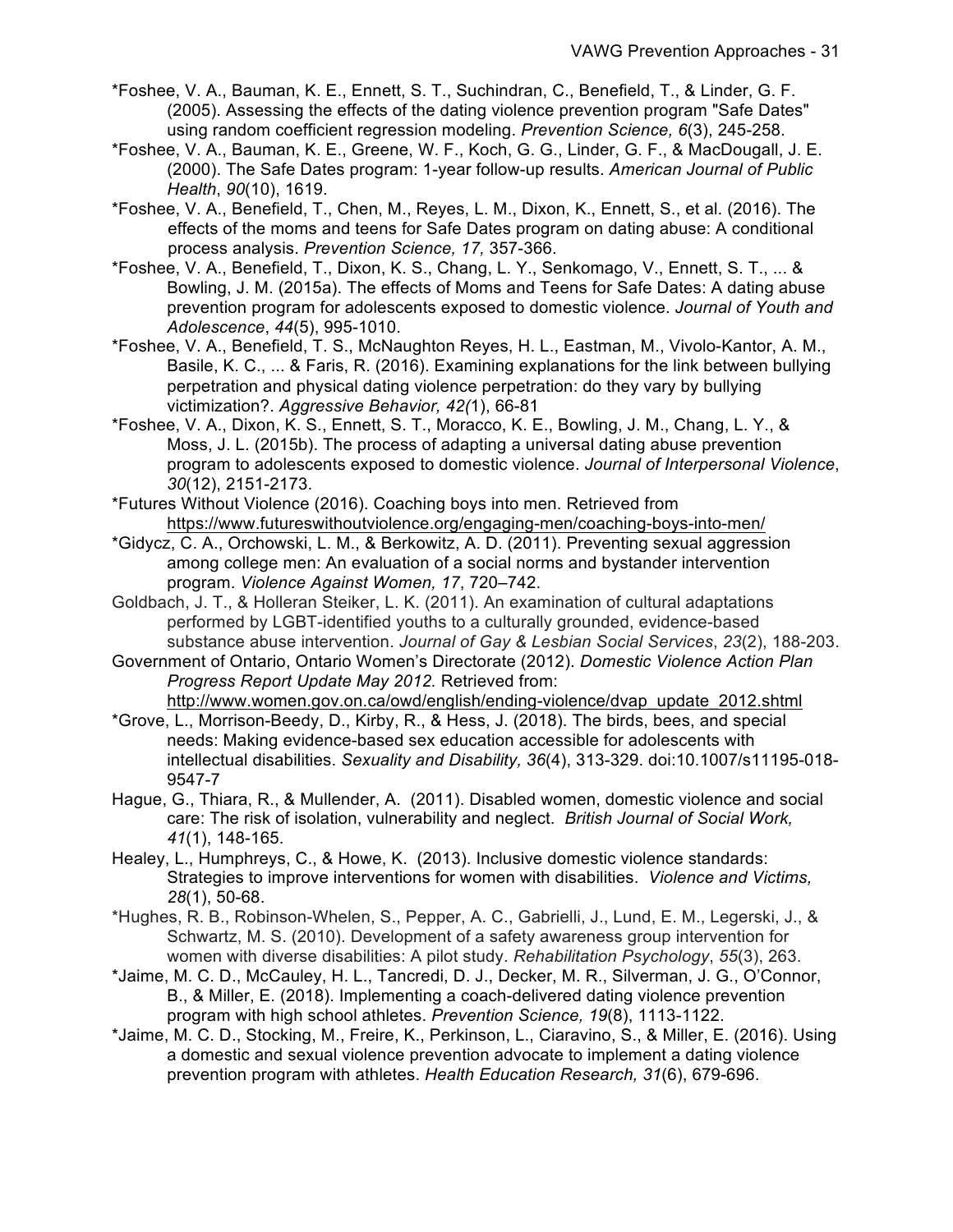- \*Jaycox, L. H., McCaffrey, D., Eiseman, B., Aronoff, J., Shelley, G. A., Collins, R. L., & Marshall, G. N. (2006). Impact of a school-based dating violence prevention program among Latino teens: Randomized controlled effectiveness trial. *Journal of Adolescent Health, 39*(5), 694-704.
- Jewkes, R., Flood, M., & Lang, J. (2015). From work with men and boys to changes of social norms and reduction of inequities in gender relations: a conceptual shift in prevention of violence against women and girls. *The Lancet*, *385*(9977), 1580-1589.
- John, A., Travers, R., Munro, L., Liboro, R., Schneider, M., & Greig, C. (2014). The success of gay-straight alliances in Waterloo Region, Ontario: A confluence of political and social factors. *Journal of LGBT Youth, 11*, 150-170.
- \*Jouriles, E. N., McDonald, R., Rosenfield, D., Levy, N., Sargent, K., Caiozzo, C., & Grych, J. H. (2016). TakeCARE, a video bystander program to help prevent sexual violence on college campuses: Results of two randomized, controlled trials. *Psychology of Violence, 6*(3), 410.
- \*Jouriles, E. N., McDonald, R., Rosenfield, D., & Sargent, K. S. (2019). Increasing bystander behavior to prevent adolescent relationship violence: A randomized controlled trial. *Journal of Consulting and Clinical Psychology, 87*(1), 3.
- \*Katz, J., Heisterkamp, H. A., & Fleming, W. M. (2011). The social justice roots of the mentors in violence prevention model and its application in a high school setting. *Violence against women*, *17*(6), 684-702.
- \*Kleinsasser, A., Jouriles, E. N., McDonald, R., & Rosenfield, D. (2015). An online bystander intervention program for the prevention of sexual violence. *Psychology of Violence, 5*(3), 227.
- \*Lapointe, A., & Crooks, C. (2018). GSA members' experiences with a structured program to promote well-being. *Journal of LGBT Youth*, *15*(4), 300-318.
- \*Lapointe, A., Dunlop, C., & Crooks, C.V. (2018). Feasibility and fit of a mental health promotion program for LGBTQ+ youth. *Journal of Youth Development, 13*(4), 100-117.
- \*Lapshina, N., Crooks, C.V., & Kerry, A. (2018). Changes in depression and positive mental health among youth in a healthy relationships program. *Canadian Journal of School Psychology, 00*(0), 1-17.
- \*Lavoie, F., Dufort, F., Hébert, M., & Vézina, L. (1997). Évaluation d'un programme de prévention de la violence lors des fréquentations: une évaluation de ViRAJ selon une approche quasi expérimentale. Rapport final déposé au Conseil québécois de la recherche sociale (subvention EA-379-093). ISBN 2-9801676-3-0. Québec, QC: Université Laval, 208 pages.
- \*Lavoie, F., & Thibodeau, C. (2005). L'évaluation de PASSAJ: Un programme de prévention et de promotion traitant de la violence dans les relations amoureuses et du harcèlement sexuel auprès des jeunes de 16 et 17 ans. Rapport descriptif global. Québec, QC: Université Laval, 59 pages. PASSAJ - Recherche évaluative sur l'efficacité - Non publiée - Résultats sur le site web et dans le manuel d'animation.
- \*Lavoie, F., Vézina, L., Piché, C., & Boivin, M. (1995). Evaluation of a prevention program for violence in teen dating relationships. *Journal of Interpersonal Violence, 10*(4), 516-524.
- \*Levesque, D. A., Johnson, J. L., & Prochaska, J. M. (2017). Teen Choices, an online stagebased program for healthy, nonviolent relationships: Development and feasibility trial. *Journal of School Violence*, *16*(4), 376-385.
- \*Levesque, D. A., Johnson, J. L., Welch, C. A., Prochaska, J. M., & Paiva, A. L. (2016). Teen dating violence prevention: Cluster-randomized trial of Teen Choices, an online, stagebased program for healthy, nonviolent relationships. *Psychology of Violence*, *6*(3), 421.
- Loomis, C., Kellington, K., Peterson, S., Wilson, J., & Smith, C. (2007). What queer youth experience, need, and want from mental health services in the Waterloo Region. *OK2BME project evaluation grant: Final report.* Retrieved from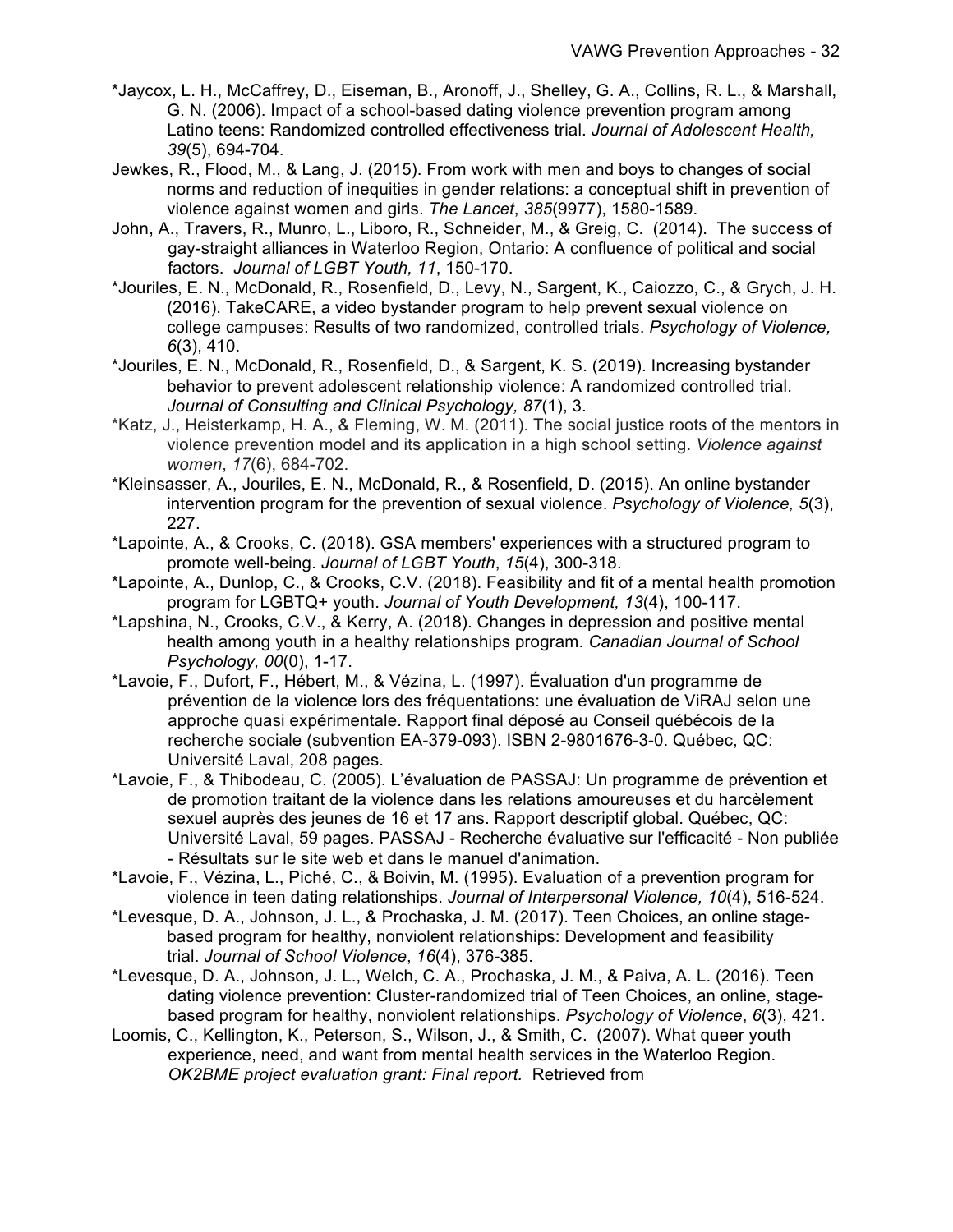http://www.excellenceforchildandyouth.ca/sites/default/files/gai\_attach/PEG-172 Final Outcomes Report.pdf

- Mackie, G., Moneti, F., Shakya, H., & Denny, E. (2015). What are social norms? How are they measured? New York, NY and San Diego: UNICFE.
- Michau, L., Horn, J., Bank, A., Dutt, M., & Zimmerman, C. (2015). Prevention of violence against women and girls: lessons from practice. *The Lancet*, *385*(9978), 1672-1684.
- \*Miller, E., Das, M., Tancredi, D. J., McCauley, H. L., Virata, M. C. D., Nettiksimmons, J., ... & Verma, R. (2014). Evaluation of a gender-based violence prevention program for student athletes in Mumbai, India. *Journal of Interpersonal Violence*, *29*(4), 758-778.
- \*Miller, E., Tancredi, D. J., McCauley, H. L., Decker, M. R., Virata, M. C. D., Anderson, H. A., . . . Silverman, J. G. (2012). "Coaching boys into men": A cluster-randomized controlled trial of a dating violence prevention program. *Journal of Adolescent Health, 51*(5), 431-438.
- \*Miller, E., Tancredi, D. J., McCauley, H. L., Decker, M. R., Virata, M. C. D., Anderson, H. A., . . . Silverman, J. G. (2013). One-year follow-up of a coach-delivered dating violence prevention program: A cluster randomized controlled trial. *American Journal of Preventive Medicine, 45*(1), 108-112.
- \*Moynihan, M. M., & Banyard, V. L. (2008). Community responsibility for preventing sexual violence: A pilot study with campus Greeks and intercollegiate athletes. *Journal of Prevention & Intervention in the Community*, *36*(1-2), 23-38.
- \*Moynihan, M. M., Banyard, V. L., Arnold, J. S., Eckstein, R. P., & Stapleton, J. G. (2010). Engaging intercollegiate athletes in preventing and intervening in sexual and intimate partner violence. *Journal of American College Health*, *59*(3), 197-204.
- \*Moynihan, M. M., Banyard, V. L., Cares, A. C., Potter, S. J., Williams, L. M., & Stapleton, J. G. (2015). Encouraging responses in sexual and relationship violence prevention what program effects remain 1 year later? .*Journal of Interpersonal Violence*, *30*(1), 110-132.
- \*Niolon, P. H., Vivolo-Kantor, A. M., Tracy, A. J., Latzman, N. E., Little, T. D., DeGue, S., ... & Taylor, B. (2019). An RCT of dating matters: effects on teen dating violence and relationship behaviors. *American Journal of Preventive Medicine*, *57*(1), 13-23.
- O'Connell, M. E., Boat, T., & Warner, K. E. (Eds.). (2009). *Preventing mental, emotional, and behavioral disorders among young people: Progress and possibilities*. Washington DC: National Academies Press. (http://www.ncbi.nlm.nih.gov/books/NBK32789/)
- Ontario Human Rights Commission. (2001). An intersectional approach to discrimination: Addressing multiple grounds in human rights claims. Toronto: Government of Ontario.
- Ontario Native Women's Association & Ontario Federation of Indian Friendship Centres. (2007). *A Strategic Framework to End Violence Against Aboriginal Women.* Retrieved from: http://www.chiefs-of-
- ontario.org/sites/default/files/files/Strategic\_Framework\_Aboriginal\_Women.pdf Paluck, E. L., Shepherd, H., & Aronow, P. M. (2016). Changing climates of conflict: A social network experience in 56 schools. *PNAS, 113*(3), 566-571.
- Perkins, H. W., Craig, D. W., & Perkins, J. M. (2011). Using social norms to reduce bullying: A research intervention among adolescents in five middle schools. *Group Processes & Intergroup Relations*, *14*(5), 703-722.
- \*Peterson K., Sharps, P., Banyard, V., Powers, R., Kaukinen, C., Gross, D.,… Campbell, J. (2018). An evaluation of two dating violence prevention programs on a college campus. *Journal of Interpersonal Violence, 33*(23), 3630-3655.
- \*PREVNet. (n.d.). *Walking the Prevention Circle: Researching Community Capacity Building.*  Retrieved from: https://www.prevnet.ca/projects/walking-the-prevention-circle
- \*Public Health Agency of Canada. (2016a). *Canadian Red Cross- Walking the Prevention Circle.* Public Health Agency of Canada: Canadian Best Practices Portal. Retrieved from: http://cbpp-pcpe.phac-aspc.gc.ca/aboriginalwtt/canadian-red-cross-walking-theprevention-circle/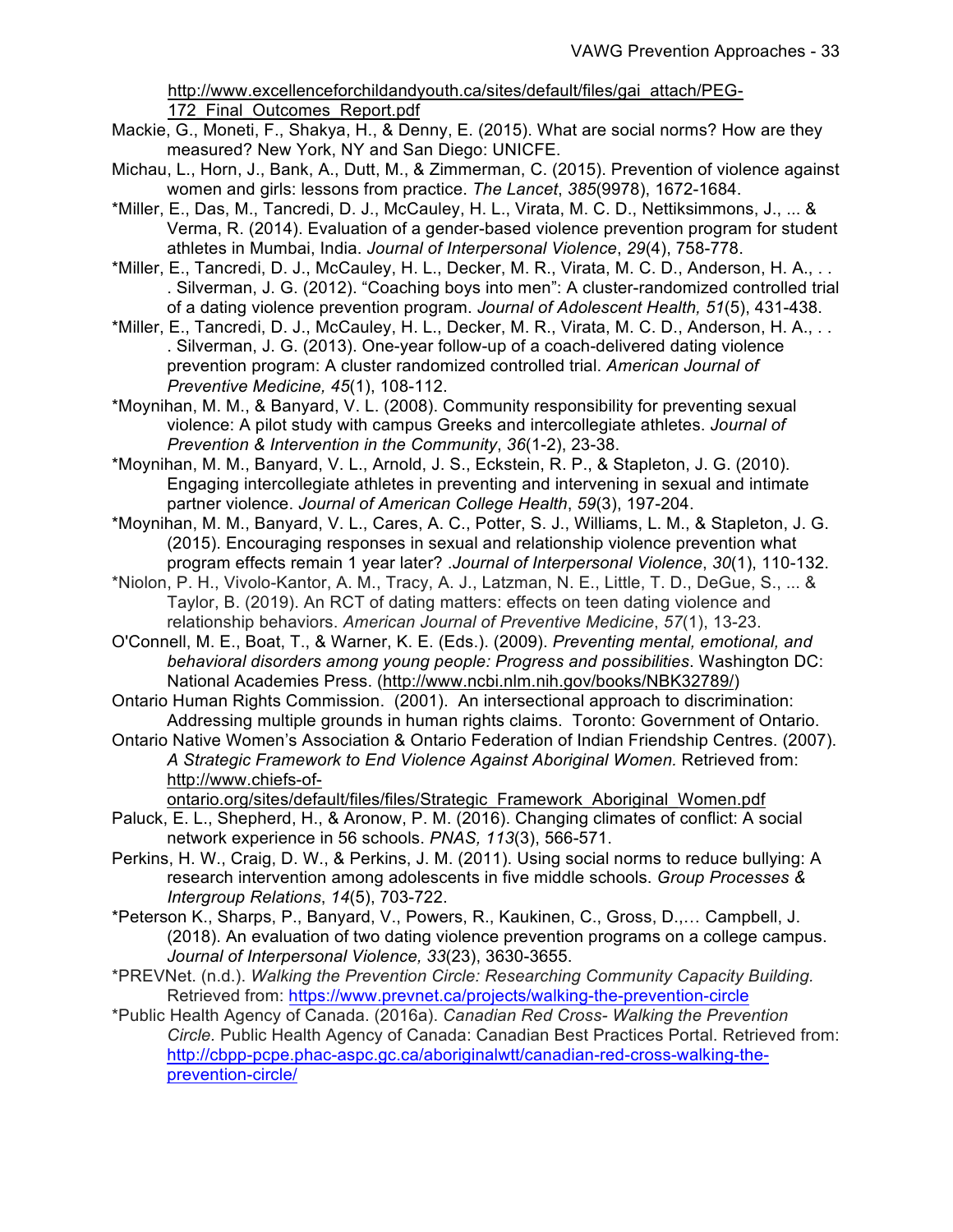- \*Public Health Agency of Canada. (2016b). *Kizhaay Anishinaabe Niin, "I am a Kind Man."* Public Health Agency of Canada: Canadian Best Practices Portal. Retrieved from: http://cbpppcpe.phac-aspc.gc.ca/aboriginalwtt/kizhaay-anishinaabe-niin-im-a-kind-man/
- \*Ravi, K. E., Black, B. M., Mitschke, D. B., & Pearson, K. (2018). A pilot study of a teen dating violence prevention program with Karen refugees. *Violence Against Women*, 1-25.
- \*Reidy, D. E., Holland, K. M., Cortina, K., Ball, B., & Rosenbluth, B. (2017). Evaluation of the Expect Respect support group program: A violence prevention strategy for youth
- exposed
	- to violence. *Preventive Medicine, 100*, 235-242.
- \*Robinson-Whelen, S., Hughes, R. B., Gabrielli, J., Lund, E. M., Abramson, W., & Swank, P. R. (2014). A safety awareness program for women with diverse disabilities: A randomized controlled trial. *Violence Against Women, 20*(7), 846-868.
- Russell B. (2015). Bridging the gap in knowledge about partner abuse in LGBTQ populations. *Partner Abuse, 6*(1), 3-7.
- \*SAFE. (2015). Disability services ASAP. Retrieved from http://www.safeaustin.org/safeprograms/disability-services-asap/
- \*Sargent, K. S., Jouriles, E. N., Rosenfield, D., & McDonald, R. (2017). A high school-based evaluation of TakeCARE, a video bystander program to prevent adolescent relationship violence. *Journal of Youth and Adolescence, 46*(3), 633-643.
- \*Senn, C. Y., & Forrest, A. (2016). "And then one night when I went to class...": The impact of sexual assault bystander intervention workshops incorporated in academic courses. *Psychology of Violence*, *6*(4), 607.
- Siebold, W., Crooks, C.V., Exner-Cortens, D., Hegge, L., Moore, K., & Prunella, L. (2014). Alaska Fourth R Curriculum Evaluation Findings Report 2011-2014. Report submitted to the State of Alaska, Department of Public Safety, Council on Domestic Violence and Sexual Assault.
- Status of Women Canada (2019). About gender-based violence. Retrieved from https://cfcswc.gc.ca/violence/knowledge-connaissance/about-apropos-en.html
- Stevens, S. (2012). Meeting the substance abuse treatment needs of lesbian, bisexual and transgender women: implications from research to practice. *Substance Abuse and Rehabilitation*, *3*(Suppl 1), 27.
- Storer, H. L., Casey, E., & Herrenkohl, T. (2016). Efficacy of bystander programs to prevent dating abuse among youth and young adults: A review of the literature. *Trauma, Violence, & Abuse*, *17*(3), 256-269.
- \*Taylor, B. G., Mumford, E. A., Liu, W., & Stein, N. D. (2017). The effects of different saturation levels of the Shifting Boundaries intervention on preventing adolescent relationship abuse and sexual harassment. *Journal of Experimental Criminology, 13*(1), 79-100.
- \*Taylor, B. G., Mumford, E. A., & Stein, N. D. (2015). Effectiveness of "Shifting Boundaries" teen dating violence prevention program for subgroups of middle school students. *Journal of Adolescent Health, 56*(Suppl. 2), S20-S26.
- \*Taylor, B., Stein, N., & Burden, F. (2010). The effects of gender violence/harassment prevention programming in middle schools: A randomized experimental evaluation. *Violence and Victims*, *25*(2), 202-223.
- \*Taylor, B. G., Stein, N. D., Mumford, E. A., & Woods, D. (2013). Shifting Boundaries: An experimental evaluation of a dating violence prevention program in middle schools. *Prevention Science, 14*(1), 64-76.
- Tharp, A. T. (2012). Dating matters™: The next generation of teen dating violence prevention. *Prevention Science*, *13*(4), 398-401.
- Varcoe, C., Hankivsky, O., Ford-Gilboe, M., Wuest, J., Wilk, P., Hammerton, J., & Campbell, J. (2011). Attributing selected costs to intimate partner violence in a sample of women who have left abusive partners: A social determinants of health approach. *Canadian Public Policy*, *37*(3), 359-380.